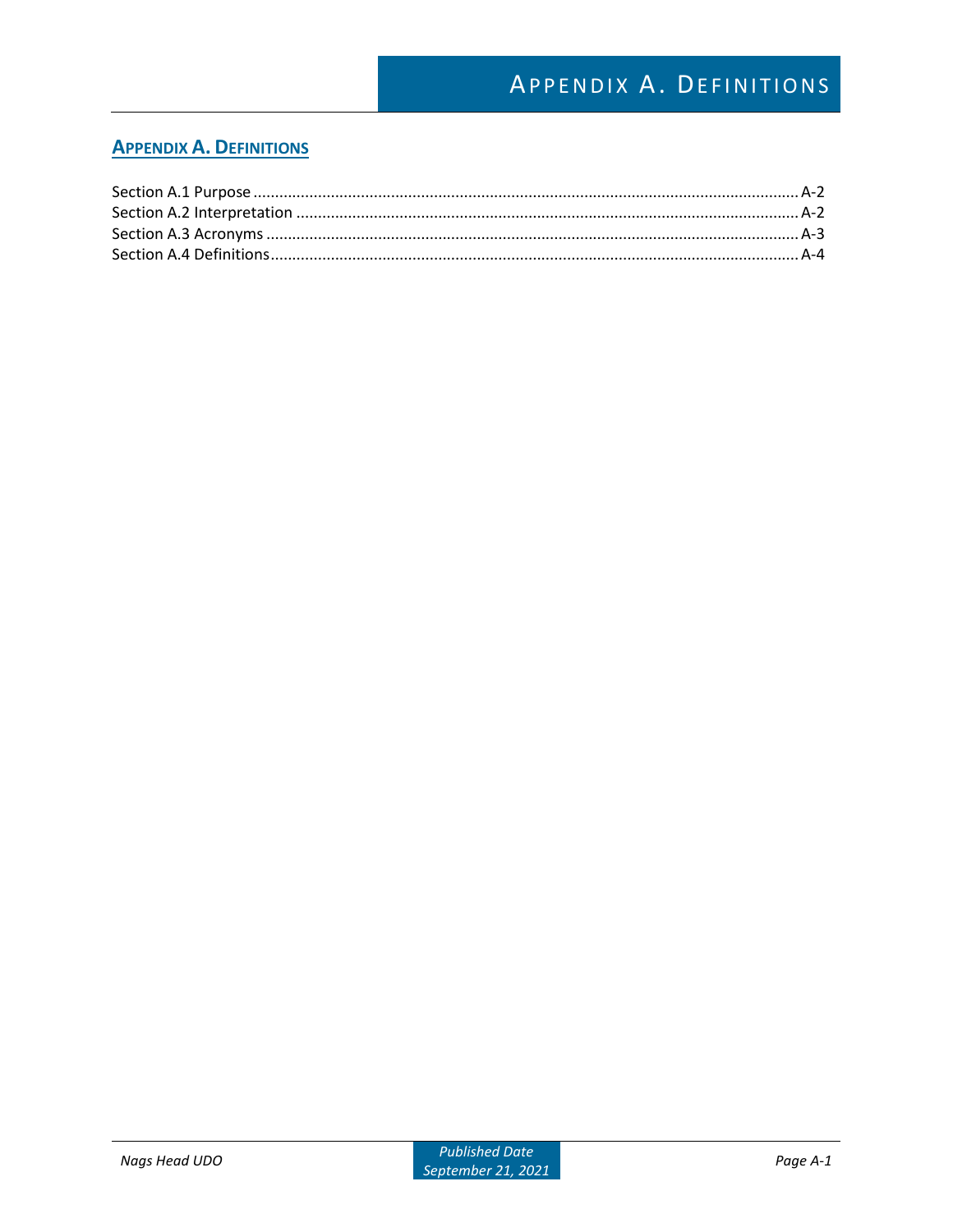### **SECTION A.1 PURPOSE.**

For the purposes of this UDO, certain words, concepts, and ideas are defined herein. Except as defined herein, all other words used in this Ordinance shall have their customary dictionary definition.

#### **SECTION A.2 INTERPRETATION.**

A.2.1. As used in this UDO, words importing the masculine gender include the feminine and neuter.

*A.2.2.* Terms used in the singular include the plural and the plural includes the singular number.

*A.2.3.* Terms used in the past or present tense include the future as well as the past and present.

*A.2.4.* The term "person" shall include a corporation, firm, partnership, association, organization and any other group acting as a unit, as well as an individual.

*A.2.5.* The words "may" and "should" are permissive; an officially adopted course or method of action intended to be followed.

*A.2.6.* The words "shall" and "will" are always mandatory and not merely directive; expresses determination to implement/take action.

A.2.7. The word "used for" shall include the meaning "designed for."

*A.2.8.* The term "used" or "occupied" as applied to any land or building shall be construed to include the terms "intended, arranged, or designed to be used or occupied."

A.2.9. The term "lot" includes the terms "plot," "parcel," "site," and "tract."

*A.2.10.* The term "building" includes the term "structure."

*A.2.11.* The word "includes" shall not limit the term to specified examples but is intended to extend its meaning to all other instances or circumstances of like kind or character.

*A.2.12.* The terms "the Town" or "this Town" shall mean the Town of Nags Head, in the County of Dare, in the State of North Carolina, except as otherwise provided.

*A.2.13.* The term "County" shall mean the County of Dare, in the State of North Carolina, except as otherwise provided.

*A.2.14.* The terms "state" or "this state" shall be construed to mean the State of North Carolina, except as otherwise provided.

*A.2.15.* The word "UDO Administrator" shall mean the UDO Administrator or his/her designee.

*A.2.16.* The words "Planning Board" shall mean the "Town of Nags Head Planning Board."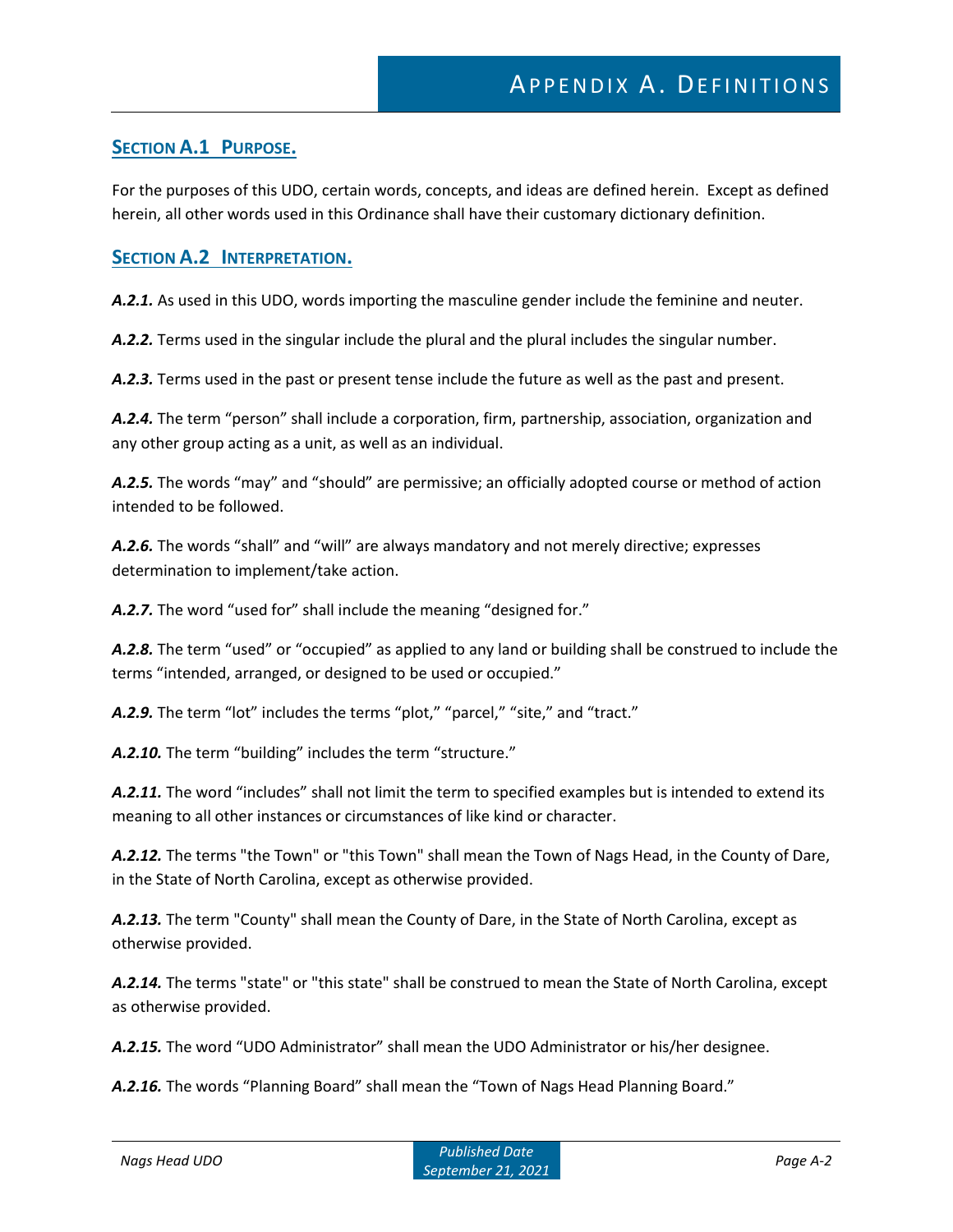*A.2.17.* The terms "Board of Commissioners" and "commissioners" shall mean the Mayor and Commissioners, or governing body, of the Town of Nags Head, North Carolina.

*A.2.18.* The words "Board of Adjustment" shall mean the "Town of Nags Head Board of Adjustment."

*A.2.19.* The words "map," and "zoning map" shall mean the "Official Zoning Map for the Town of Nags Head, North Carolina."

*A.2.20.* The terms "GS" and "NCGS" refers to the latest edition of the General Statutes of North Carolina, as amended.

*A.2.21.* The term "US 158" shall mean United States Highway 158 or US Highway 158, also referred to as South Croatan Highway.

*A.2.22.* The term "NC 12" shall mean North Carolina Highway 12, also referred to as South Virginia Dare Trail.

*A.2.23.* The term "SR 1243" shall mean North Carolina State Road 1243, also referred to as South Old Oregon Inlet Road.

#### **SECTION A.3 ACRONYMS**

*AEC* Area of Environmental Concern.

*ALE* Alcohol Law Enforcement.

*BOA* Board of Adjustment.

*BOC* Board of Commissioners.

**BMP** Best Management Practice.

*CAMA* Coastal Area Management Act.

*CBRS* Coastal Barrier Resources System.

*CRS* Community Rating System.

*CLOMR* Conditional Letter of Map Revision.

**FCC** Federal Communications Commission or a designated representative.

**FEMA** Federal Emergency Management Agency.

*FIS* Flood Insurance Study.

**FIRM** Flood Insurance Rate Map.

**FLSNV** First Line of Stable Natural Vegetation.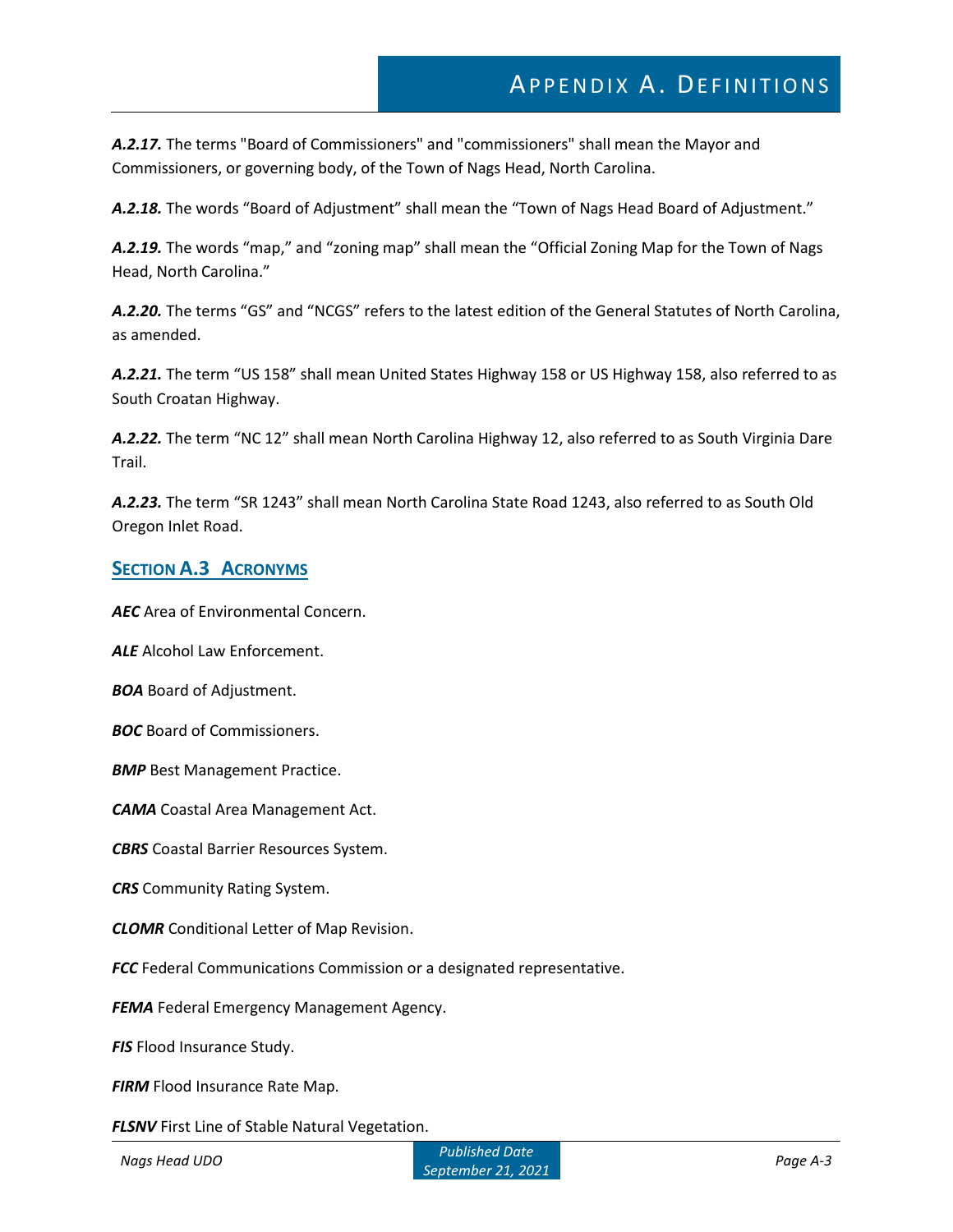# APPENDIX A. DEFINITIONS

*IESNA* Illumination Engineering Society of North America.

*LiMWA* Limit of Moderate Wave Action.

*LOMA* Letter of Map Amendment.

*LOMC* Letter of Map Change.

*LOMR* Letter of Map Revision.

*LOMR-F* Letter of Map Revision Based on Fill.

*NCDEQ* North Carolina Department of Environmental Quality.

*NCDHHS* North Carolina Department of Health and Human Services.

*NCDOT* North Carolina Department of Transportation.

*NCGS* North Carolina General Statutes.

*OPA* Otherwise Protected Area.

*ROW* Right-of-Way.

*SCM* Stormwater Control Measure.

*UDO* Unified Development Ordinance.

*USDA* United States Department of Agriculture.

#### **SECTION A.4 DEFINITIONS.**

### **\_\_\_A\_\_\_**

*Abandoned vehicle* means, as authorized and defined in NCGS 160A-303, a motor vehicle which is left:

- (1) Upon a public street or highway in violation of a law or ordinance prohibiting parking;
- (2) On a public street or highway for longer than seven days;
- (3) On property owned or operated by the Town for longer than 24 hours; or
- (4) On private property without the consent of the owner, occupant or lessee thereof, for longer than two hours.

*Abandonment* means the relinquishment of property, or cessation of the use of property, by the owner or lessee without any intention of transferring rights to the property to another owner or of resuming the use of the property.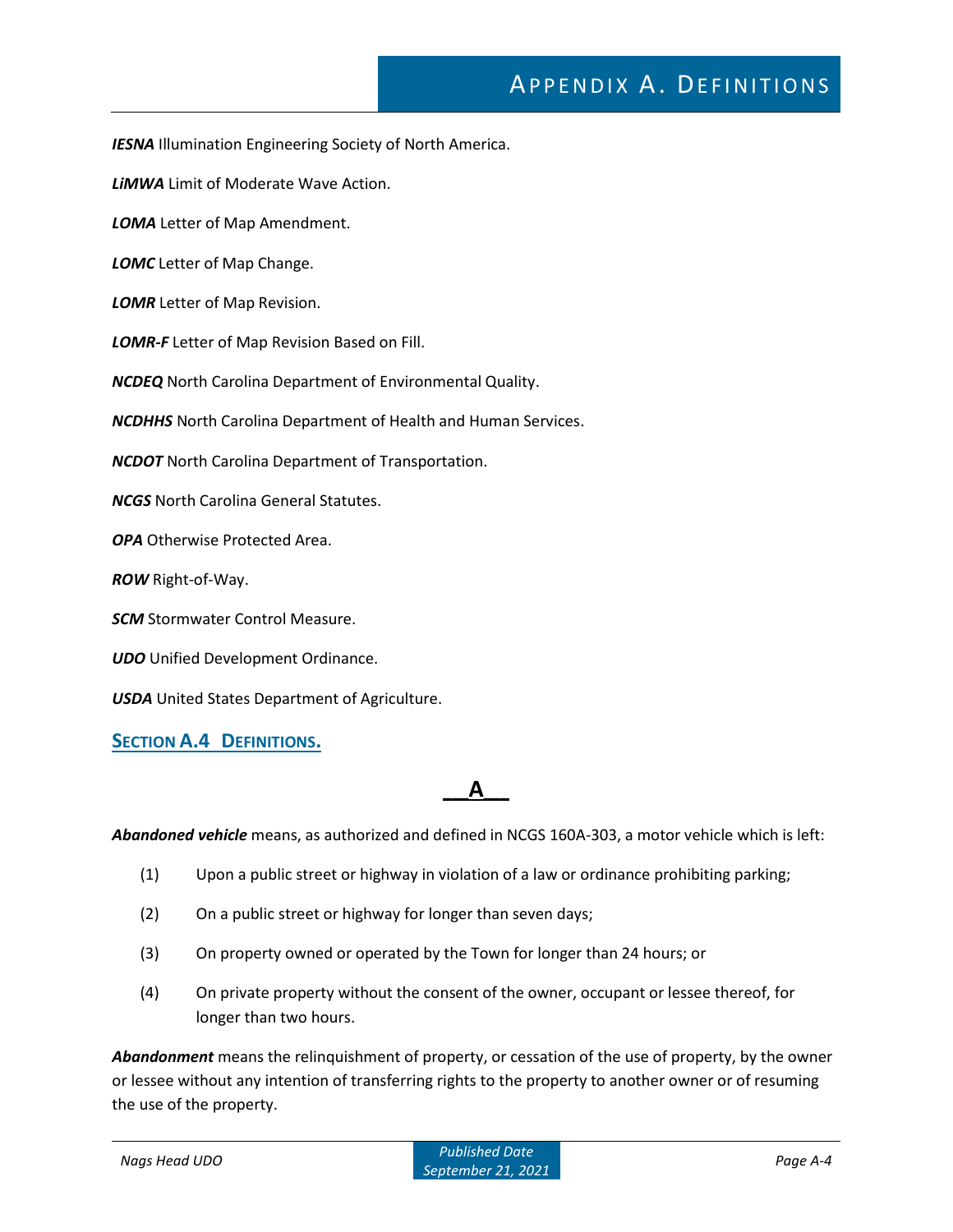*Abutting* means having property or zoning district lines in common. Lots are also considered to be abutting if they are directly opposite each other and separated by a street or alley.

*Accelerated erosion* means any increase over the rate of natural erosion as a result of land-disturbing activity (for the purposes of Article 11, Part II, Soil Erosion and Sedimentation Control).

*Act* means the North Carolina Sedimentation Pollution Control Act of 1973 and all rules and orders adopted pursuant to it (for the purposes of Article 11, Part II, Soil Erosion and Sedimentation Control).

*Addition (to an existing building)* means an extension or increase in the floor area or height of a building or structure.

*Adequate erosion control measure, structure or device* means one which controls the soil material within the land area under responsible control of the person conducting the land-disturbing activity (for the purposes of Article 11, Part II, Soil Erosion and Sedimentation Control).

*Administrative approval* means approval that the UDO Administrator or designee is authorized to grant after Administrative Review.

*Administrative Decision* means decisions made in the implementation, administration, or enforcement of development regulations that involve the determination of facts and the application of objective standards set forth in this chapter. These are sometimes referred to as ministerial decisions or administrative determinations.

*Administrative Hearing* means a proceeding to gather facts needed to make an administrative decision.

*Administrative review* means non-discretionary evaluation of an application by the UDO Administrator or designee. This process is not subject to a public hearing.

*Adult arcade* means any place to which the public is permitted or invited wherein coin-operated or slugoperated or electronically, electrically, or mechanically controlled still or motion picture machines, projectors, or other image-producing devices are maintained to show images to five or fewer persons per machine at any one time, and where the images so displayed are distinguished or characterized by the depicting or describing of specified sexual activities or specified anatomical areas.

*Adult bookstore* means as defined in NCGS 14-202.10(1) which is incorporated in this definition by reference.

*Adult cabaret* means a nightclub, bar, restaurant, or similar commercial establishment that for at least ten percent of its business hours in any 24-hour period features:

- (1) Persons who appear in a state of nudity or semi-nudity;
- (2) Live performances that are characterized by the exposure of specified anatomical areas or by specified sexual activities;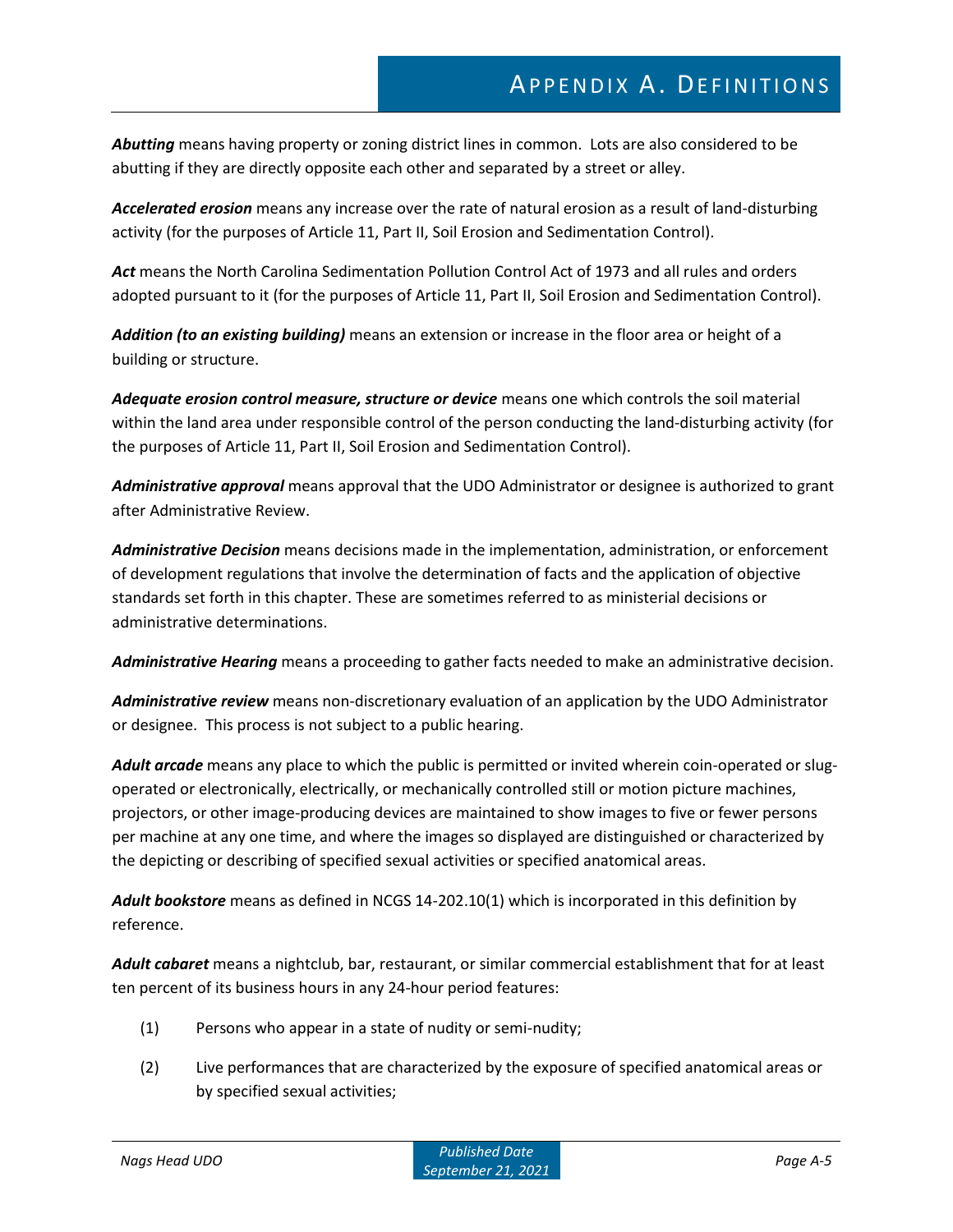- (3) Films, motion pictures, video cassettes, slides, or other photographic reproductions that are characterized by the depiction or description of specified sexual activities or specified anatomical areas; or
- (4) Persons who engage in lewd, lascivious or erotic dancing or performances that are intended for the sexual interests or titillation of an audience or customers.

*Adult day service center* means a facility that provides day care on a regular basis for more than two hours per day for more than five adults, who are in need of supervision due to a physical or mental disability, and which does not provide overnight accommodations. Specifically, this definition excludes halfway houses and rehabilitation clinics.

*Adult escort* means a person who, for consideration, agrees or offers to act as a companion, guide, or date for another person for the purpose of participating in, engaging in, providing, or facilitating specified sexual activities.

*Adult escort agency* means a person or business that furnishes, offers to furnish, or advertises to furnish adult escorts as one of its business purposes for a fee, tip, or other consideration.

*Adult establishment* as defined in NCGS 14-202.10(2) which is incorporated in this definition by reference.

*Adult live entertainment* as defined in NCGS 14-202.10(3) which is incorporated in this definition by reference. (

*Adult live entertainment business* as defined in NCGS 14-202.10(4) which is incorporated in this definition by reference.

*Adult media center* means, but is not limited to, an adult bookstore, and an adult video store and means any place:

- (1) Which receives more than 50 percent of its gross income during any calendar month from the sale, rental, or both of books, periodicals, magazines, videotapes, CD-ROM, computer software, movies, and other products offered in photographic, print, electronic, magnetic, or digital or other imaging media which are distinguished or characterized by their emphasis on matter depicting, describing, or presenting specified anatomical areas as defined in NCGS 14-202.10(10), or specified sexual activities as defined in NCGS 14-202.10(11), or sexually oriented devices, as defined in NCGS 14-202.10(9), or any combination thereof; or
- (2) Having more than 25 percent of its merchandise inventory consisting of books, periodicals, magazines, videotapes, CD-ROM, computer software, movies, and other products offered in photographic, print, electronic, magnetic, or digital or other imaging media which are distinguished or characterized by their emphasis on matter depicting, describing, or presenting specified anatomical areas as defined in NCGS 14-202.10(10), or specified sexual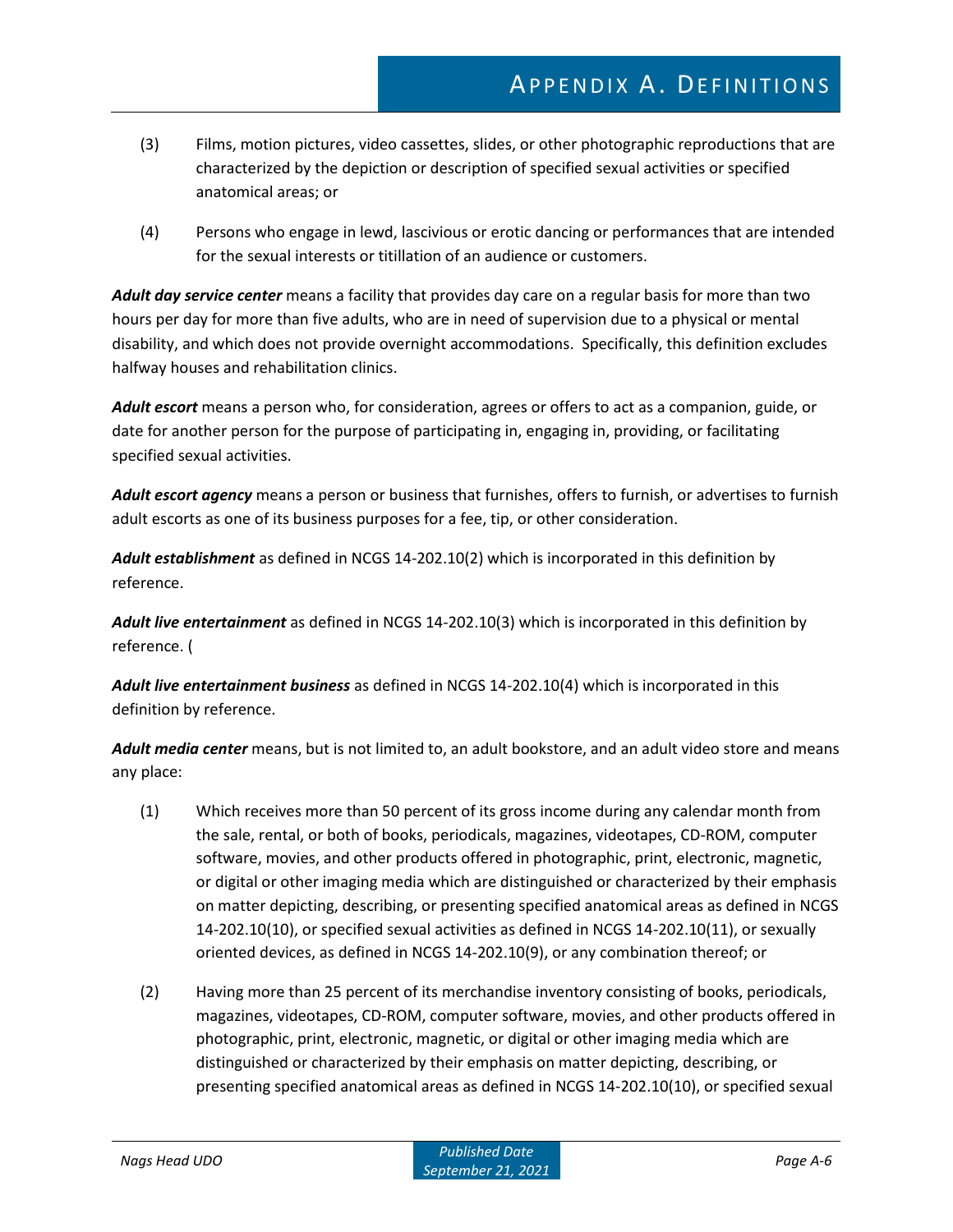activities as defined in NCGS 14-202.10(11), or sexually oriented devices, as defined in NCGS 14-202.10(9), or any combination thereof.

A commercial establishment may have other business purposes on the same building site that do not involve the offering for sale or rental of material depicting or describing specified sexual activities or specified anatomical areas and still be categorized as adult media center. Such other business purposes will not serve to exempt such commercial establishments from being categorized as an adult media center so long as one of its business purposes is the offering for sale or rental for consideration the specified materials which depict or describe specified sexual activities or specified anatomical areas.

*Adult mini-motion picture theater* as defined in NCGS 14-202.10(6), which is incorporated in this definition by reference.

*Adult motel* means a hotel, motel or similar commercial establishment that:

- (1) Offers accommodation to the public for any form of consideration and provides patrons with closed-circuit television transmissions, films, motion pictures, videocassettes, slides, or other photographic reproductions that are characterized by the depiction or description of specified sexual activities or specified anatomical areas; and has a sign visible from the public right-of-way that advertises the availability of this adult type of photographic reproductions; or
- (2) Offers a sleeping room for rent for a period of time that is less than 12 hours; or
- (3) Allows a tenant or occupant of a sleeping room to sub-rent the room for a period of time that is less than 12 hours.

*Adult motion picture theater* as defined in NCGS 14-202.10(5), which is incorporated in this definition by reference.

*Adult theater* means a theater, concert hall, auditorium, or similar commercial establishment that for at least ten percent of its business hours in any day, features persons who appear in a state of nudity or live performances that are characterized by the exposure of specified anatomical areas or by specified sexual activities.

*Adult video store* means a commercial establishment that, as one of its principal business purposes, offers for sale or rental for any form of consideration any one or more of the following: books, magazines, periodicals or other printed matter, or photographs, films, motion picture, videotapes or videocassettes, video reproductions, CD-ROMs, slides, or other visual representations which depict or describe specified sexual activities or specified anatomical areas; or any combination thereof.

*Aerial adventure park* means a place, typically a series of interconnected towers, platforms, and/or poles, consisting of a variety outdoor recreation elements including but not limited to rope climbing exercises, obstacle courses, and zip-lines.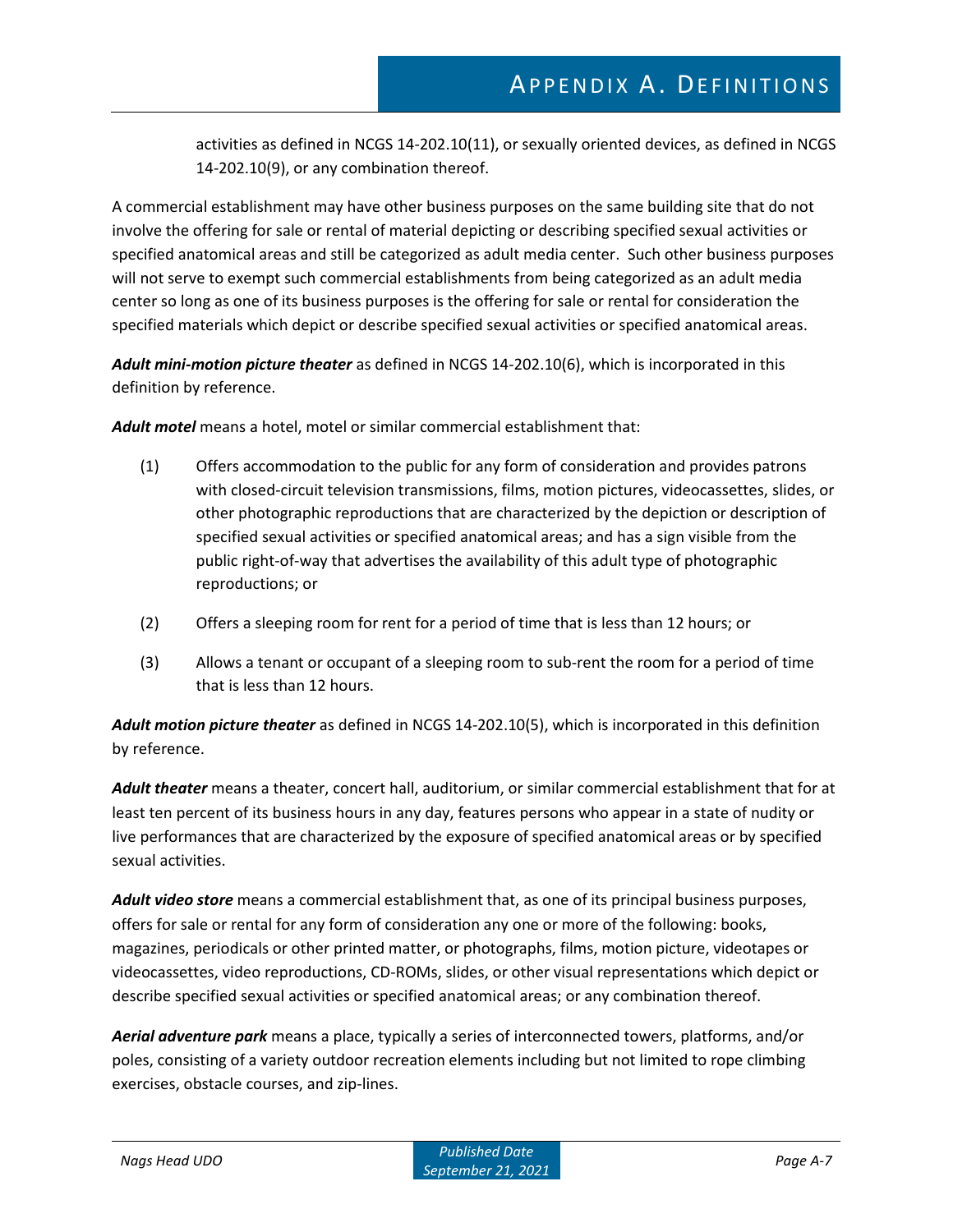*Affiliate* means a person that directly, or indirectly through one or more intermediaries, controls, is controlled by, or is under common control of another person (for the purposes of Article 11, Part II, Soil Erosion and Sedimentation Control).

*Alcohol and drug outpatient treatment facility* Outpatient facility which provides care for persons with drug and/or alcohol dependency problems and which may include outpatient follow-up care to the facility's patients.

*Alteration of a watercourse* means a dam, impoundment, channel relocation, change in channel alignment, channelization, or change in cross-sectional area of the channel or the channel capacity, or any other form of modification which may alter, impede, retard or change the direction and/or velocity of the riverine flow of water during conditions of the base flood.

*Amusement arcade* means a building or any part of a building in which five or more pinball machines, video games or machines or other similar player operated amusement devices are maintained. The term adult arcade is specifically excluded from this definition.

*Antenna* means any communication equipment that transmits and/or receives electromagnetic radio signals used in the provision of all types of wireless communication services.

*Antenna array* means a single or group of antenna elements and associated mounting hardware, transmission lines, or other appurtenances which share a common attachment device such as a mounting frame or mounting support structure for the sole purpose of transmitting or receiving electromagnetic radio signals used in the provision of all types of wireless communication services.

*Appeal* means a request for a review of the UDO Administrator's interpretation and/or decision of any provision of this Unified Development Ordinance.

*Applicable codes* means the North Carolina State Building Code and any other uniform building, fire, electrical, plumbing, or mechanical codes adopted by a recognized national code organization together with State or local amendments to those codes enacted solely to address imminent threats of destruction or property or injury to persons.

*Application, wireless facilities* means a request that is submitted by an applicant to the Town for a permit to collocate wireless facilities or to approve the installation, modification, or replacement of a utility pole, Town utility pole, or wireless support structure.

*Area of shallow flooding* means a designated Zone AO or AH on a community's Flood Insurance Rate Map (FIRM) with base flood depths determined to be from one (1) to three (3) feet. These areas are located where a clearly defined channel does not exist, where the path of flooding is unpredictable and indeterminate, and where velocity flow may be evident.

*Area of Special Flood Hazard* see Special Flood Hazard Area (SFHA).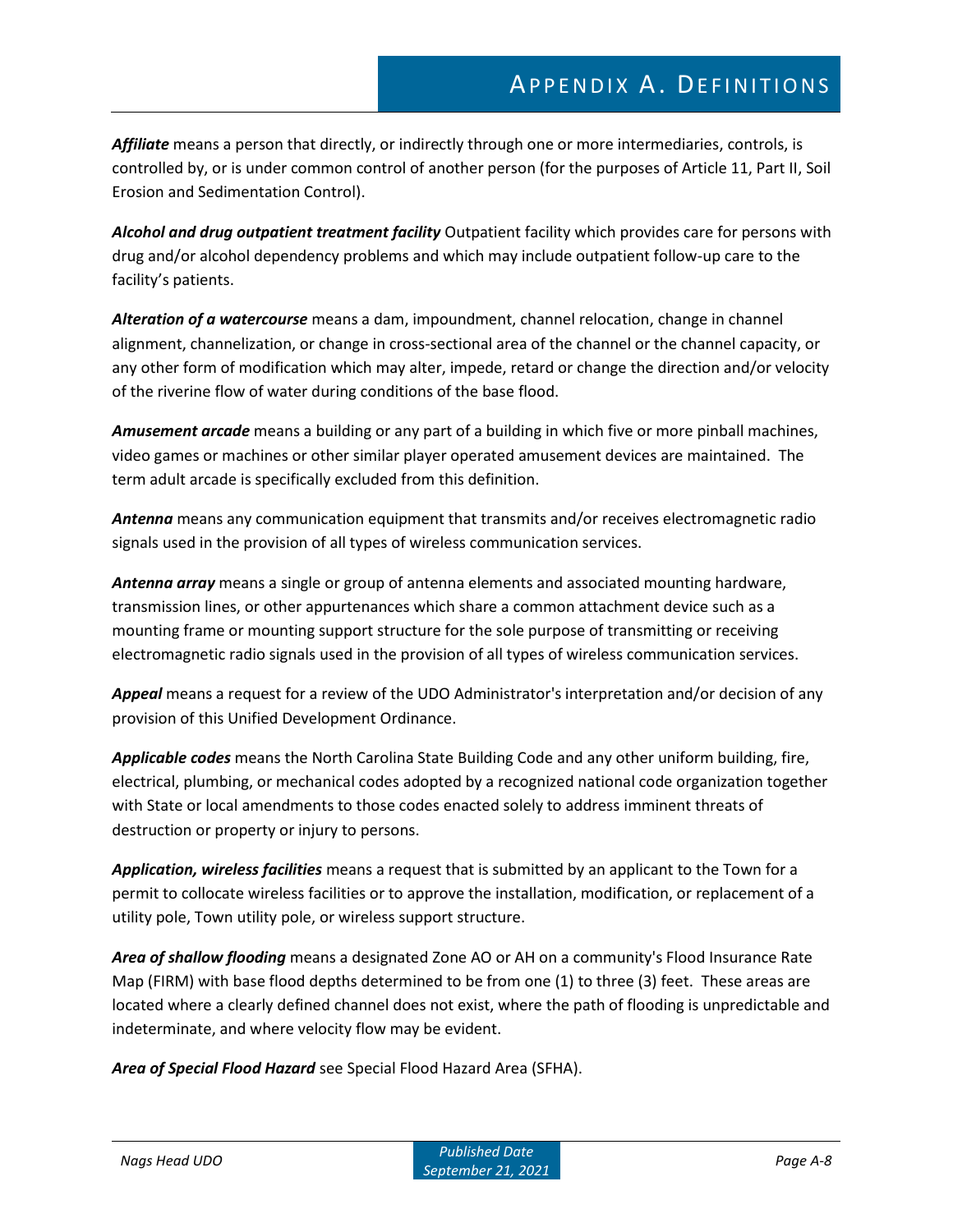*Area of future-conditions flood hazard* means the land area that would be inundated by the 1-percentannual-chance (100- year) flood based on future-conditions hydrology.

*Art gallery* means a room or structure in which original works of art or limited editions of original art are bought, sold, loaned, appraised, or exhibited to the general public.

*Art gallery, owner occupied* means a structure for the collection, display and/or distribution of objects of art and generally open to the public and operated by the art gallery owner residing at the structure and does not employ any person outside the immediate family.

*Artisan's workshop* means an establishment for the preparation, display, and sale of individually crafted artwork, jewelry, furniture, sculpture, pottery, leathercraft, hand-woven articles, and related items.

*Assisted living residence* means any group housing and services program for two or more unrelated adults, by whatever name it is called, that makes available, at a minimum, one meal a day and housekeeping services and provides personal care services directly or through a formal written agreement with one or more licensed home care or hospice agencies. Settings in which services are delivered may include self-contained apartment units or single or shared room units with private or area baths. There are three types of assisted living residences: adult care homes, adult care homes that serve only elderly persons, and multi-unit assisted housing with services. As used in this definition, "elderly person" means: (i) any person who has attained the age of 55 years or older and requires assistance with activities of daily living, housing, and services; or (ii) any adult who has a primary diagnosis of Alzheimer's disease or other form of dementia who requires assistance with activities of daily living, housing, and services provided by a licensed Alzheimer's and dementia care unit.

- (1) *Adult care home* means an assisted living residence in which the housing management provides 24-hour scheduled and unscheduled personal care services to two or more residents, either directly or for scheduled needs, through formal written agreement with licensed home care or hospice agencies. Some licensed adult care homes provide supervision to persons with cognitive impairments whose decisions, if made independently, may jeopardize the safety or well-being of themselves or others and therefore require supervision. Medication in an adult care home may be administered by designated trained staff. Adult care homes that provide care to two to six unrelated residents are commonly called family care homes. Adult care homes include halfway houses and drug rehab facilities.
- (2) *Multi-unit assisted housing with services* means an assisted living residence in which handson personal care services and nursing services which are arranged by housing management are provided by a licensed home care or hospice agency through an individualized written care plan. The housing management has a financial interest or financial affiliation or formal written agreement which makes personal care services accessible and available through at least one licensed home care or hospice agency. The resident has a choice of any provider, and the housing management may not combine charges for housing and personal care services. All residents, or other compensatory agents, must be capable, through informed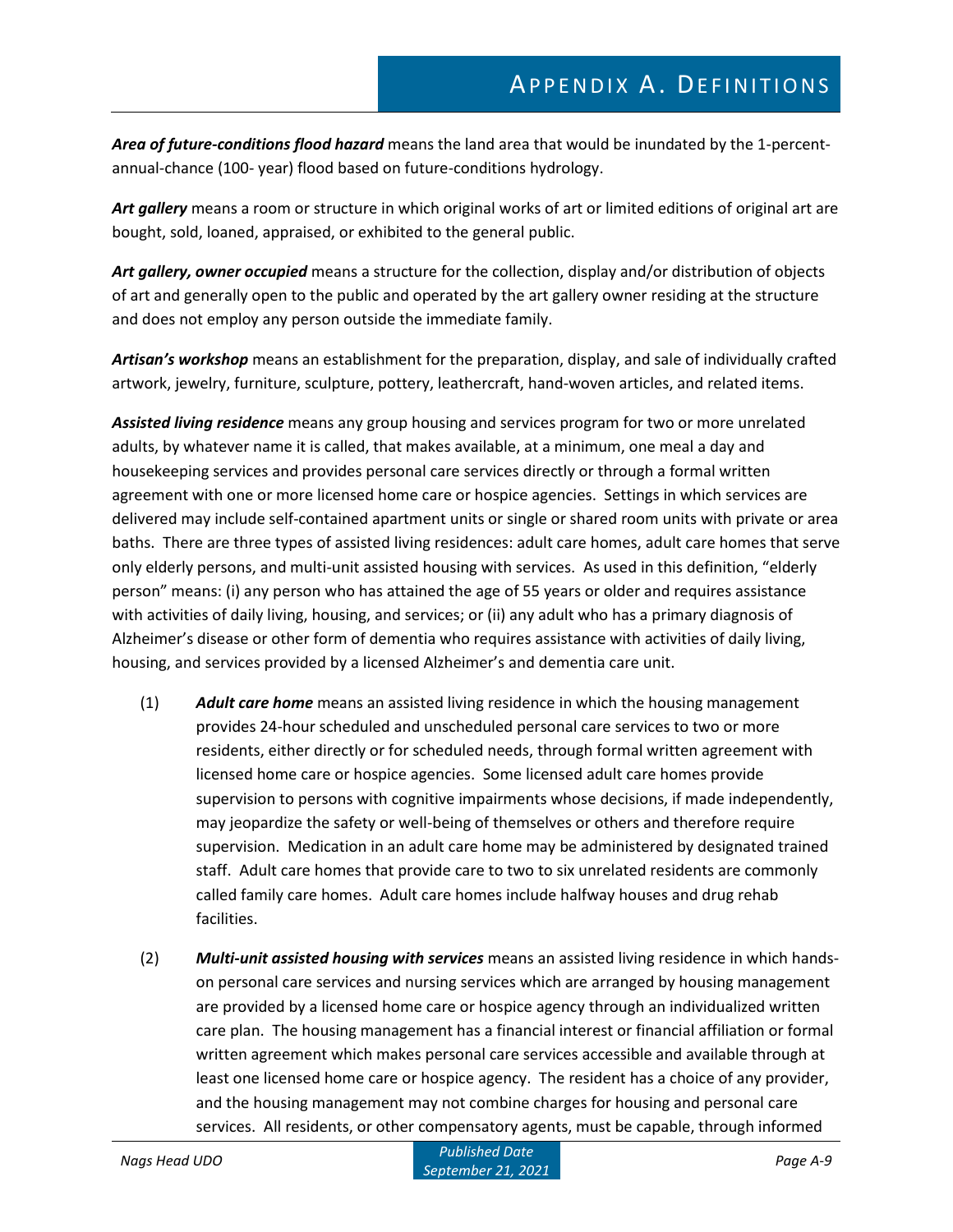consent, of entering into a contract and must not be in need of 24-hour supervision. Assistance with self-administration of medications may be provided by appropriately trained staff when delegated by a licensed nurse according to the home care agency's established plan of care.

*Auction house* means a building and/or land used for the temporary storage and sale on premise of new and/or used goods by means of request or invitation for bids.

*Automated Ice Vending* means an ice production machine or facility that may operate without full-time service personnel, designed to store and/or manufacture ice for the purpose of ice dispensing. These units are activated by the insertion of money, credit cards, check cards, token, or similar means. Ice is bagged automatically or dispensed in bulk to the consumer.

*Automobile dealership* means a retail business primarily housed in a structure and characterized by a mixture of related uses upon a commercial site; however, the principal use of the site shall be the marketing of new or used automobiles, whether by sale, rent, lease or other commercial or financial means. Secondary supporting uses may also exist upon the same site, such as maintenance, repair and service areas, parts storage areas and financial service areas.

*Average foot-candles* means the average of a number of points of foot-candle calculations or footcandle measurements in a given area.

### **\_\_\_B\_\_\_**

*Base flood* means the flood having a one percent chance of being equaled or exceeded in any given year.

*Base flood elevation (BFE)* means a determination of the water surface elevations of the base flood as published in the flood insurance study and in accordance with the Town's flood damage prevention ordinance (Article 11, Part III). When the BFE has not been provided in a "special flood hazard area," it may be obtained from engineering studies available from a Federal, State, or other source using FEMA approved engineering methodologies. This elevation, when combined with the "freeboard," establishes the "regulatory flood protection elevation."

*Base station* means a station at a specific site authorized to communicate with mobile stations, generally consisting of radio receivers, antennas, coaxial cables, power supplies, and other associated electronics.

*Basement* means any area of the building which has its floor subgrade (below ground level) on all sides (for the purposes of Article 11, Part III, Flood Damage Prevention).

*Beach recreation equipment rentals and sales* means a business involved in the rental and sale of nonmotorized beach equipment such as kayaks, bicycles, surfboards, boogie boards, canopies, chairs and umbrellas for off premise use.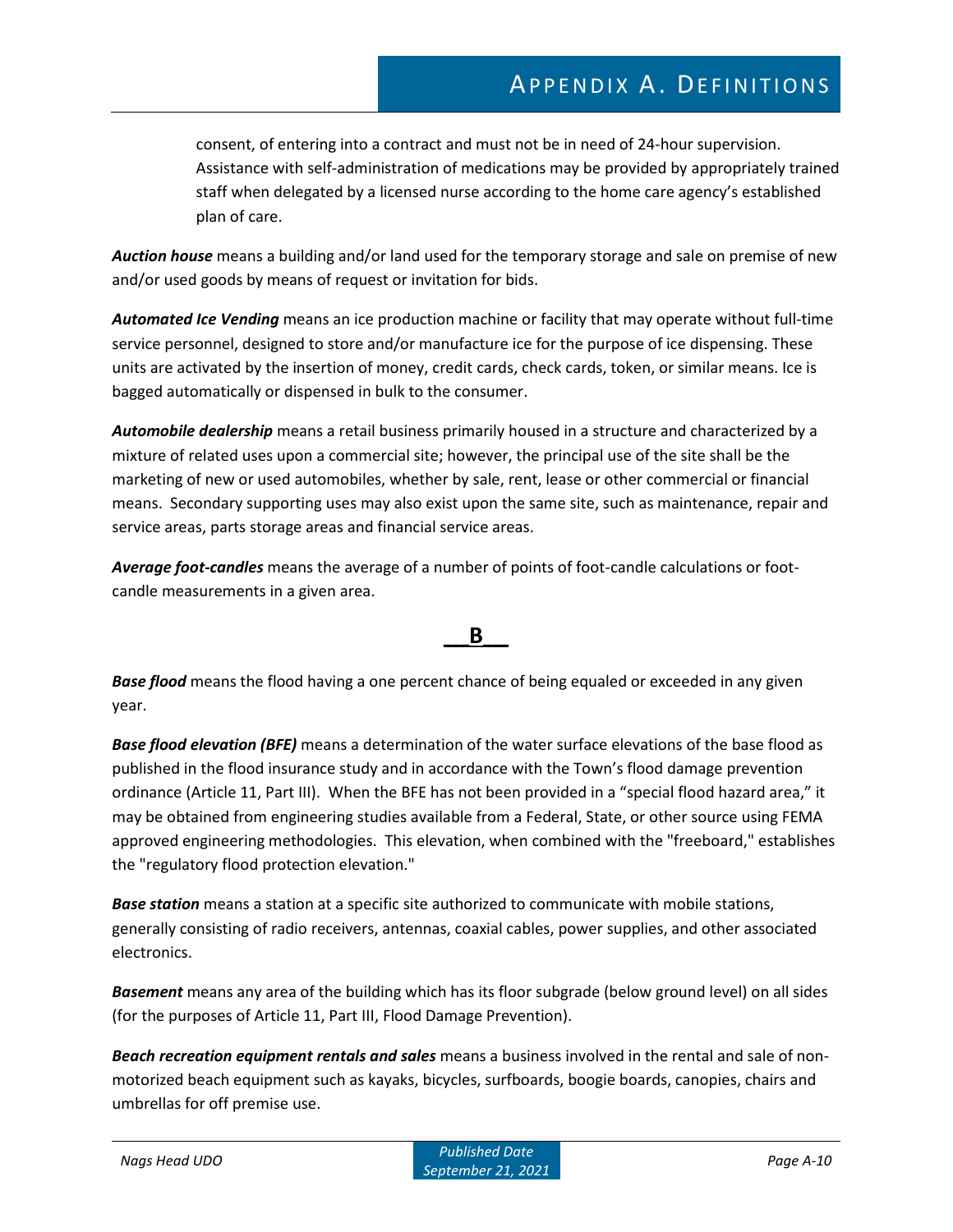*Bed and breakfast* means a single-family dwelling that consists of the rental of more than two bedrooms on a daily or weekly basis. The rooms shall not be equipped to allow the preparation of meals, although meals may be provided to overnight guests in a common area by the proprietor of the establishment. The bed and breakfast operation shall be owner occupied and conducted by persons who are full time residents of the single-family dwelling.

*Bedroom* means a room designated as a sleeping or bedroom on the plans by the Dare County Health Department.

*Being conducted* means a land-disturbing activity has been initiated and permanent stabilization of the site has not been completed (for the purposes of Article 11, Part II, Soil Erosion and Sedimentation Control).

*Best management practices or BMPs*, also known as Stormwater Control Measures (SCM) or stormwater management practices, are techniques implemented as a way of treating or limiting pollutants and other damaging effects of stormwater runoff in order to meet legislative and North Carolina Administrative Code requirements. This term means a permanent stormwater device that is designed, constructed, and maintained to remove pollutants from stormwater runoff by promoting settling or infiltration; or to mimic the natural hydrologic cycle by promoting infiltration, evapotranspiration, post-filtration discharge, reuse of stormwater, or a combination thereof. Common stormwater control measures include but are not limited to infiltration systems, permeable pavements, stormwater wetlands, wet ponds, bioretention cells and vegetative treatment swales.

*Birth center* means an accredited facility designed and intended for uncomplicated childbirth procedures with patients staying less than 24 hours.

*Block* means that portion of any street lying between its intersection with other streets.

*Boarding house* means a single-family dwelling containing at least two rooms, which are intended to be rented or otherwise occupied by individuals outside of the permitted family members occupying the dwelling unit, where communal facilities (such as a kitchen) are available in such dwelling unit for use by the tenants.

*Boat rental establishment* means a business involved in the rental of boats, jet skis, windsurfers, and other personal watercraft for use in the sound waters only. The term includes both powered and nonpowered watercraft. The term shall not include amusement rides for use in manmade ponds or pools.

*Bona fide Farm Purposes* means agricultural activities set forth in G.S. 160S-903.

*Borrow fill* means fill material which is required for onsite construction and which is obtained from other locations. (For the purposes of Article 11, Environmental Regulations, Part II, Soil Erosion and Sedimentation Control)

*Breakaway wall* means a wall that is not part of the structural support of the building and is intended through its design and construction to collapse under specific lateral loading forces without causing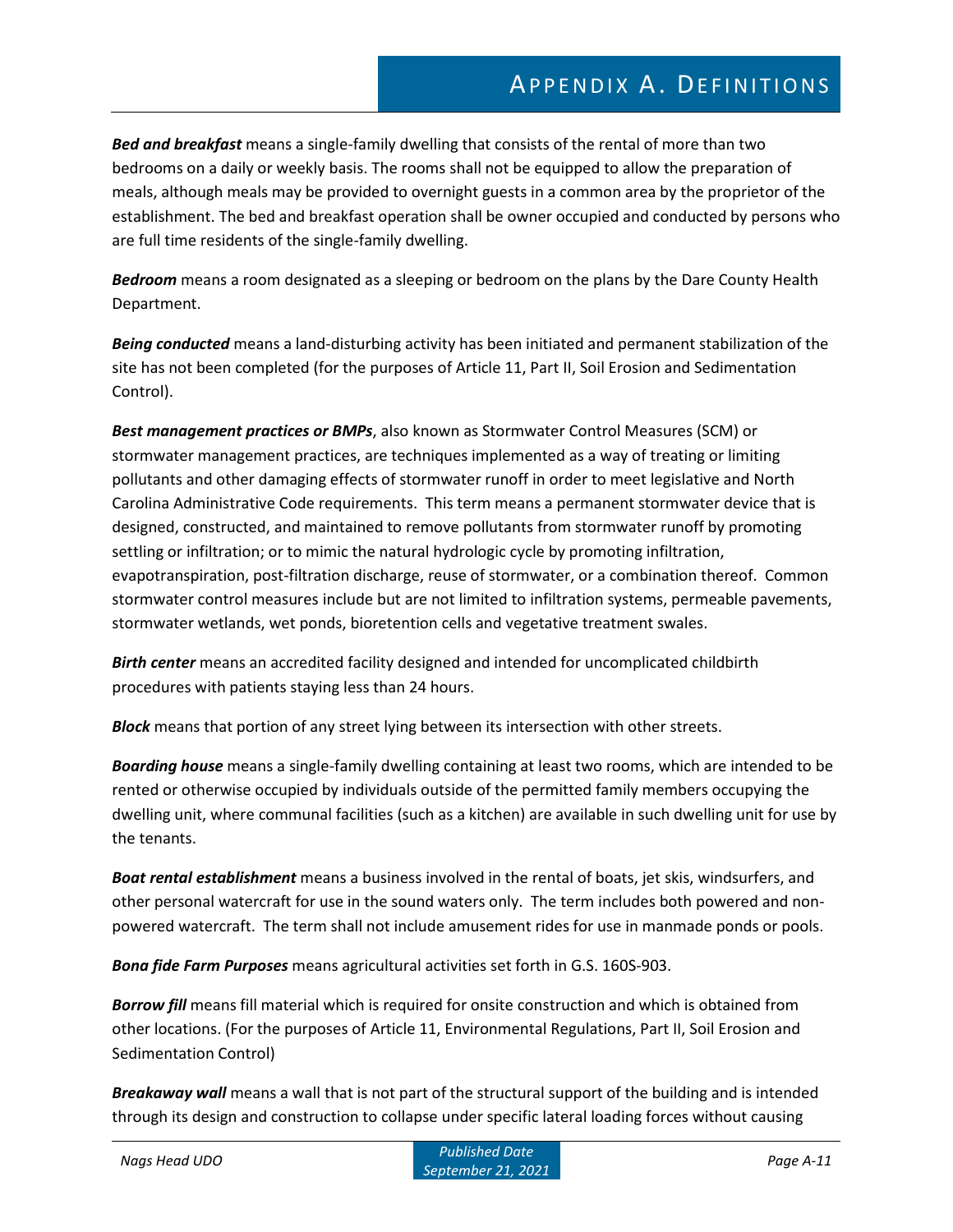damage to the elevated portion of the building or the supporting foundation system (for the purposes of Article 11, Part III, Flood Damage Prevention).

*Buffer yard* means a yard which contains materials used to provide sight and sound screening from adjoining properties and rights-of-way. The required height and width of the buffer yard and materials used in its construction vary according to use.

*Buffer yard, mature or mature buffer* means an established vegetated area already in existence at the time of development or redevelopment which contains trees, shrubs, or combination thereof creating a densely vegetated landscape, which has the effect of providing an opaque visual barrier along a property's boundaries and within the property's yard setback.

*Buffer zone* means the strip of land adjacent to a lake or natural watercourse (for the purposes of Article 11, Part II, Soil Erosion and Sedimentation Control).

*Building* means Any structure used or intended for supporting or sheltering any use or occupancy. For the purposes of Article 11, Part III, Flood Damage Prevention, see the definition for Structure.

*Building, accessory* means a subordinate building consisting of walls and a roof, the use of which is clearly incidental to that of a principal building on the same lot.

*Building materials* means any material such as lumber, brick, block, stone, plaster, concrete, asphalt, roofing shingles, gutters and other substances accumulated as the result of repairs or additions to existing buildings or structures, construction of new buildings or structures or the demolition of existing buildings or structures.

*Building permit* means the permit required for new construction, additions, remodeling, rehabilitation, or other improvements to an existing structure pursuant to Article 4, Development Review Process of this UDO and 160D-1110.

*Building, principal* means a building in which is considered the primary or predominant use of the lot on which it is located.

*Building setback line* means the required minimum distance between any building and the adjacent right-of-way or property line.

*Building site* means the area necessary within a lot of disturbed land and vegetation required for placement of principal structures (exclusive of decks) and accessory structures, its accessways and utilities, including areas disturbed for parking lots, power lines, driveways, septic tank drainfields, cemeteries and hiking trails.

*Built-upon area (BUA)* means that portion of a development project that is covered by impervious materials or partially impervious surfaces and used to calculate stormwater runoff potential, including buildings; pavement and compacted gravel areas such as roads or parking lots, and paths and recreation facilities such as athletic courts and concrete pool decks. Built-upon area does not include the surface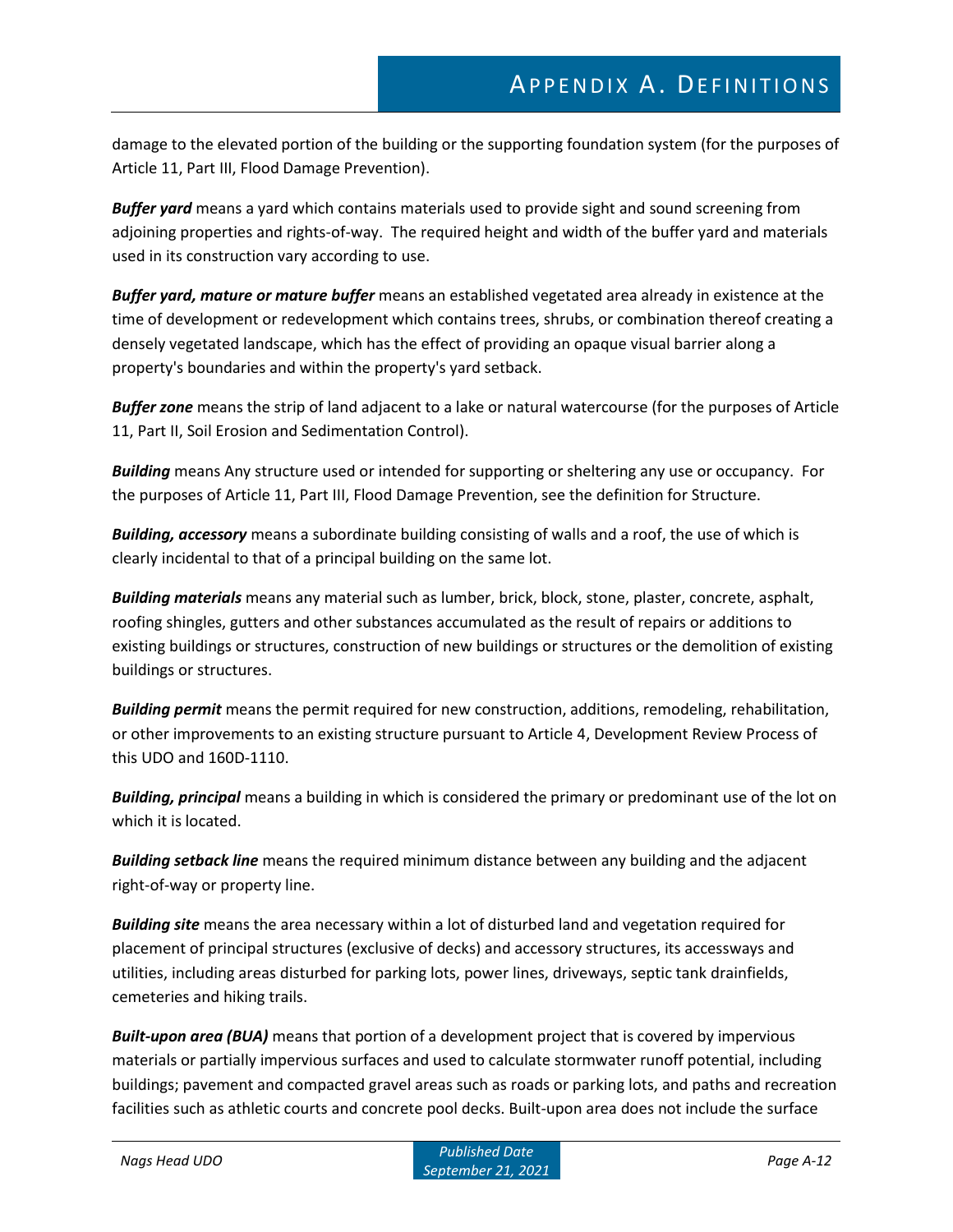area of pools, wooden slatted decks, or un-compacted, washed gravel, or pervious or partially pervious paving material to the extent that the paving material absorbs water or allows water to infiltrate through the paving material. Built-upon area is distinct from "lot coverage" as defined herein.

*Business or construction trailer* means any trailer which, as its primary use, is used as a permanent, semi-permanent or temporary office or other place of business, or type of business, and from which a business may be operated.

*Business trash* means any waste accumulation of dust, paper, sawdust, cardboard, excelsior, rags or other accumulations other than garbage or household trash which are usually attendant to the operation of stores, offices and similar businesses.

# **\_\_\_C\_\_\_**

*Capital costs* means costs spent for developing public or community service facilities; such costs are limited to capital outlay items listed in the "Uniform Local Government Accounting Systems" procedural manual prepared by the state local government commission. Capital costs include payment of principal and interest on any debt or other financial obligation incurred by the Town with respect to a public facility.

*Capital improvements plan* means the plan adopted by the Town, projecting the capital needs and expenditures by the Town.

*Car wash* means the use of a site for washing and cleaning of vehicles and other light duty equipment.

*Cemetery* means land used or intended to be used for the burial of the human dead and dedicated for cemetery purposes, and specifically excluding crematories, mausoleums and mortuaries.

*Channel* means a portion of the electromagnetic frequency spectrum that is capable of carrying one standard video signal, in either analog or digital form. Consistent with future changes in technology and/or applicable law, the parties may mutually agree to a different definition in an individual franchise agreement.

*Chemical storage facility* means a building, portion of a building, or exterior area adjacent to a building used for the storage of any chemical or chemically reactive products (for the purposes of Article 11, Part III, Flood Damage Prevention).

*Child care facility* includes child care centers, family child care homes, and any other child care arrangement not excluded by NCGS 110-86 (2) that provides child care, regardless of the time of day, wherever operated, and whether or not operated for profit.

(1) *Child care center* means any place where, at any one time, there are three or more preschool-age children or nine or more school-age children receiving child care.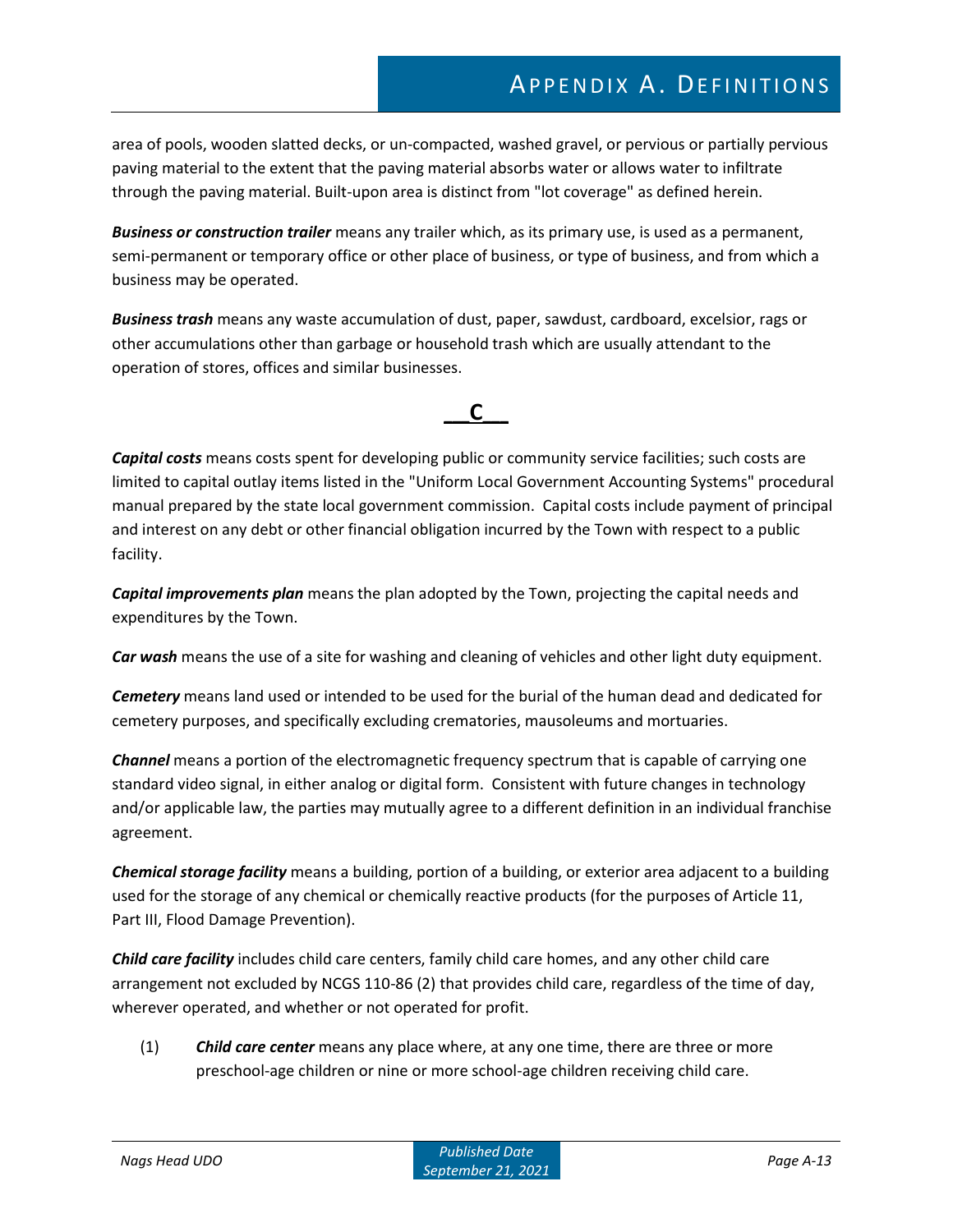(2) *Family child care home* means a child care arrangement located in a residence where, at any one time, more than two (2) children, but less than nine (9) children, receive child care.

*Cluster housing* means a development in which more than one dwelling unit is placed on a lot. For the purposes of this UDO, cluster housing shall only pertain to dwelling units that are threatened by shoreline erosion and are being relocated onto a lot containing another dwelling unit.

*Coastal Area Management Act (CAMA)* means North Carolina's Coastal Area Management Act. This act, along with the Dredge and Fill Law and the Federal Coastal Zone Management Act, is managed through NC Department of Environmental Quality's (NCDEQ's) Division of Coastal Management (DCM).

*Coastal A Zone (CAZ)* means an area within a special flood hazard area, landward of a V zone or landward of an open coast without mapped V zones; in a Coastal A Zone, the principal source of flooding must be astronomical tides, storm surges, seiches, or tsunamis, not riverine flooding. During the base flood conditions, the potential for wave heights shall be greater than or equal to 1.5 feet. Coastal A Zones are not normally designated on FIRMs (see Limit of Moderate Wave Action (LiMWA).

*Coastal Barrier Resources System (CBRS)* consists of undeveloped portions of coastal and adjoining areas established by the Coastal Barrier Resources Act (CoBRA) of 1982, the Coastal Barrier Improvement Act (CBIA) of 1990 and subsequent revisions, and includes areas owned by federal or state governments or private conservation organizations identified as otherwise protected areas (OPA).

*Coastal counties* means the following counties: Beaufort, Bertie, Brunswick, Camden, Carteret, Chowan, Craven, Currituck, Dare, Gates, Hertford, Hyde, New Hanover, Onslow, Pamlico, Pasquotank, Pender, Perquimans, Tyrrell, and Washington (for the purposes of Article 11, Part II, Soil Erosion and Sedimentation Control).

*Coastal high hazard area* means a Special Flood Hazard Area extending from offshore to the inland limit of a primary frontal dune along an open coast and any other area subject to high velocity wave action from storms or seismic sources. The area is designated on a FIRM, or other adopted flood map as determined in Article 11, Part III, Flood Damage Prevention, as Zone VE, or any property east of NC 12 and SR 1243.

*Coffee shop* means an establishment primarily engaged in the serving of coffee beverages and other non-alcoholic beverages and food items and classified and regulated by the Dare County Health Department as a coffee shop with a customer service area not exceeding 385 square feet. Permitted accessory uses include but are not limited to retail sales of packaged coffee and retail merchandise. There shall be no drive-in or drive-through beverage service.

*Collection* means the act of removing solid waste to the transfer stations or the facility.

*Co-location or co-located* means the installation of new antenna arrays on previously approved structures, including towers, buildings, utility poles, and water tanks.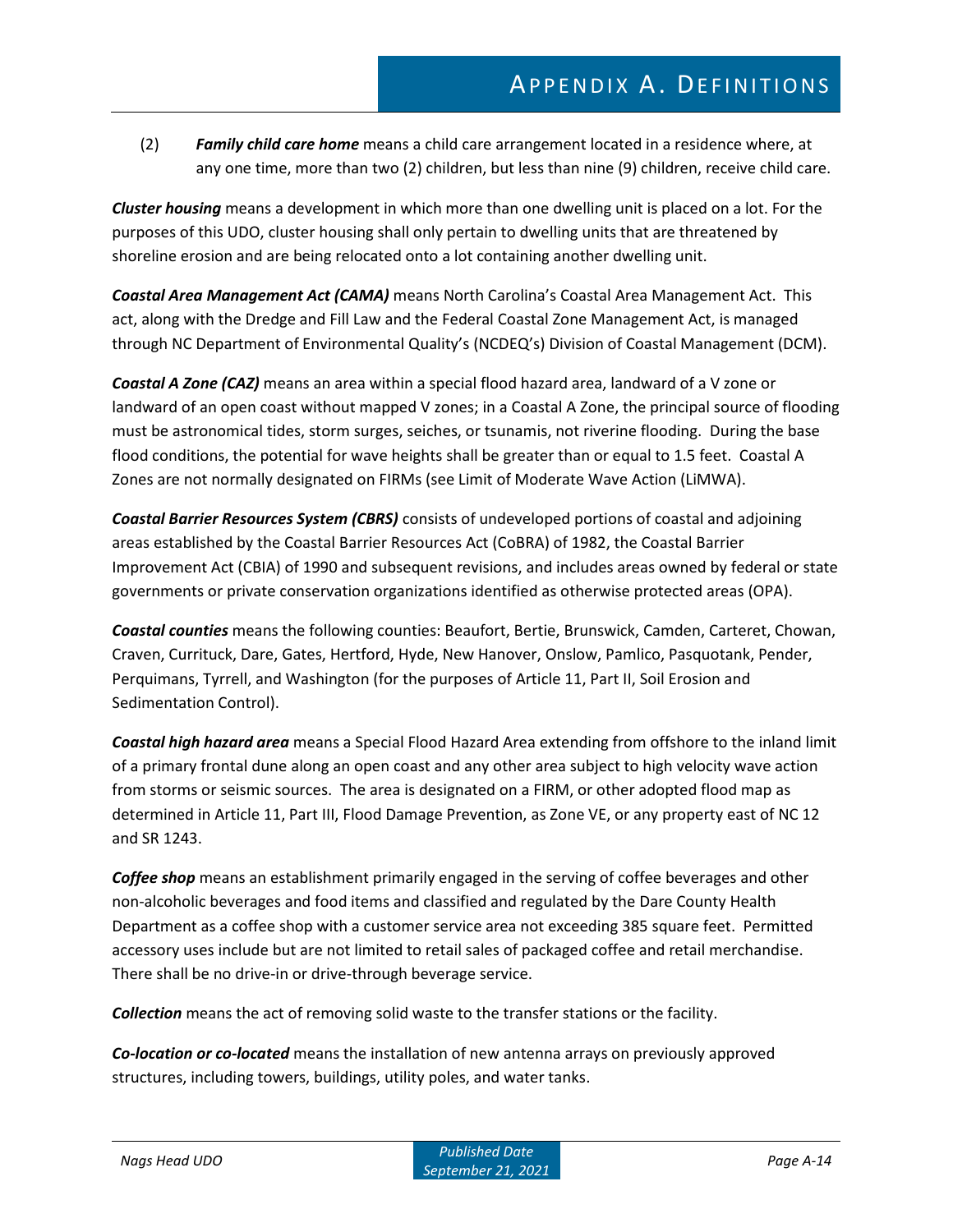*Collector street* means a street which serves or is designed to serve as a trafficway for a neighborhood or as a feeder to a major street from local access streets.

*Commercial crop production* means the production of crops or produce for sale, to wholesale or retail establishments.

*Commercial marina* means any publicly or privately owned dock, basin or wet storage facility constructed to accommodate mooring for more than four boats or providing, but not limited to, any of the following services for a fee: Permanent or temporary transient docking spaces, dry storage, fueling facilities, haul-out facilities and repair service. Site plans which have been approved by the board of commissioners for outdoor recreational uses are not considered a commercial marina.

*Commercial transitional protective yard* means a buffered protective yard on a commercial (C-1, C-2, C-3, and C-4) lot. A commercial transitional protective yard is a required open space other than a court unoccupied and unobstructed by any structure or portion of a structure; provided, however, that fences, poles, posts may be permitted in any commercial transitional protective yard, subject to height limitations and requirements limiting obstruction of visibility or any other requirement of this UDO

*Commercial with accessory residential* means a principal commercial use with accessory single-family residences either attached or detached. This use could include single-family residential, duplex, or multiple detached single-family residential dwelling units configured in a cottage court arrangement.

*Communication facility* means the set of equipment and network components, including wires and cables and associated facilities used by a communications service provider to provide communications service.

*Communication tower, major* means any tower over 70 feet in height, measured from ground level to the highest point intended for transmitting or receiving radio, television or telephone or wireless communications.

*Communication tower, minor* means any tower 70 feet or less in height, measured from ground level to the highest point intended for transmitting or receiving radio, television or telephone or wireless communications.

*Communications service* means cable service as defined in 47 U.S.C. § 522(6), information service as defined in 47 U.S.C. § 153(24), telecommunications service as defined in 47 U.S.C. § 153(53); or wireless services.

*Communications service provider* means a cable operator as defined in 47 U.S.C. § 522(5); a provider of information service, as defined in 47 U.S.C. § 153(24); a telecommunications carrier, as defined in 47 U.S.C. § 153(51); or a wireless provider.

*Community garden* means a use in which land is managed by a group of individuals to grow food or ornamental crops such as flowers, for donation or for use by those cultivating the land. Community Gardens may be divided into separate plots for cultivation by one or more individuals or may be farmed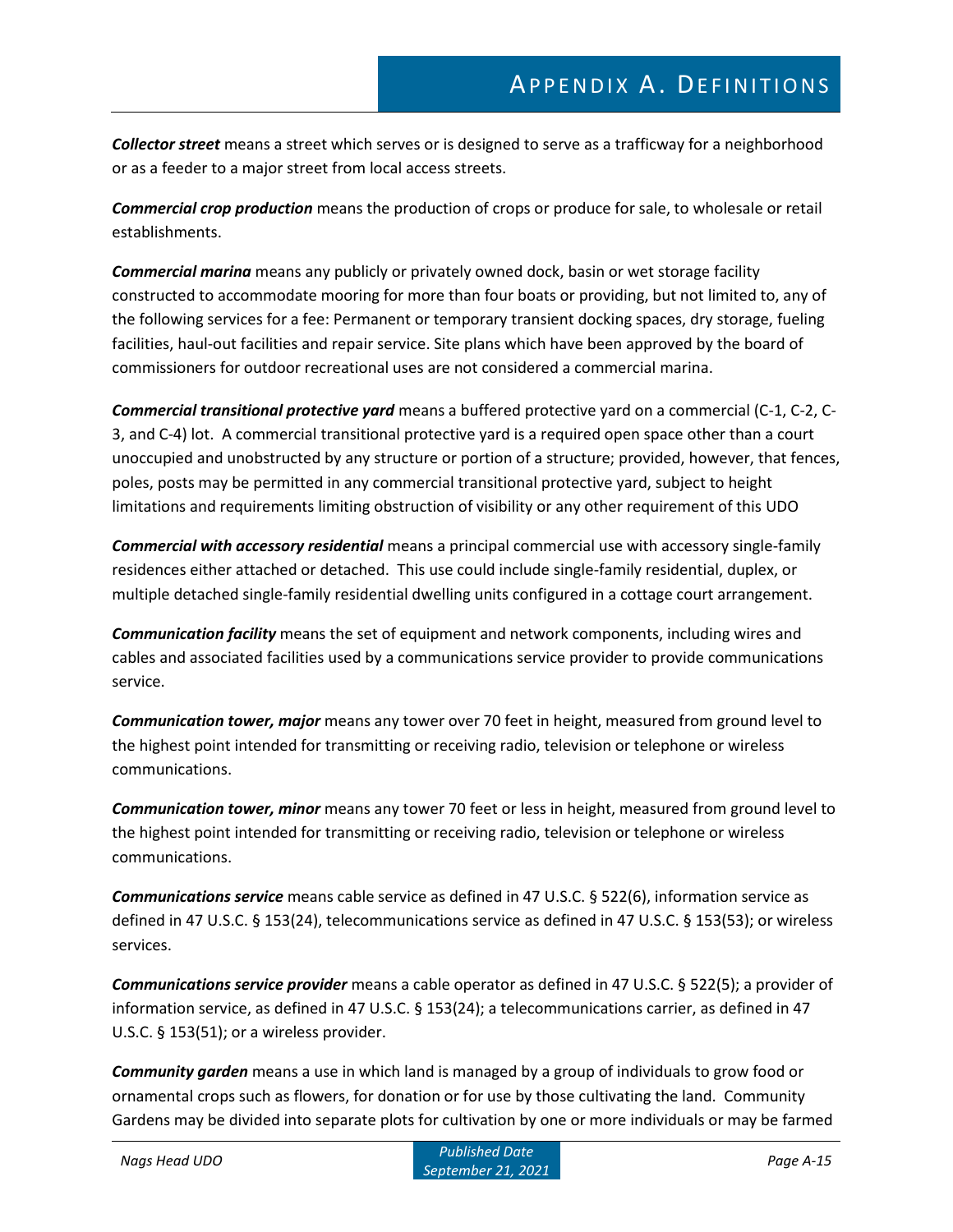collectively by members of the group and may include common areas maintained and used by group members.

*Competent evidence* refers to the NC General Statutes requirement that the rules of evidence as applied in the trial division of the General Court of Justice ordinarily be followed but adds the important exception that "when evidence is not reasonably available under such rules to show relevant facts, they may be shown by the most reliable and substantial evidence available." The Board just limits itself to the type of evidence that ought to be admissible before local administrative agencies generally. The term "competent" is essentially a synonym for "admissible before a local board."

*Completion of construction or development* means that no further land-disturbing activity is required on a phase of a project except that which is necessary for establishing a permanent ground cover (for the purposes of Article 11, Part II, Soil Erosion and Sedimentation Control).

*Computation of time* means the time within which an act is to be done shall be computed by excluding the first and including the last day; and if the last day is Saturday, Sunday or a legal holiday, that shall be excluded.

*Comprehensive Plan means* a comprehensive plan that has been officially adopted by the governing board pursuant to G.S. 160D-501*.*

*Concealed building mounted antenna (flush)* means a building mounted antenna or antenna array which is concealed by, but not limited to, being located beneath the roof line, being screened behind an opaque facade, or blended into the building structure with faux windows, dormers or other architectural features that appear as part of the existing or proposed structure so that the antenna or antenna array is not visible by ordinary observation from the ground at the perimeter of the property boundary in any direction (360 degrees).

*Condominium* means ownership in common with others of a parcel of land and certain parts of a building thereon which would normally be used by all the occupants, together with individual ownership in fee of a particular unit in such building.

*Correlated color temperature or CCT* means the perceived color of the light emitted by a lamp, expressed in kelvin (K) units. The lower the kelvin rating, the "warmer" or more yellow the light; the higher the rating, the "cooler" or more blue the light.

*Cottage court* means a residential type development with three or more detached single-family dwellings, on-site management office, and/or another complementary business use on one lot.

*Crawl space construction* means the enclosed under-floor space between the bottom of the floor joists and the earth under any building (for the purposes of Article 11, Part III, Flood Damage Prevention).

*Crowd gathering activities in indoor public assemblies* means all events or activities within places of indoor public assembly designed for multiple activities and intended to attract large numbers of people.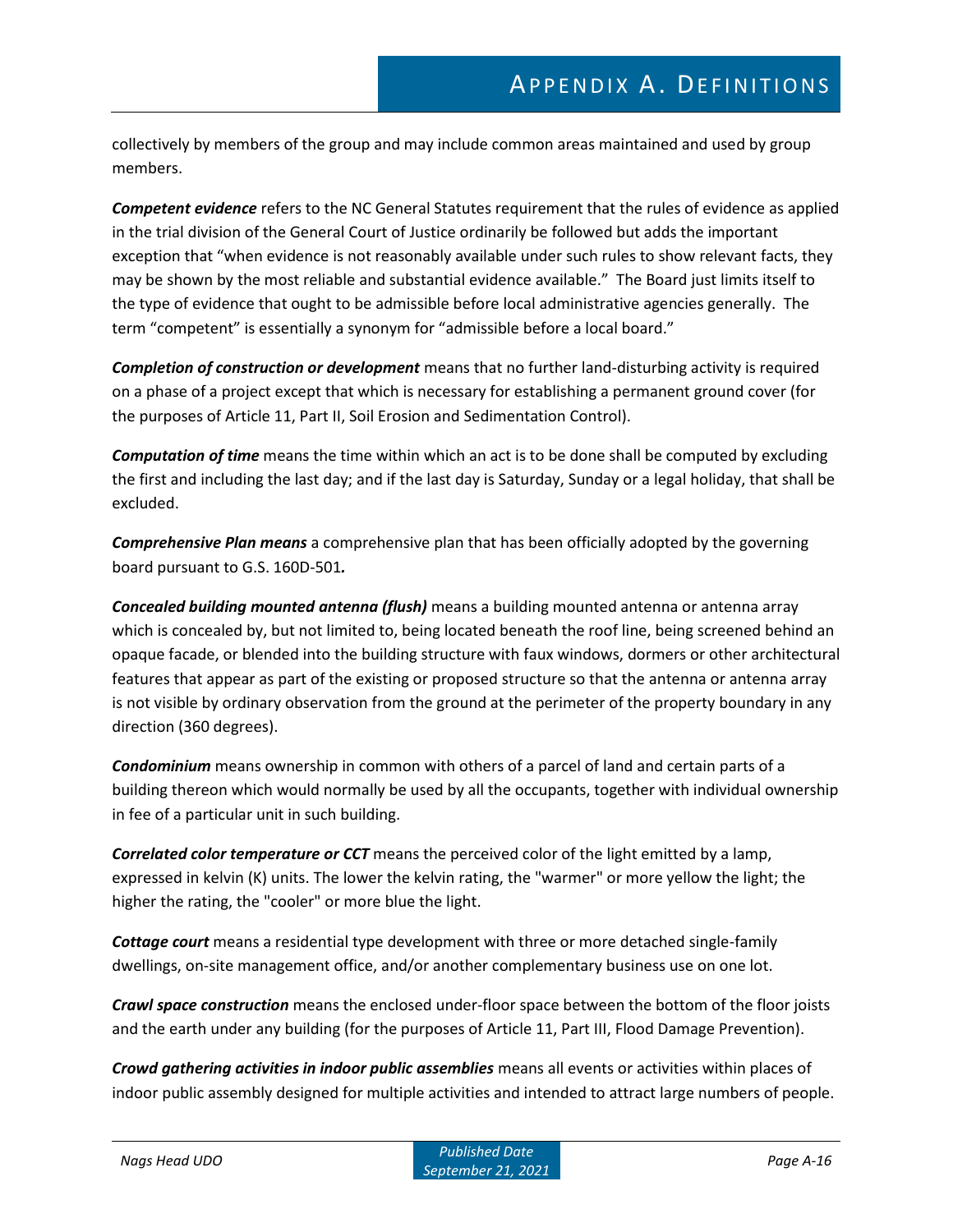Such events and activities may include conferences, conventions, private parties, catered meals, and general retail in the form of craft fairs, food fairs and indoor flea markets.

*Customer service area* means the area within a restaurant or restaurant drive-in, open to the general public and designated for the purchase and/or consumption of food, drink, or other similar items. Customer service area shall include indoor and/or outdoor seating areas, indoor and/or outdoor lounge and bar areas, decks, porches, and patios but shall not include stairs, stair landings, handicapped ramps, restrooms, kitchen and food preparation areas, private offices, loading areas, hallways, exit access and exit discharge areas, and any other areas not open to the general public. Customer service area shall not include outdoor seating areas, or outdoor decks, porches or patios where such areas are not designated for the purchase of food, drink, or similar items and instead are used primarily as waiting areas for customers who are waiting to be seated in indoor customer service areas. Additionally, customer service area shall not include any outdoor areas used by the customers of restaurants located in shopping centers.

*Cutoff fixture* means a flat lens, full cutoff fixture that by its design, directs a minimum of 90 percent of total lamp lumens within 80 degrees of the vertical plane of the light fixture and a maximum of ten percent of the total lamp lumens above 80 degrees from the vertical plane, and no more than 2.5 percent of total lamp lumens above 90 degrees. Full cutoff fixtures must be installed in a horizontal position as designed.





*Dare County Health Department* means the Dare County Department of Health and Human Services.

*Decision-Making Board* means a governing board, planning board, board of adjustment, historic board, or other board assigned to make quasi-judicial decisions under this chapter.

*Dedication* means a gift to the general public or a municipality, by the owner, of the right to use land for stated purposes. Since a transfer of property is involved, a dedication must be made by written instrument.

*Department* means the NC Department of Environmental Quality (NCDEQ) (for the purposes of Article 11, Part II, Soil Erosion and Sedimentation Control).

*Design flood* see Regulatory Flood Protection Elevation.

*Design storm or design depth* means a rainfall event, expressed in depth, measured in inches, for the purposes of Article 11, Part I, Stormwater, Fill & Runoff Management and independent of storm duration, utilized for the calculation of storage volume required for BMPs. Design storm depth varies by fill depth, flood zone, and use as specified in Article 11, Part I.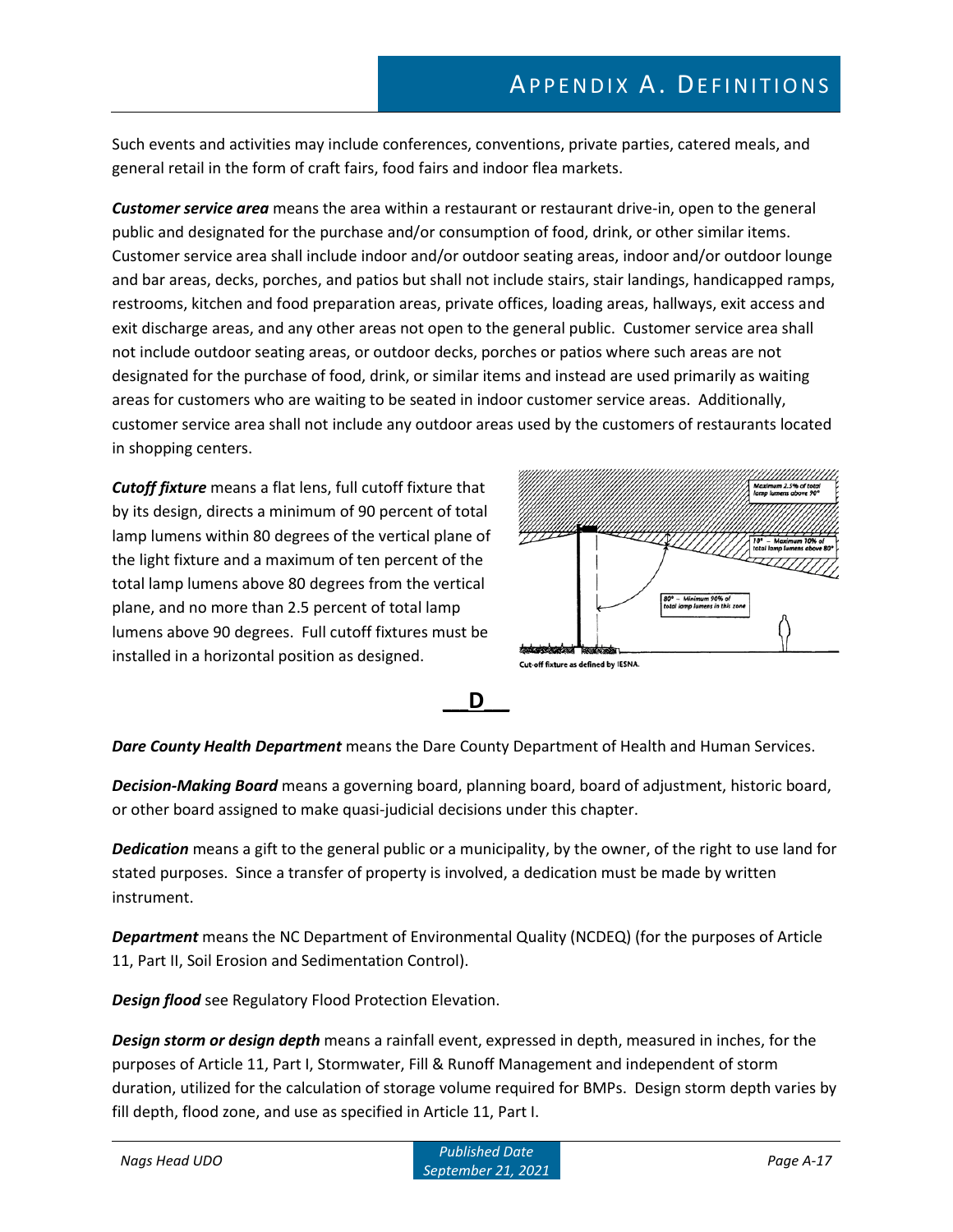*Designated public events site* means a parcel or contiguous group of parcels of acreage greater than five, owned by the public and designated by the board of commissioners for the purpose of creating a variety of opportunities for recreation, leisure, social or cultural experiences and special events in accordance with the regulations of this Code. Public event sites may include temporary and fixed structures, as approved by the building inspector, and can host multiple uses with an events site and management plan and permit approved by the Town Manager.

*Determination* means a written, final, and binding order, requirement or determination regarding an administrative decision.

*Developer* means a person, including a governmental agency or redevelopment authority, who undertakes any development and who is the landowner of the property to be developed or who has been authorized by the land owner to undertake development on that property.

*Development* means any of the following:

- a. The construction, erection, alteration, enlargement, renovation, substantial repair, movement to another site, or demolition of any structure.
- b. The excavation, grading, filling, clearing, or alteration of land.
- c. The subdivision of land as defined in G.S. 160D-802.
- d. The initiation or substantial change in the use of land or the intensity of the use of land.

This definition does not alter the scope of regulatory authority granted by this chapter.

*Development activity* means any activity defined as Development which will necessitate a Floodplain Development Permit. This term includes buildings, structures, and non-structural items, including (but not limited to) fill, bulkheads, piers, pools, docks, landings, ramps, and erosion control/stabilization measures.

*Development Approval* means an administrative or quasi-judicial approval made pursuant to this chapter that is written and that is required prior to commencing development or undertaking a specific activity, project, or development proposal. Development approvals include, but are not limited to, zoning permits, site plan approvals, special use permits (formerly conditional use permits), variances, and certificates of appropriateness. The term also includes all other regulatory approvals required by regulations adopted pursuant to this chapter, including plat approvals, permits issued, development agreements entered into, and building permits issued.

*Development Regulation* means a unified development ordinance, zoning regulation, subdivision regulation, erosion and sedimentation control regulation, floodplain or flood damage prevention regulation, mountain ridge protection regulation, stormwater control regulation, wireless telecommunication facility regulation, historic preservation or landmark regulation, housing code, State Building Code enforcement, or any other regulation adopted pursuant to this chapter.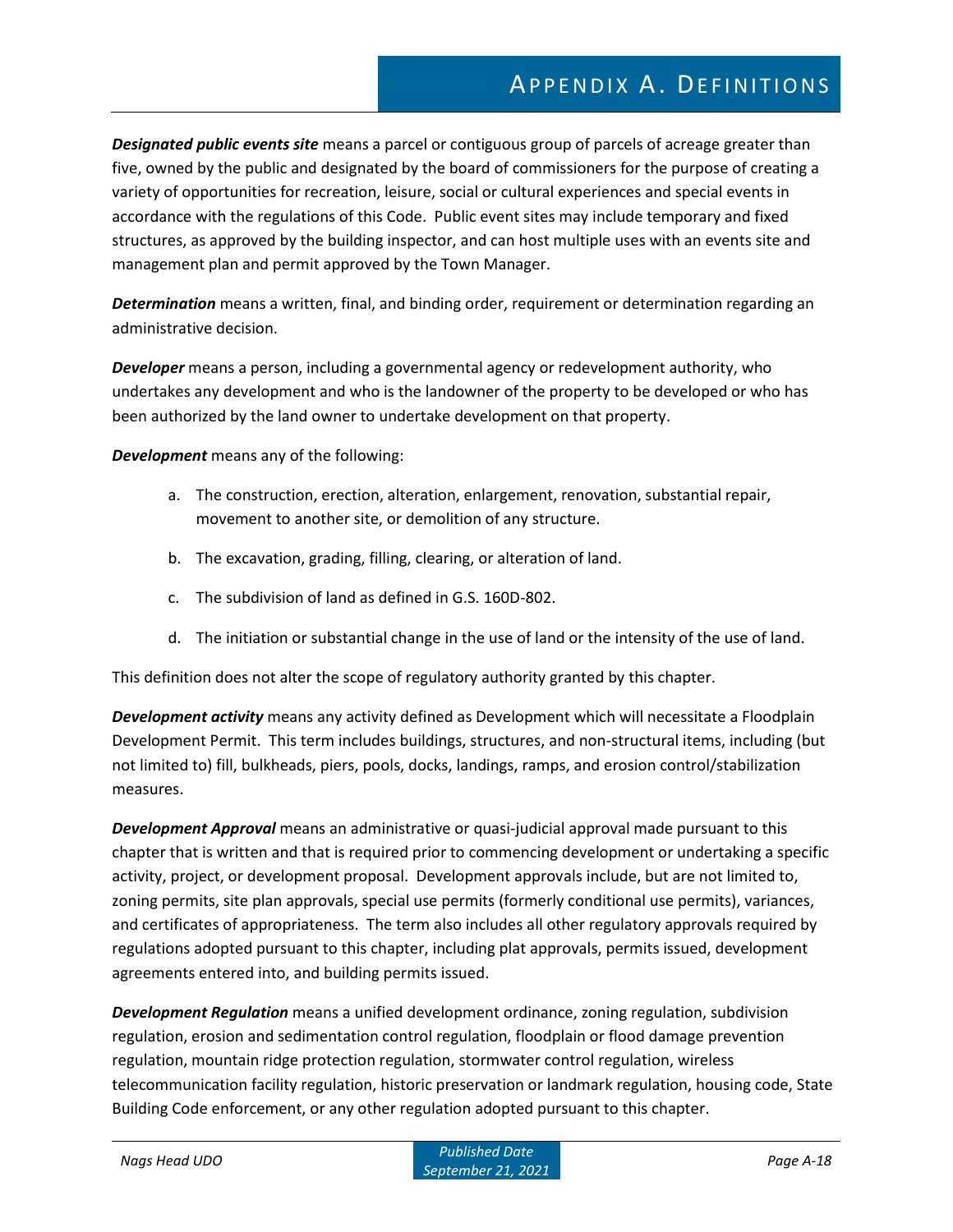*Dialysis center* means a building or structure or portion thereof in which persons with impaired kidney function have toxins removed from their blood on a periodic basis through the use of dialysis machines. Application of the term shall be limited to facilities staffed routinely by nurses and/or technicians and not by a doctor.

*Digital Flood Insurance Rate Map (DFIRM)* means the digital official map of a community, issued by the Federal Emergency Management Agency (FEMA), on which both the Special Flood Hazard Areas and the risk premium zones applicable to the community are delineated.

*Director* means the director of the Division of Energy, Mineral, and Land Resources of the NC Department of Environmental Quality (for the purposes of Article 11, Part II, Soil Erosion and Sedimentation Control).

*Discharge point* means that point at which runoff leaves a tract of land (for the purposes of Article 11, Part II, Soil Erosion and Sedimentation Control).

*Dish antenna* means any accessory structure capable of receiving radio or television signals from a transmitter or a transmitter relay which is located in planetary orbit or land based.

*Disposal* means, as defined in NCGS 130A-290(a)(6), the discharge, deposit, injection, dumping, spilling, leaking or placing of any solid waste into or on any land or water so that the solid waste or any constituent part of the solid waste may enter the environment or be emitted into the air or discharged into any waters, including groundwaters (for the purposes of Article 11, Part III, Flood Damage Prevention).

*District* means the Dare Soil and Water Conservation District created pursuant to NCGS Ch. 139.

*Dock, private* means an estuarine pier or dock which may be permitted as an accessory use to the principal use, and shall be for the exclusive use of the landowner and shall not provide any services of a commercial marina.

*Docking facility* means any publicly or privately-owned dock, basin or wet storage facility constructed to accommodate mooring for four or less boats as an accessory to a principal commercial use.

*Dormitory* means a commercial facility used for monthly rental housing of unrelated residents in a communal non-transient living arrangement. The facility shall consist of separate sleeping, bathing, and common living areas.

*Drainage area* means the entire tributary area contributing surface runoff to a point of interest.

*Drainfield* shall also mean nitrification field or wastewater disposal area.

*Drive aisle* means the area of driveway necessary for vehicles to access parking stalls and for emergency vehicle access to structures.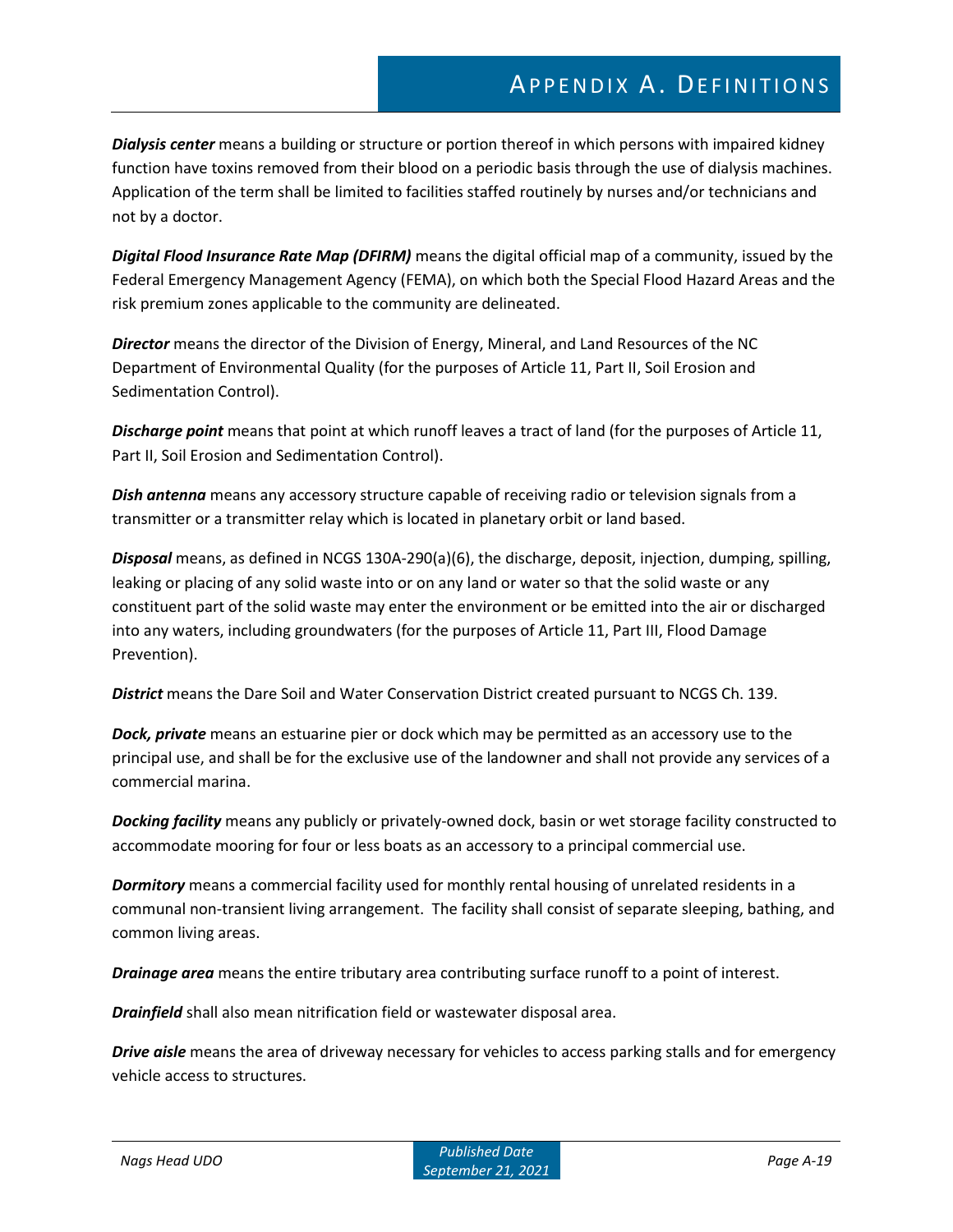*Driveway* means an improved accessway for vehicular traffic with the purpose of providing access to parking or maneuvering space from a public street or highway into an abutting property.

*Driveway apron* means that portion of a driveway which connects to the adjacent street or highway, usually within the right-of-way for that street.

*Dry hydrant* means an arrangement of pipe permanently connected to a water source other than a piped, pressurized water supply system that provides a ready means of water supply for fire-fighting purposes and that utilizes the drafting (suction) capability of the fire department pump.

*Dry well* means a structure or series of structures located to collect and discharge stormwater through a subterranean chamber which allows collected water to dissipate and infiltrate into the ground.

*Dwelling* means any building, structure, manufactured home, or mobile home, or part thereof, used and occupied for human habitation or intended to be so used, and includes any outhouses and appurtenances belonging thereto or usually enjoyed therewith. The term does not include any manufactured home, mobile home, or recreational vehicle, if used solely for a seasonal vacation purpose.

*Dwelling, accessory* means a secondary dwelling unit established in conjunction with, and clearly subordinate to, a principal dwelling unit, whether part of the same structure as the principal dwelling unit or as a detached structure on the same lot.

*Dwelling, large residential* means a single-family dwelling or two-family dwelling (duplex) that has 3,500 or more square feet of enclosed habitable living space.

*Dwelling, multi-family* means a dwelling containing three or more dwelling units, designed for or occupied by three or more families living independently of each other. Multifamily dwelling shall include a townhouse and any similar building, irrespective of the form of legal title.

*Dwelling, single-family* means a dwelling containing one dwelling unit, designed for or occupied exclusively by one family.

*Dwelling, two-family*, also referred to as a duplex, means a dwelling containing two dwelling units, designed for or occupied by two families, each of which has direct access to the outside.

*Dwelling unit* means a single unit providing complete, independent living facilities for one or more persons, including permanent provisions for living, sleeping, eating, cooking, and sanitation.



*Easement* means a grant by the property owner for use, by the public, a corporation or person, of a strip of land for specified purposes.

*Easement, access* means an easement created for the purpose of providing vehicular or pedestrian access to property.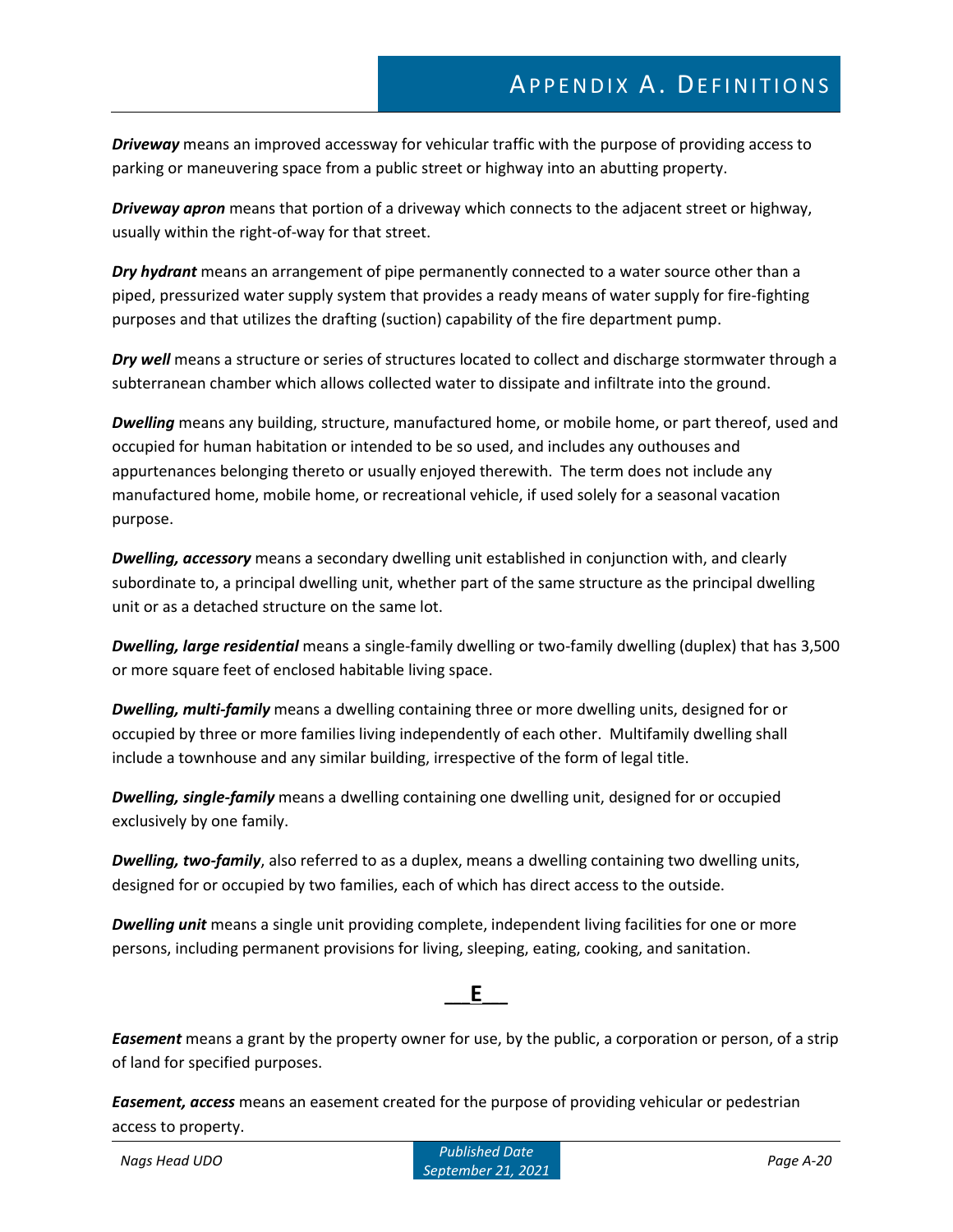*Earth station* - see Dish Antenna.

*Educational facility, pre-school* means a facility for the organized instruction of children not yet attending primary or secondary school.

*Electric vehicle* means any vehicle that operates, either partially or exclusively, on electrical energy from the grid, or an off-board source, that is stored on-board for energy purposes. Electric vehicle includes: (1) a battery powered electric vehicle; and (2) a plug-in hybrid electric vehicle.

*Electric vehicle battery exchange station* means a facility that provides through labor or automation the exchange and replacement of depleted batteries in electric vehicles with a fully charged battery, which meets or exceeds federal, state, and/or local requirements. Such stations may be provided as a service or accessory to an automobile repair use; such stations are not permitted as a principal use.

*Electric vehicle charging station* means an electrical component assembly or cluster of component assemblies designed to charge batteries within electric vehicles and which meet or exceed federal, state, and/or local requirements. Such stations may be privately available or available to the generally public depending upon the use to which they are accessory; stations are not permitted as a such principal use.

*Electroluminescent* means direct conversion of electric energy to light by a solid phosphor, or other materials, subjected to an electrical current.

*Elevated building* means a non-basement building which has its lowest elevated floor raised above ground level by foundation walls, shear walls, posts, piers, pilings, or columns (for the purpose of Article 11, Part III, Flood Damage Prevention).

#### *Elevation* means:

- (1) A vertical distance above or below mean sea level;
- (2) A fully dimensioned drawing to the front, rear, or side of a structure showing features and their relationship to grade, sea-level, or other reference point.

*Eligible facilities request* means a request for modification of an existing wireless tower or a base station that involves collocation of new transmission equipment or replacement of transmission equipment but does not include a substantial modification.

*Enclosure/Enclosed Area* means that portion of an elevated building below the lowest elevated floor that is either partially or fully shut in by rigid/solid walls and is located either partially or fully below the RFPE.

*Encroachment* means the advance or infringement of uses, fill, excavation, buildings, permanent structures or development into a floodplain, which may impede or alter the flow capacity of a floodplain (for the purpose of Article 11, Part III, Flood Damage Prevention).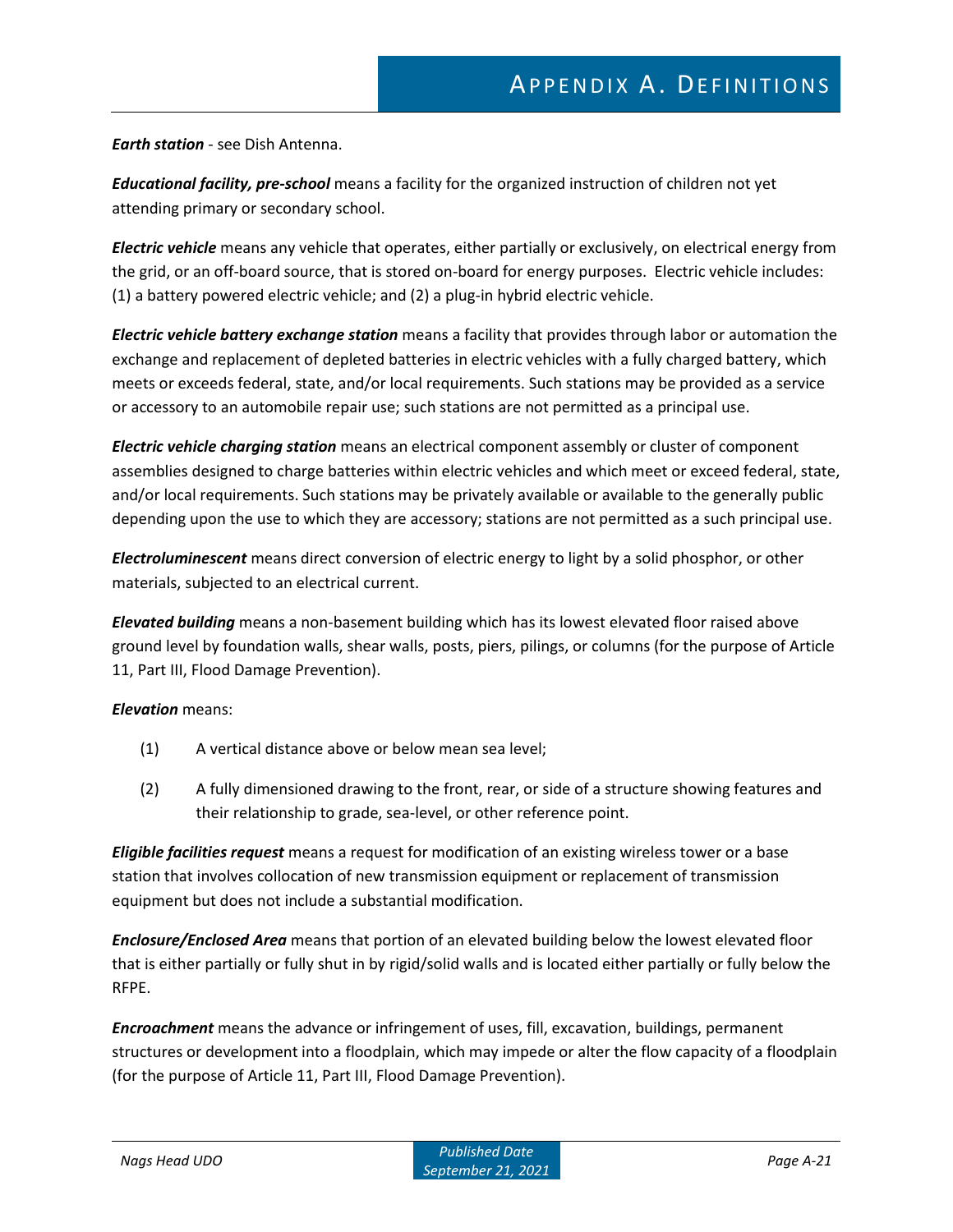*Encroachment* means the location of a structure within a required yard that is not permissible under the requirements of this UDO. Article 8, District Development Standards, contains the minimum yard requirements for the Town's primary and special zoning districts.

*Energy dissipater* means a structure or a shaped channel section with mechanical armoring placed at the outlet of pipes or conduits to receive and break down the energy from high velocity flow (for the purposes of Article 11, Part II, Soil Erosion and Sedimentation Control).

*Engineer* means a professional engineer registered in the state to act as duly authorized representative of the developer or the Town.

*Environmental awareness area* is an area designated and maintained for the purpose of conservation and environmental education. This may include non-profit wildlife, ecological preserves, watershed construction areas, interpretive signage, trails, research stations and appurtenant office, restroom and mechanical facilities (and is distinct from the definition of "area of environmental concern" or "AEC," which is a CAMA designation).

*Erosion* means the wearing away of land surface by the action of wind, water, gravity or any combination thereof (for the purposes of Article 11, Part II, Soil Erosion and Sedimentation Control).

*Erosion escarpment* means the normal vertical drop in the beach profile caused from high tide and/or storm tide erosion.

*Erosion, natural* means the wearing away of the earth's surface by water, wind or other natural agents under natural environmental conditions undisturbed by man (for the purposes of Article 11, Part II, Soil Erosion and Sedimentation Control).

*Estuarine frontal dunes* means the dunes which are the first mounds of sand located landward of the estuarine waters of the Roanoke Sound and having a minimum elevation equal to or greater than the mean flood level plus six feet (nine feet plus six feet). For the purpose of this article, estuarine frontal dunes occur in the area southerly of the northwest boundary of Parcel 13, Tax Map 185, as shown on Tax Maps 185 and 186. The estuarine frontal dunes extend southward and terminate at the southwest boundary of the SED-80 district.

*Equipment compound* means an area surrounding or near the base of wireless support structure within which a wireless facility is located.

*Evidentiary Hearing* means a hearing to gather competent, material, and substantial evidence in order to make findings for a quasi-judicial decision required by a development regulation adopted under this chapter.

*Existing building and existing structure* means any building and/or structure for which the "start of construction" commenced before the community entered the NFIP, dated November 10, 1972.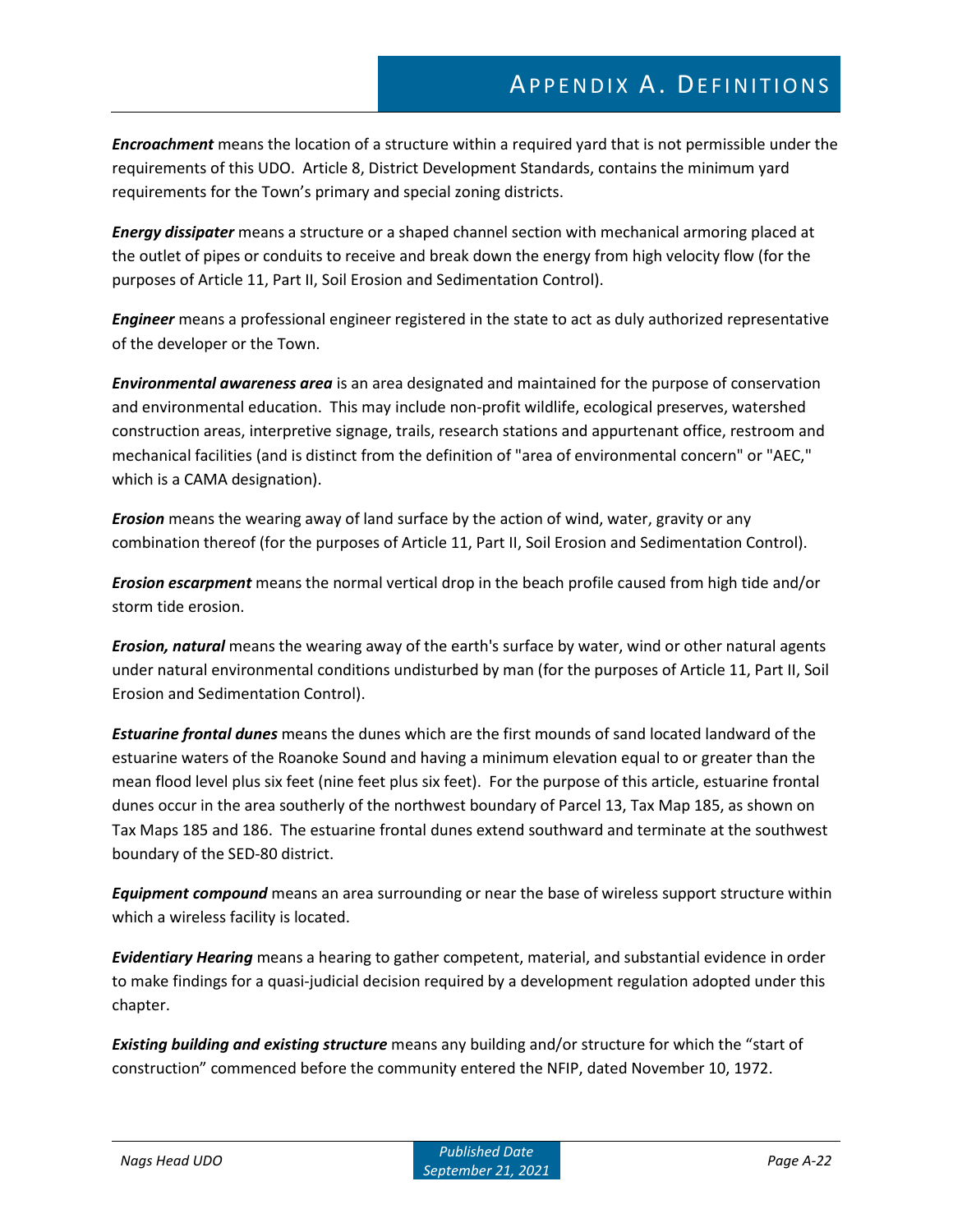*Existing manufactured home park or manufactured home subdivision* means a manufactured home park or subdivision for which the construction of facilities for servicing the lots on which the manufactured homes are to be affixed (including, at a minimum, the installation of utilities, either final site grading or the pouring of concrete pads, and the construction of streets) was completed before February 3, 1975 (for the purposes of Article 11, Part III, Flood Damage Prevention).

*Ex parte* is a Latin legal term meaning "from (by or for) [the/a] party." An ex parte decision is one decided by a judge without requiring all of the parties to the controversy to be present.

*Fall zone* means the area in which a wireless support structure may be expected to fall in the event of a structural failure, as measured by engineering standards.

**\_\_\_F\_\_\_**

*Family* means any group of people operating as a single housekeeping unit occupying a dwelling unit.

*Family care home* means a home with support and supervisory personnel that provides room and board, personal care and habilitation services in a family environment for not more than six resident persons with disabilities. "Person with disabilities" means a person with a temporary or permanent physical, emotional, or mental disability, including but not limited to mental retardation, cerebral palsy, epilepsy, autism, hearing and sight impairments, emotional disturbances and orthopedic impairments but not including mentally ill persons who are dangerous to others as defined in NCGS Section 122C- $3(11)b.$ 

*Family foster home* means the private residence of one or more individuals who permanently reside as members of the household and who provide continuing full-time foster care for a child or children who are placed there by a child placing agency or who provide continuing full-time foster care for two or more children who are unrelated to the adult members of the household by blood, marriage, guardianship, or adoption.

*Farm stand* means a temporary open-air stand or place for the seasonal selling of agricultural produce. A produce stand is portable and capable of being dismantled or removed from the sales site.

*Farmers Market*, *Municipally-Operated* means a municipally operated, seasonal market that is open to the public and held on Town property where individuals offer for sale locally produced and/or acquired items such as seasonal fresh produce, fruits, flowers, dairy, meats, prepared foods, seafood, beverages, farm products, arts and crafts, and wares, which are dispensed from booths located on-site. Other secondary activities could include, but are not limited to, art shows, live music, educational and learning activities, kids programming, and other municipally organized events and activities.

*Fence* means any artificially constructed barrier of any material or combination of materials erected to enclose or screen areas of land.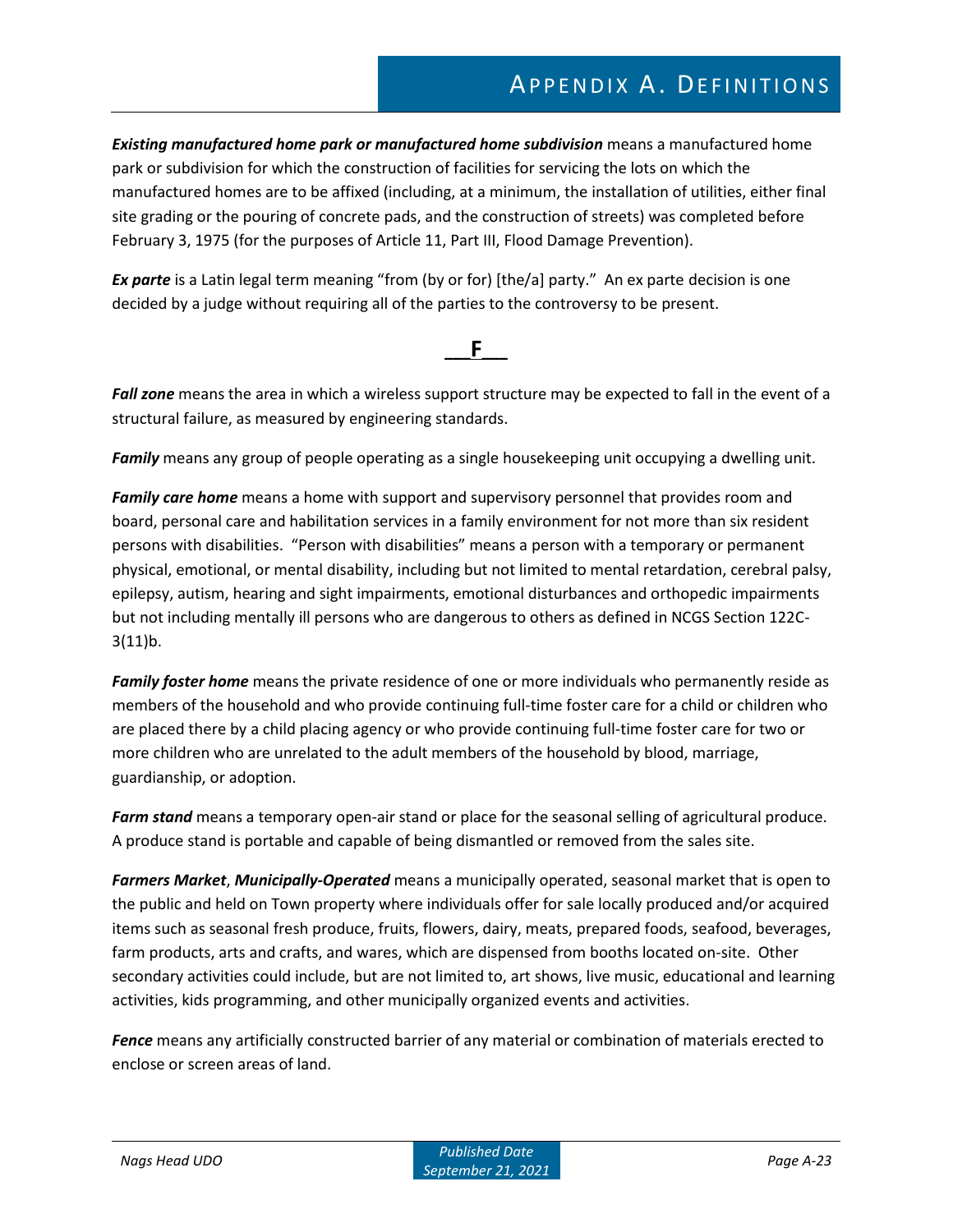Fill is the depositing of soil, rock or other earthen materials by artificial means, but not including poured slab, asphalt, porous pavement, TurfstoneTM, or other manmade materials or surfaces designed in association with construction. Excavated material moved or relocated onsite is considered fill.

*Fill depth* is the difference between the post-development surface elevation and the pre-development surface elevation.

*Fine craft and folk art production* means a variety of crafts and arts rooted in community and cultural traditions that generally expresses and encompasses a range of utilitarian and decorative media including cloth, wood, paper, clay, metal and more. The term does not include Artisan's Workshop as defined herein.

*Flag pole* means a pole with a pulley and a cord on which a flag or flag sign is raised and flown.

*Flood or flooding* means a general and temporary condition of partial or complete inundation of normally dry land areas from:

- (a) The overflow of inland or tidal waters; or
- (b) The unusual and rapid accumulation of runoff or surface waters from any source.

*Flood Boundary or Floodway Map (FBFM)* means an official map of a community, issued by the FEMA, on which the Special Flood Hazard Areas and the floodways are delineated. This official map is a supplement to and shall be used in conjunction with the Flood Insurance Rate Map (FIRM).

*Flood Hazard Boundary Map (FHBM)* means an official map of a community, issued by the FEMA, where the boundaries of the Special Flood Hazard Areas have been defined as Zone A.

*Flood insurance* means the insurance coverage provided under the National Flood Insurance Program.

*Flood Insurance Rate Map (FIRM)* means an official map of a community issued by the Federal Emergency Management Agency on which both the special flood hazard areas and the risk premium zones applicable to the community are delineated (also see DFRIM).

*Flood Insurance Study (FIS)* means an examination, evaluation, and determination of flood hazards, corresponding water surface elevations (if appropriate), flood hazard risk zones, and other flood data in a community issued by the Federal Emergency Management Agency. The flood insurance study report includes Flood Insurance Rate Maps (FIRM's) and Flood Boundary and Floodway Maps (FBFMs), if published.

*Floodlight* means a light fixture usually capable of being pointed in any direction that is designed to project a light beam to an object or surface area to a luminance considerably greater than its surroundings.

*Flood-prone area*. See Floodplain.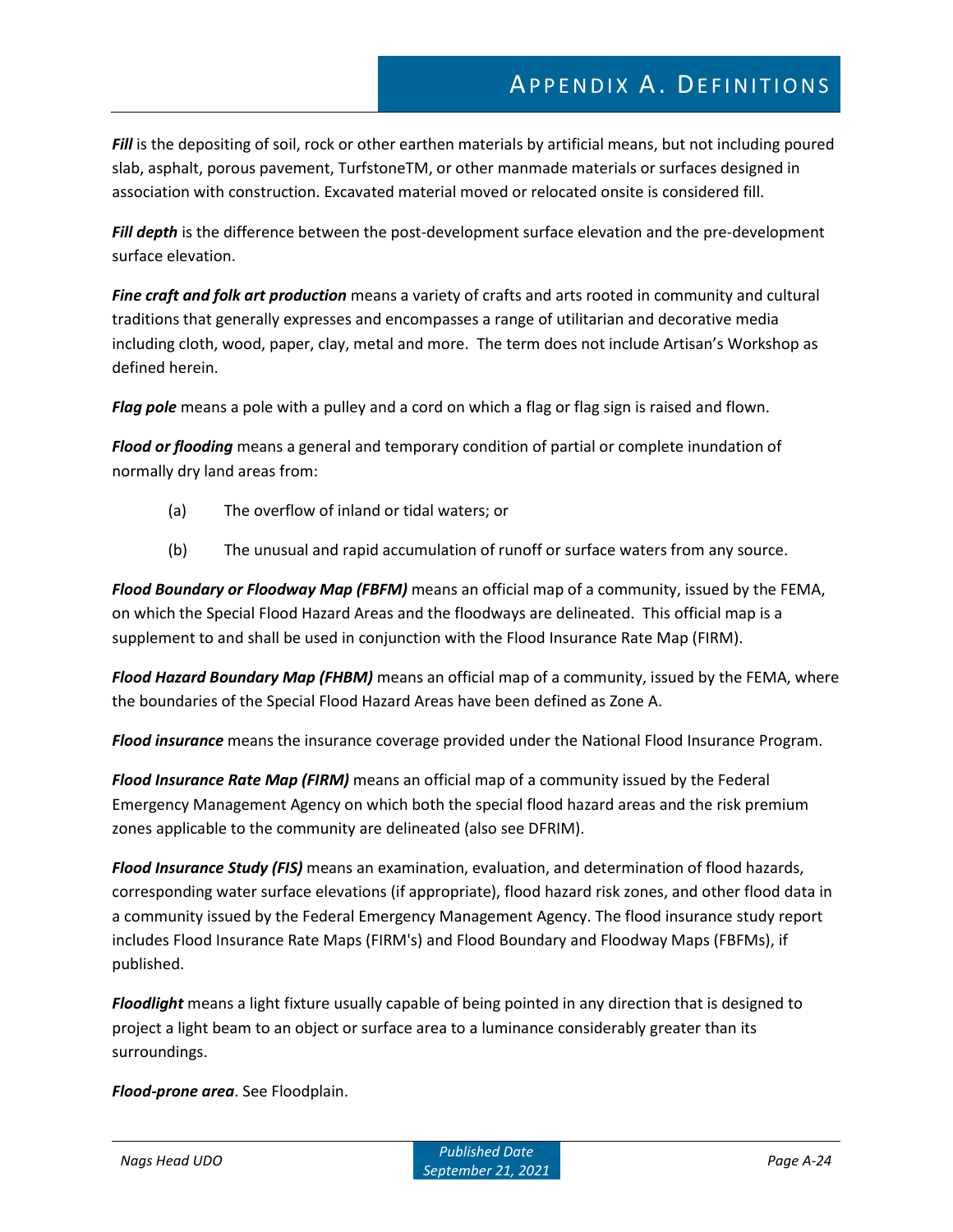*Floodplain* means any land susceptible to being inundated by water from any source.

*Floodplain administrator* is the individual appointed to administer and enforce the floodplain management regulations.

*Floodplain development permit* means any type of permit that is required in conformance with the provisions of this UDO, prior to the commencement of any development activity.

*Floodplain management* means the operation of an overall program of corrective and preventative measures for reducing flood damage and preserving and enhancing, where possible, natural resources in the floodplain, including, but not limited to, emergency preparedness plans, flood control works, floodplain management regulations, and open space plans.

*Floodplain management regulations* means Article 11, Part III of this UDO and other zoning ordinances, subdivision regulations, building codes, health regulations, special purpose ordinances, and other applications of police power which control development in flood-prone areas. This term describes federal, state or local regulations, in any combinations thereof, which provide standards for preventing and reducing flood loss and damage.

*Floodproofing* means any combination of structural and nonstructural additions, changes, or adjustments to structures, which reduce or eliminate flood damage to real estate or improved real property, water and sanitation facilities, structures, and their contents.

*Flood-resistant material* means any building product [material, component or system] capable of withstanding direct and prolonged contact (minimum 72 hours) with floodwaters without sustaining damage that requires more than low-cost cosmetic repair. Any material that is water-soluble or is not resistant to alkali or acid in water, including normal adhesives for above-grade use, is not floodresistant. Pressure-treated lumber or naturally decay-resistant lumbers are acceptable flooring materials. Sheet-type flooring coverings that restrict evaporation from below and materials that are impervious, but dimensionally unstable are not acceptable. Materials that absorb or retain water excessively after submergence are not flood resistant. Please refer to Technical Bulletin 2, Flood Damage-Resistant Materials Requirements, and available from the FEMA. Class 4 and 5 materials, referenced therein, are acceptable flood-resistant materials.

*Floodway* means the channel of a river or other watercourse, including the area above a bridge or culvert when applicable, and the adjacent land areas that must be reserved in order to discharge the base flood without cumulatively increasing the water surface elevation more than one (1) foot.

*Floodway encroachment analysis* means an engineering analysis of the impact that a proposed encroachment into a floodway or non-encroachment area is expected to have on the floodway boundaries and flood levels during the occurrence of the base flood discharge. The evaluation shall be prepared by a qualified North Carolina licensed engineer using standard engineering methods and hydraulic models meeting the minimum requirement of the National Flood Insurance Program.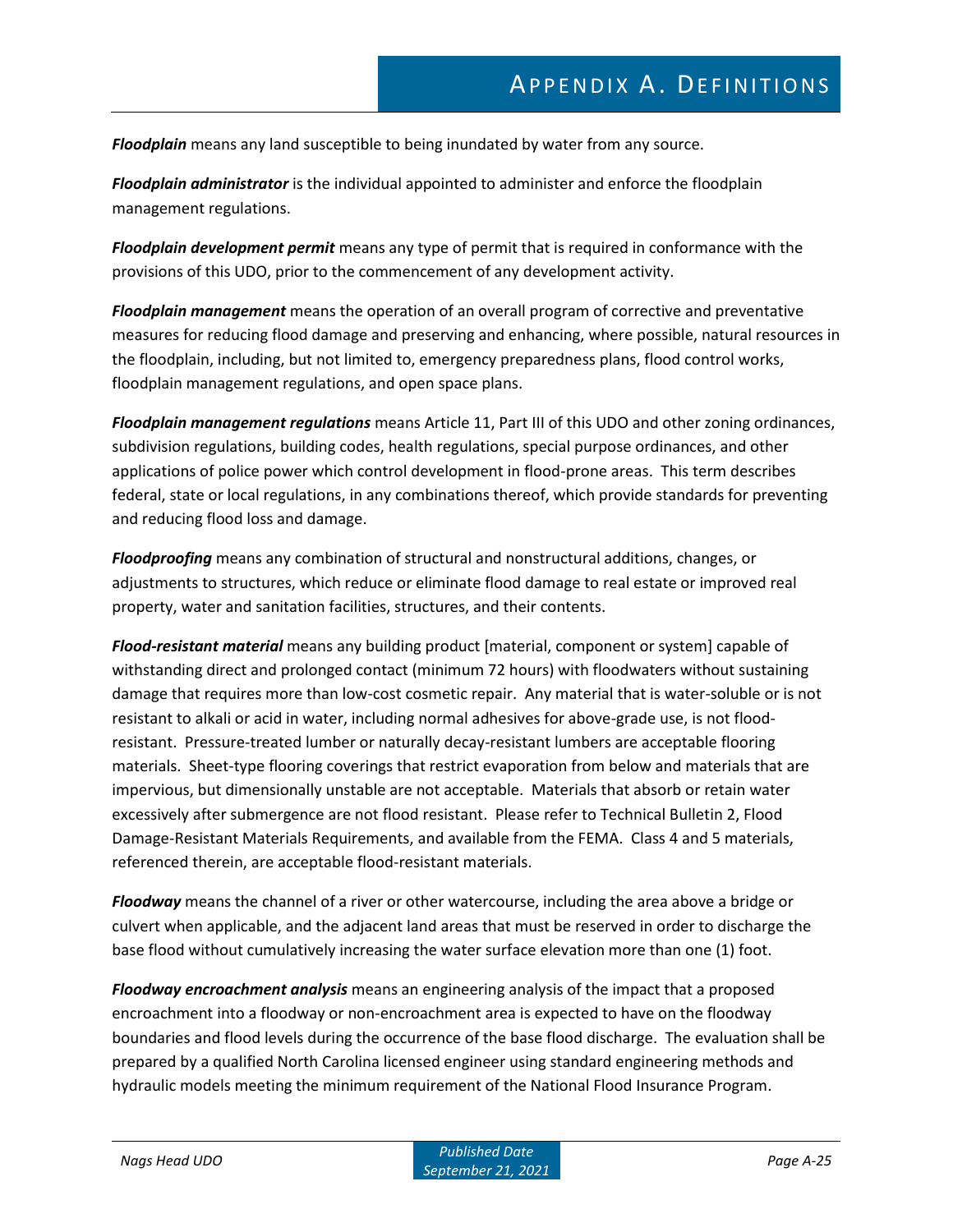*Flood zone* means a geographical area shown on a Flood Hazard Boundary Map or Flood Insurance Rate Map that reflects the severity or type of flooding in the area.

*Flyboard* means a type of jetpack which supplies propulsion to drive the flyboard through water, the rider typically stands on a board connected by a long hose to a watercraft.

*Food bank* means a building or portion of a building from which foodstuffs are distributed to indigent individuals or families.

*Food truck* means a licensed vehicle or trailer equipped with facilities for cooking and selling food which satisfies local and state regulations for health and sanitation standards.

*Footcandle* means the unit of measure of illuminance on a surface. Footcandles are the ratio of the quantity of light in lumens divided by the surface area in square feet on which the lumens are falling. One lumen per square foot is one footcandle.

*Forest canopy* means (collectively) the light-intercepting layer formed by all of the tree tops and ultimate leaf bearing branches in a forest; the uppermost layer of vegetation in a forest. In the Nags Head Woods, the forest canopy may be kept to near constant height by the pruning effect of salt mist nearer the ocean or it may become irregular in height where salt impact is less.

*Forest sub-canopy* means a light-intercepting understory layer formed by shade-tolerant saplings, shrubs and small trees beneath the canopy of a forest. The Nags Head Woods sub-canopy species include dogwood, muscle wood, hop hornbeam and holly.

*Free of obstruction* means a space below the lowest floor of an elevated structure, located in a coastal high hazard area or VE-zone, that must be open and designed to be free and clear to allow floodwaters to flow freely beneath the structure. The space below the lowest floor that is unobstructed shall be a minimum vertical distance of 18 inches measured from the bottom of the lowest horizontal structural member of the lowest floor to the highest finished grade directly beneath the structure. Breakaway walls cannot be utilized to meet the free of obstruction requirement.

*Freeboard* means the height added to the BFE to account for the many unknown factors that could contribute to flood heights greater than the height calculated for a selected size flood and floodway conditions, such as wave action, blockage of bridge or culvert openings, storm surge or precipitation exceeding the base flood and the hydrological effects of urbanization on the watershed. The base flood elevation plus the freeboard establishes the "regulatory flood protection elevation."

*Frontal dune* means, in areas where there is a primary dune, that dune shall be deemed to be the frontal dune. Where there is no primary dune, the frontal dune is deemed to be the first mound of sand located landward of the ocean beach having sufficient vegetation, height, continuity and configuration to offer protective value. Manmade mounds seaward of the natural line of frontal dunes and dunes created after June 1, 1979, shall not be considered to be frontal or primary dunes, except where no frontal or primary dune exists.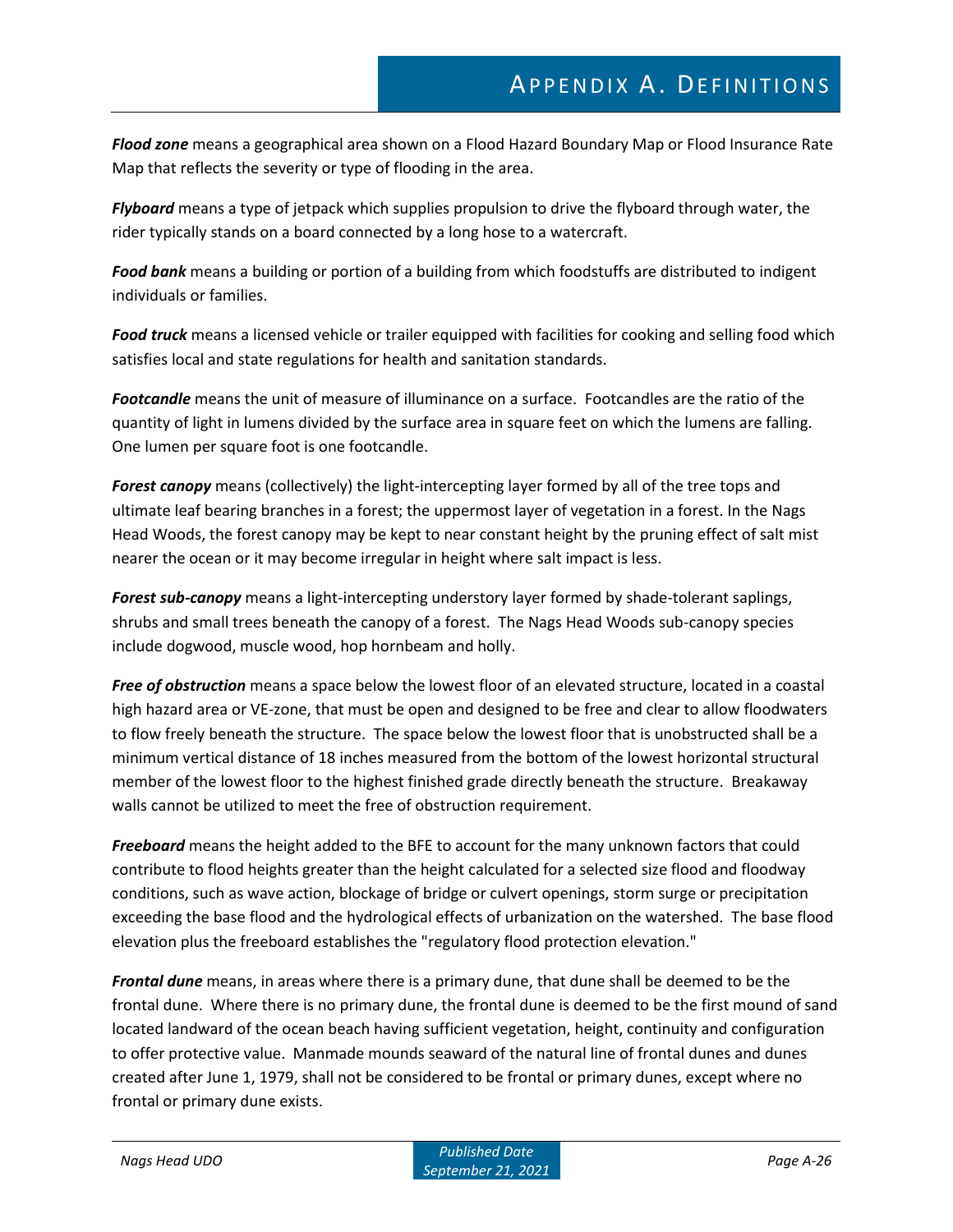*Fully shielded* means a light fixture that is constructed or sufficiently shielded by an opaque housing, in such a manner that all light emitted is below the horizontal plane as determined by photometric test or certified by the manufacturer.

*Functionally dependent facility* means a facility which cannot be used for its intended purpose unless it is located or carried out in close proximity to water, such as a docking or port facility necessary for the loading and unloading of cargo or passengers, shipbuilding, or ship repair. The term does not include long-term storage, manufacture, sales or service facilities (for the purposes of Article 11, Part III, Flood Damage Prevention).

*Furniture showroom* means a retail establishment that utilizes large, open floor areas to display furniture or mattresses.

*Furniture store* means an establishment that sells goods and/or movable objects, intended to support various human activities such as seating, eating, and sleeping, for furnishing or improving housing units that make a room or other area ready for occupancy.

### **\_\_\_G\_\_\_**

*General contractor's office* means a building or portion of a building occupied as an office by a "general contractor" as defined in NCGS 87-1.

*Glare* means the sensation produced by luminance within the visual field that is significantly greater than the luminance to which the eyes are adapted, causing annoyance, discomfort, or loss of visual performance. It results from high luminance or insufficiently shielded light sources in the field of view or from reflecting areas of high luminance. There are two types:

- (1) Disability glare affects visual performance and reduces the ability to see or identify objects. It is often accompanied by discomfort.
- (2) Discomfort glare produces discomfort but does not necessarily interfere with visual performance or visibility.

*Governing Board* means the Board of Commissioners shall be known as the governing board for the Town of Nags Head.

*Grade* means the average elevation of the land around a building as measured at the four corners of the structure or at four points around the building distributed evenly, or as the natural elevation of land within a property measured in feet above sea level.

*Grading* means any cut or fill, or combination thereof, or re-compaction of soil, rock or other earthen materials.

*Granny pods/temporary health care structure* means a transportable residential structure, providing an environment facilitating a caregiver's provision of care for a mentally or physically impaired person, that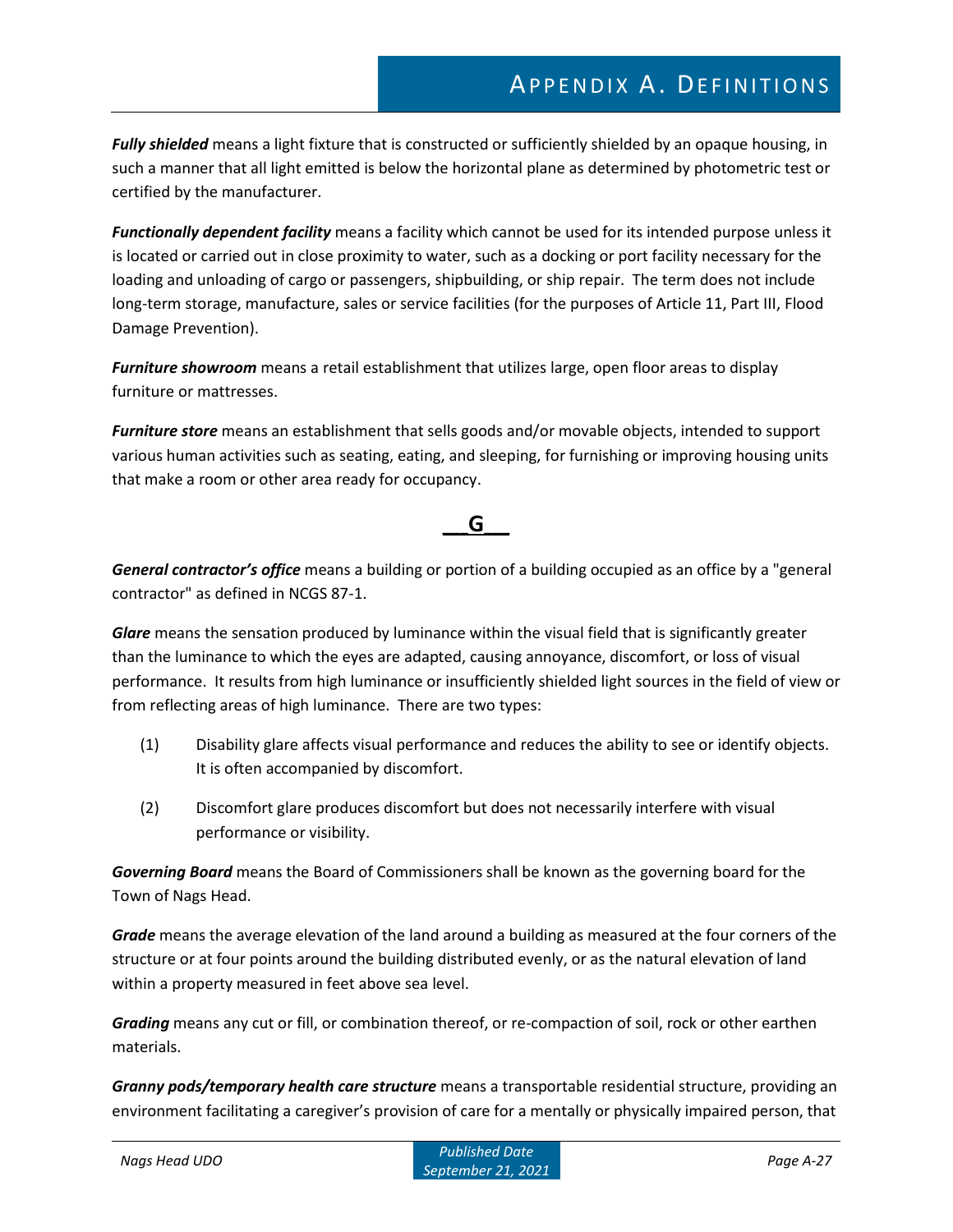(i) is primarily assembled at a location other than its site of installation; (ii) is limited to one occupant who shall be the mentally or physically impaired person, (iii) has no more than 300 gross square feet; and (iv) complies with applicable provisions of the State Building Code and NCGS 143-139.1. (NEW)

*Grantee* means a person who is granted a franchise or that person's lawful successors, transferees or assigns.

*Grantor* means the Town of Nags Head.

*Gravel* means a clean or washed, loose aggregation of well-rounded spherical stones, commonly referred to as pea gravel or river rock, that are up to three inches in diameter where 50 percent is larger than ¼-inch with less than five percent fines. Gravel is not crushed stone or rock.

*Gross floor area* means that area in square feet measured from the outside walls of a structure.

*Ground cover* means any natural vegetative growth or other material which renders the soil surface stable against accelerated erosion (for the purposes of Article 11, Part II, Soil Erosion and Sedimentation Control).

*Groundwater recharge area* means a catchment basin or watershed underlain by layers of alternating permeable and impermeable strata such that excess rainfall not lost by evapotranspiration or runoff is retained and stored in subterranean porous layers of soil. Nags Head Woods acts as a groundwater recharge area since porous sandy soils permit little runoff of excess precipitation. For the purposes of this UDO, components of this system include ponds, wetland swales, bay forests, dunes and marsh.

*Group demonstration* means any assembly or concert of action between or among any two or more persons for the purpose of protesting or demonstrating for or against any matter, or of making known any position or promotion of such persons or matter, or of or on behalf of any organization, group, corporation or class of persons, or for the purpose of attracting attention to such assembly.

*Group development* means a group of buildings on a single site which are occupied and used for professional offices, retail, personal services, indoor recreation facilities, and/or restaurant uses.

### **\_\_\_H\_\_\_**

*Habitable floors* means any floor usable for living purposes, which includes working, sleeping, eating, cooking, or recreation or a combination thereof, except for a floor used only for storage purposes.

*Habitable building area* means a finished space in an enclosed portion of the building used for any purpose other than storage.

*Haunted house* means an indoor entertainment facility utilizing sets, props, and displays for a familyoriented environment.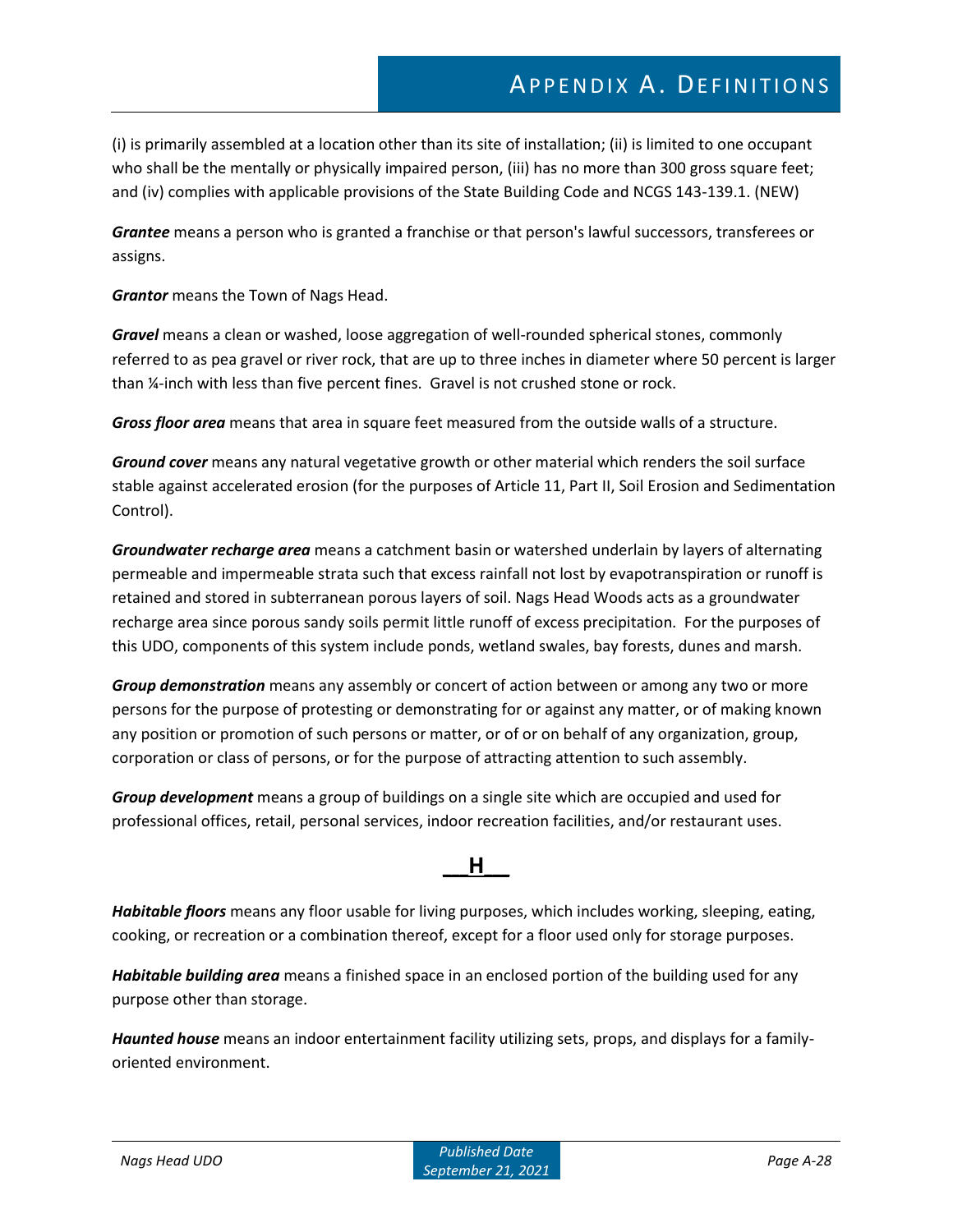*Hazardous waste management facility* means, as defined in NCGS 130, Article 9, a facility for the collection, storage, processing, treatment, recycling, recovery, or disposal of hazardous waste (for the purposes of Article 11, Part III, Flood Damage Prevention).

*Height* means the vertical distance measured from the tallest part of a building to the ground at the base of the building. Typically, height is measured from the tallest portion of the roof to the top of the concrete slab. In cases where a concrete slab is not present, height is measured from the tallest part of the roof to the average finished grade using the corners at the base of the building.

- In Shaded X, X, or AE special flood hazard area west of NC 12 and SR 1243, as defined in 11.42.3.1.2, height will be measured from the regulatory flood protection elevation or finished grade, whichever is higher. In cases where there is a ground floor enclosure below the regulatory flood protection elevation, height shall be measured from finished grade.
- In coastal high hazard areas and VE zones east of NC 12 and SR 1243 as defined in 11.42.3.1.1., height shall be measured from regulatory flood protection elevation (lowest horizontal structural member). In cases where the finished grade elevation is above the regulatory flood protection elevation, height shall be measured at approximately eighteen (18) inches above the highest, undisturbed, finished grade directly beneath the structure (free-of-obstruction).

*Height, wind energy facility* means the distance measured from grade at the center of the tower to the highest point of the turbine rotor or tip of the turbine blade when it reaches its highest elevation.

*Heliport* means an area providing for the takeoff and landing of helicopters and fuel facilities (whether fixed or mobile) or appurtenant areas for parking, maintenance, and repair of helicopters.

*High hazard flood area* means the area subject to high velocity waters (including, but not limited to, hurricane wave wash) in a storm having a one percent chance of being equaled or exceeded in any given year, as identified as zone V1-30 on the flood insurance rate maps of the Federal Insurance Administration, US Department of Housing and Urban Development. In the absence of these rate maps, other available base flood elevation data prepared by a federal, state or other source may be used, provided that such data source is approved by the Town.

*High quality water (HQW) zones* means for the coastal counties areas within 575 feet of high quality waters and for the remainder of the state are areas within one mile and drain to HQW's (for the purposes of Article 11, Part II, Soil Erosion and Sedimentation Control).

*High quality waters* means those classified as such in 15A NCAC 2B.0101(e)(5) - General Procedures, which is incorporated in this section by reference to include further amendments pursuant to NCGS 150B-14(c) (for the purposes of Article 11, Part II, Soil Erosion and Sedimentation Control).

*Highest adjacent grade (HAG)* means the highest natural elevation of the ground surface, prior to construction, immediately next to the proposed walls of the structure.

*Historic structure* means any structure that is: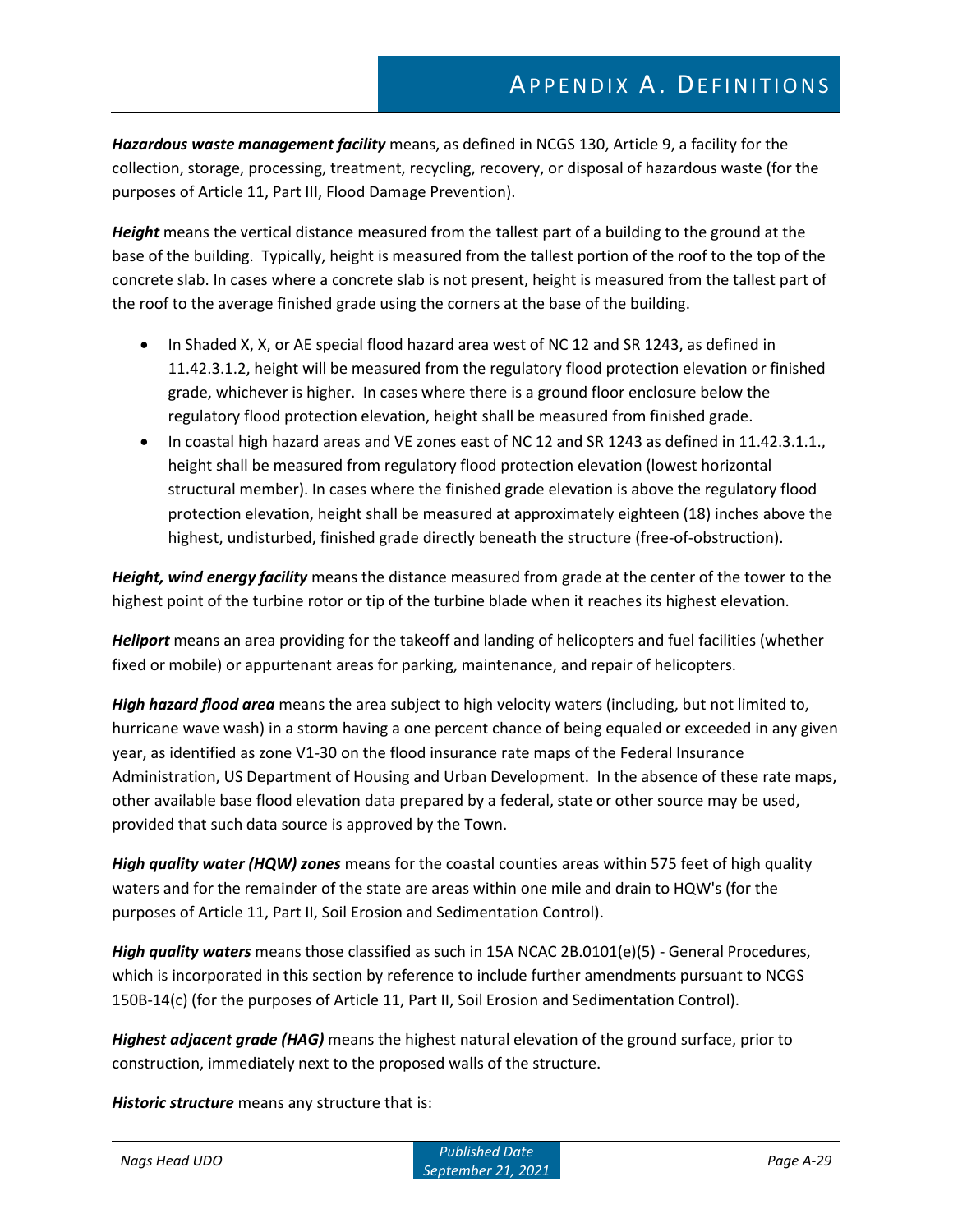- (1) Listed individually in the National Register of Historic Places (a listing by the US Department of the Interior) or preliminarily determined by the Secretary of the Interior as meeting the requirements for individual listing on the National Register;
- (2) Certified or preliminarily determined by the Secretary of the Interior as contributing to the historical significance of a registered historic district or a district preliminarily determined by the Secretary to qualify as a registered historic district; or
- (3) Individually listed on a local inventory of historic landmarks in communities with a "certified local government (CLG) program"; or
- (4) Certified as contributing to the historical significance of a historic district designated by a community with a "certified local government program."

Certified local government (CLG) programs are approved by the US Department of the Interior in cooperation with the North Carolina Department of Cultural Resources through the state historical preservation officer as having met the requirements of the National Historic Preservation Act of 1966 as amended in 1980.

*Home center* means a retail outlet carrying products for home improvements, remodeling maintenance, decorating, home care, recreational leisure and related needs, including hardware, appliances, lumber and other building materials, but only in such amounts as will meet the need for self-pickup individuals, do-it-yourself customers, and not amounting to a lumber yard or building material storage yard from which deliveries are made to commercial customers.

*Home occupation, class 1* means a professional services occupation commonly carried on within the dwelling by a member(s) of the household who occupy the dwelling. A home occupation shall be secondary to the use of the dwelling for living purposes.

*Home occupation, class 2* means a professional service occupation that is limited to services without any on-site/wholesale sales of commodities owned and/or operated by member(s) of the household who occupy the dwelling. These services may include real estate sales, law practice, accounting services, handmade goods, including baked goods (as long as they are sold off-site), and other similar professional occupations. A home occupation shall be secondary to the use of the dwelling for living purposes.

*Home occupation, class 3* means an occupation carried on within the dwelling owned and/or operated by member(s) of the household who occupy the dwelling that may involve the creation, display, or sale of artistic wares, crafts, pieces of art, sculptures, or other creations, and handmade goods (including baked goods). A home occupation shall be secondary to the use of the dwelling for living purposes.

*Hospital* means an institution providing physical services primarily for human inpatient medical or surgical care for the sick or injured. A hospital may include related facilities such as laboratories, outpatient services, training facilities, central service facilities, mental health and staff offices. A hospital shall include an on-site heliport.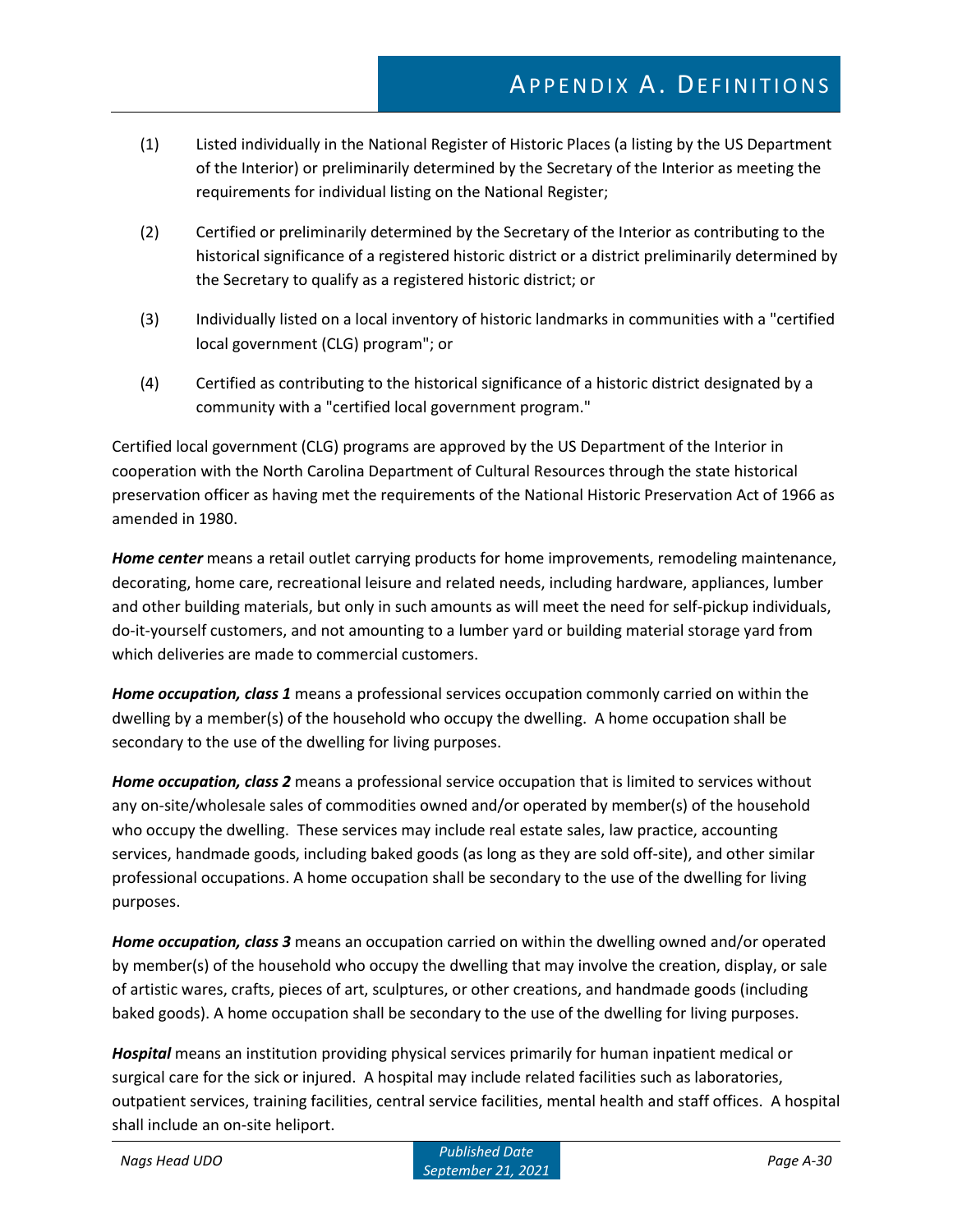*Hotel* means a structure containing hotel units, hotel suites, and or efficiency units with 24-hour, on-site management and intended for transient guests on a rental basis.

*Hotel efficiency unit* means a lodging unit having living and cooking facilities and also meeting the following requirements:

- (1) Efficiency units shall be limited to one bedroom.
- (2) The kitchen area shall comprise no more than ten percent of the entire unit.

*Hotel suite* means lodging unit having living and cooking facilities within a hotel and also meeting the following requirements:

- (1) Units shall be limited to two bedrooms.
- (2) The kitchen area shall comprise no more than ten percent of the entire unit.

*Hotel unit* means a lodging unit which does not contain independent cooking facilities and is designed and intended for transient guests on a rental basis. This definition shall include rental units customarily found in motels, hotels, inns and motor lodges.

*Housekeeping unit* means any household whose members are an interactive group of persons jointly occupying a dwelling unit, including joint access to and use of all common areas including living, kitchen, and eating areas within the dwelling unit, and sharing household activities and responsibilities such as meals, chores, expenses and maintenance, and whose makeup is determined by the members of the unit rather than by the landlord, property manager, or other third party.

### **\_\_\_I\_\_\_**

*Impacts of stormwater* means impacts associated with inadequate storage, conveyance, or ponding of stormwater runoff, including erosion, intermittent flooding, or chronic flooding.

*Impervious surface* means any surface which, because of its material composition or compacted nature, impedes or prevents natural infiltration of stormwater into the soil.

*Improvements* are all changes or additions made on or to the land, excluding buildings and structures and including, but not limited to:

- (1) Street and roads and related curbing;
- (2) Sidewalks;
- (3) Storm drains and mains;
- (4) Water lines, water mains and fire hydrants;
- (5) Sewer lines and sewer mains;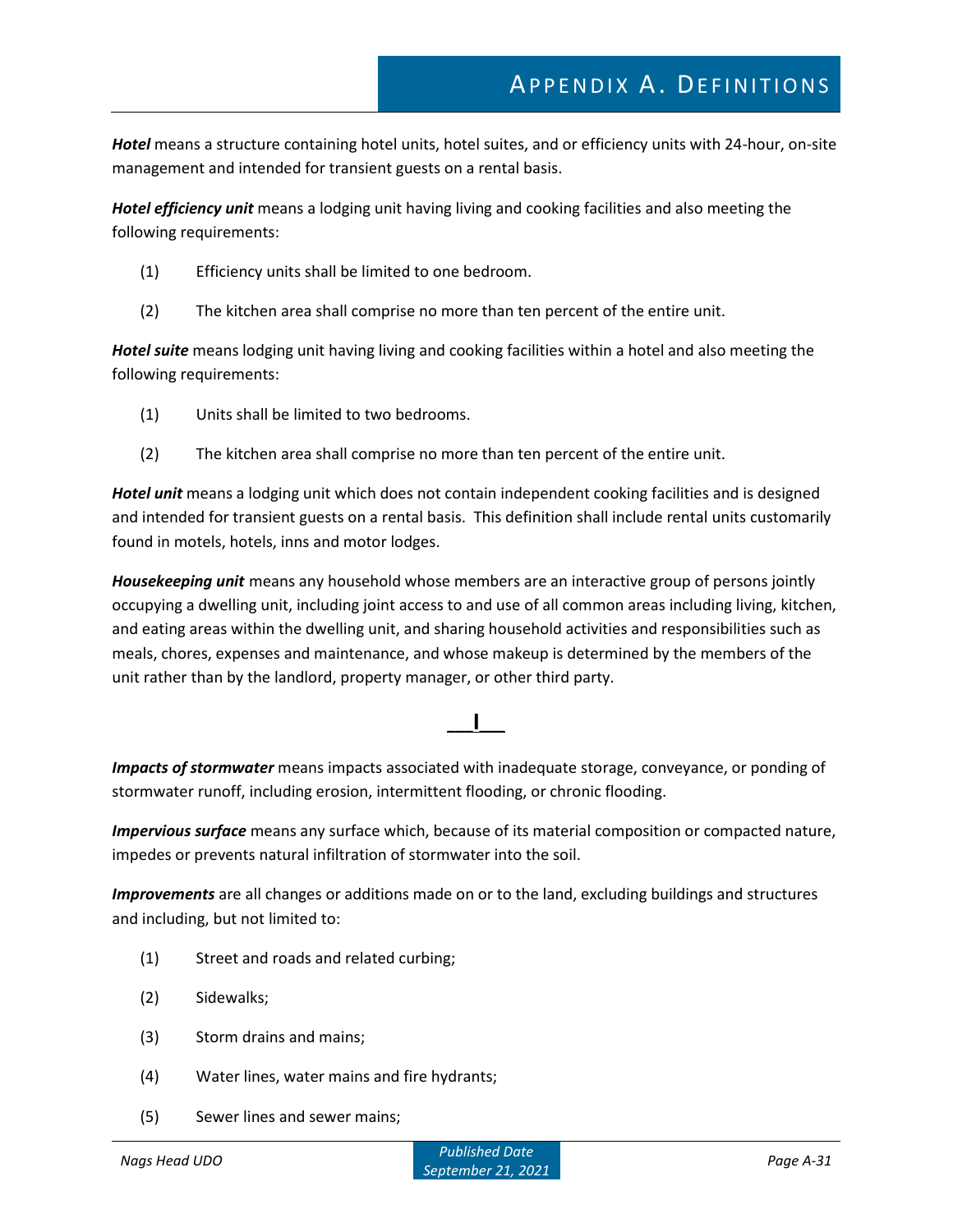- (6) Any sewerage treatment facility of any kind except one-family or two-family residence septic tanks;
- (7) Surface and subsurface electric and telephone and cable television lines and conduits;
- (8) Recreational facilities, except recreational facilities intended for use by an individual for his own private purposes which include, but are not limited to:
	- (a) Playgrounds;
	- (b) Parks;
	- (c) Marinas;
	- (d) Beaches and swimming pools;
	- (e) Golf courses;
- (9) Street lighting and related electric wires;
- (10) Natural gas lines;
- (11) Parking lots.

*Incipient inlet* means an ocean-to-sound inlet which has been formed, or an inlet in the first stages of formation, or an inlet which has opened and is now closed, as a result of a severe storm event.

*Incipient inlet high hazard area* means that land area on both sides of an inlet, an incipient inlet, or former inlet which has closed.

*Indoor entertainment* means performances, entertainment, or presentations consisting of or using electric or electronic amplified sound by live entertainers, or by prerecorded media, presented before audiences or customers. Sexually oriented business activities and adult live entertainment are specifically excluded from this indoor entertainment definition.

*Indoor entertainment facilities* means facilities as a part of, or included in the design or plan of, a building or structure to accommodate indoor entertainment as a principal or accessory use. Indoor entertainment facilities must be constructed to meet noise buffering requirements of the zoning district where located.

*Indoor fitness center* means a building which is occupied and used exclusively for physical health fitness programs and to provide facilities for group and individual exercise including aerobics, weightlifting, martial arts, stretching and meditation.

*Indoor place of amusement and entertainment* means any place of amusement and entertainment which operates indoors within a building which is completely walled on all sides and has a complete roof; except, a tent or temporary structure or building.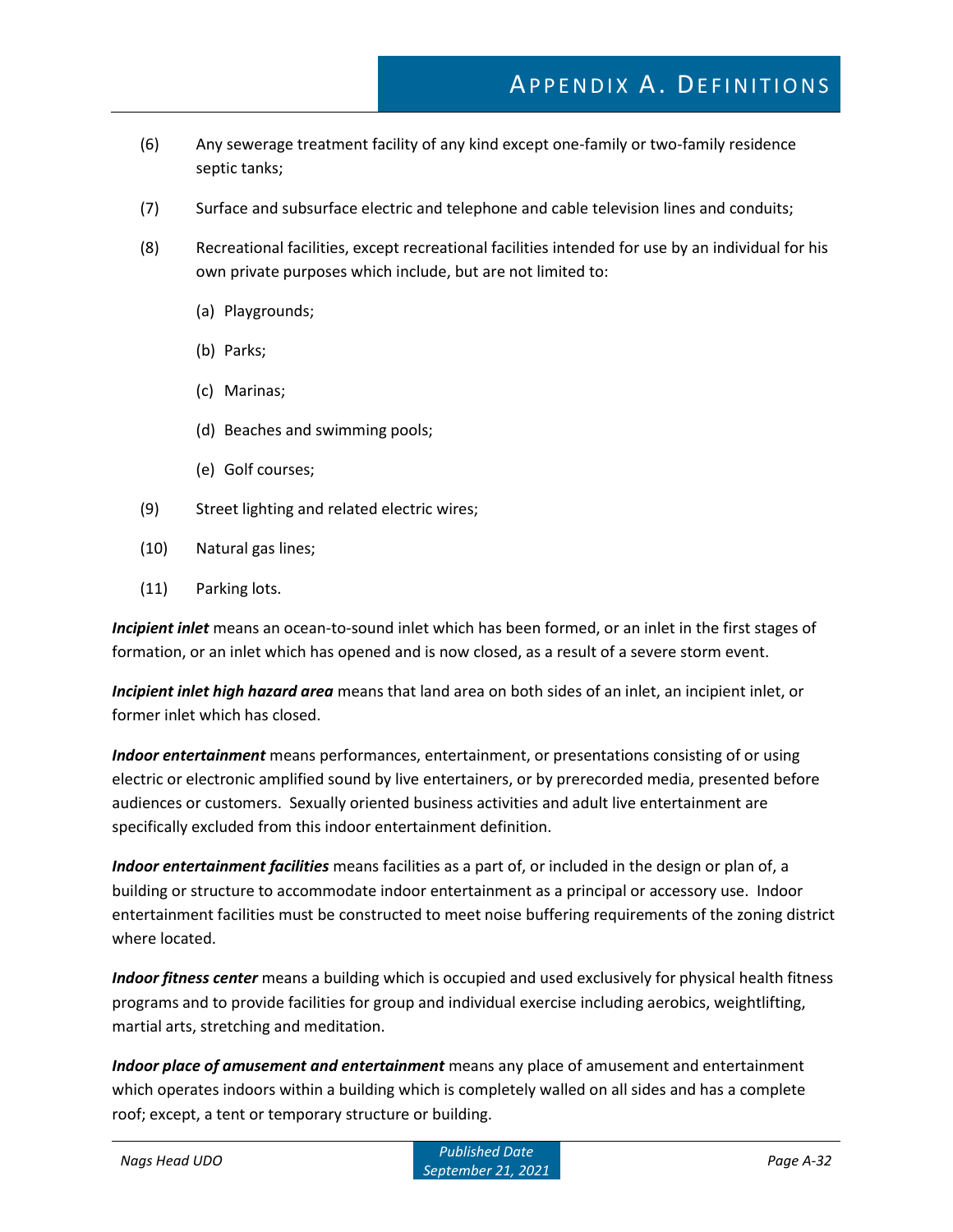# APPENDIX A. DEFINITIONS

*Indoor public assembly facility* means a facility designated for multiple activities. The allowed activities may include conferences, conventions, concerts, private parties, catered meals, and general retail in the form of craft fairs, food fairs and indoor flea markets.

*Indoor recreation activities* means family indoor recreation uses either as a principal or accessory use.

*Inn* - see Hotel.

*ISO footcandle diagram* means lines plotted on a set of coordinates to show all points on a surface where equal levels of illuminance occur.

*Jetpack* means a device, usually worn on the back, which is propelled by jets of escaping gases or liquids to allow a single user to propel themselves in the air.

**\_\_\_J\_\_\_**

*Junk* means old or scrap metals, rope, rags, batteries, paper, trash, rubber or debris. Junked, dismantled or wrecked motor vehicles or parts thereof and iron, steel and other old or scrap ferrous or nonferrous material are also junk. The term junk shall also include old or salvaged building materials, appliances, dismantled or wrecked boats, machinery and machinery parts, or parts thereof, and any item which is either in a wholly or partially rusted, wrecked, dismantled or inoperative condition.

Junked motor vehicle means, as authorized and defined in NCGS 160A-303.2, a vehicle that does not display a current license plate upon that vehicle and that:

- (1) Is partially dismantled or wrecked;
- (2) Cannot be self-propelled or moved in the manner in which it originally was intended to move; or
- (3) Is more than five years old and appears to be worth less than \$100.00.

*Junkyard* means an open storage area such as an automobile wrecking yard, building material salvage yard, scrap metal processing yard or any lot, land or structure or part thereof where an area of 600 square feet or larger is used for storing, keeping, buying, processing or selling junk. In addition, any open storage area on which three vehicles without proper, current license plates are located shall be considered a junkyard.

### **\_\_\_K\_\_\_**

None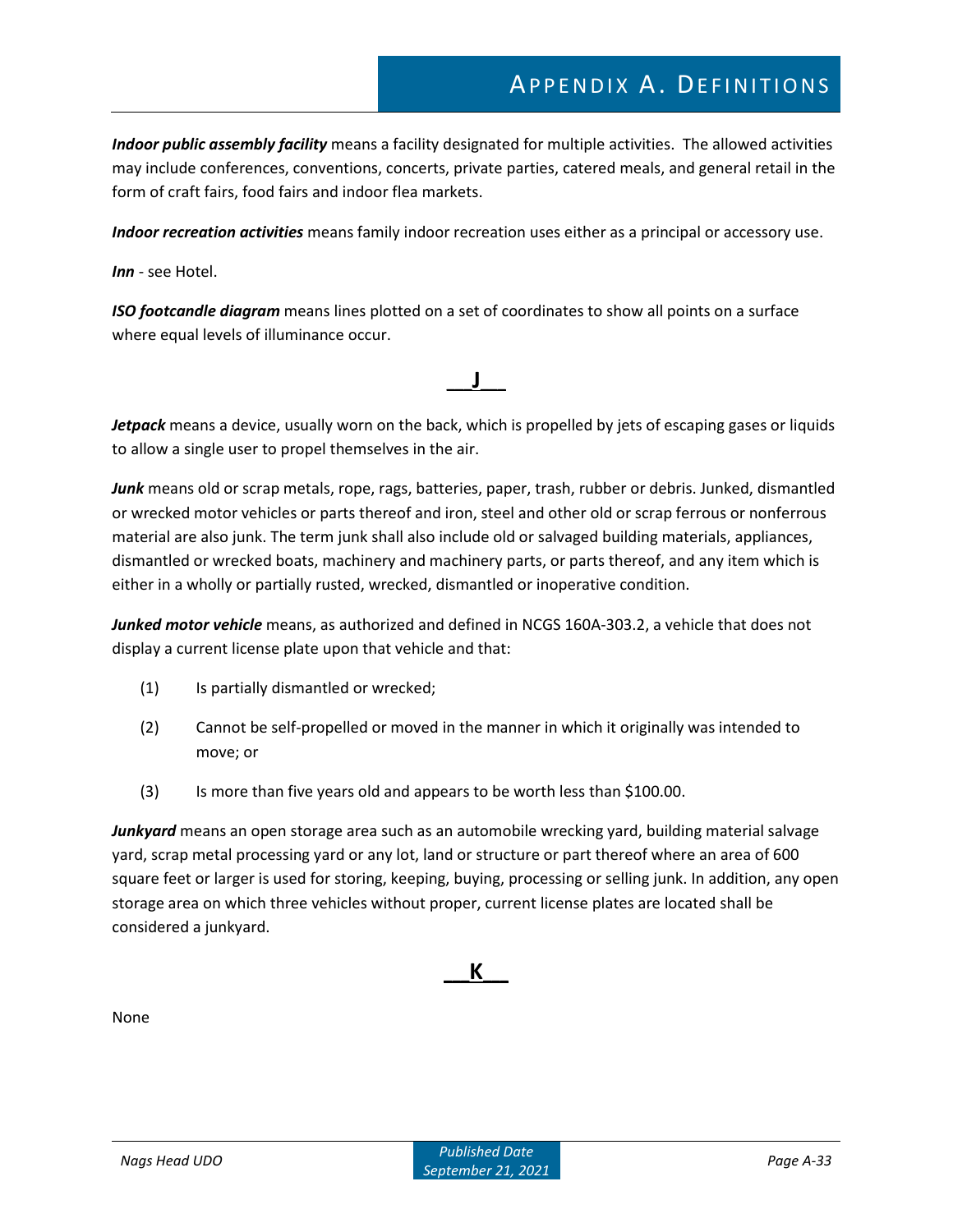$\mathbf{L}$ 

*Lake or natural watercourse* means any stream, river, brook, swamp, sound, bay, creek, run, branch, canal, waterway or estuary and any reservoir, lake or pond, natural or impounded, in which sediment may be moved or carried in suspension, and which could be damaged by accumulation of sediment. (For the purposes of Article 11, Environmental Regulations, Part II, Soil Erosion and Sedimentation Control)

*Lamp* means a bulb, tube, or light emitting diode (LED) that is a light source.

*Land development regulations* means any ordinance enacted pursuant to Part 3E of Article 19 of Chapter 160A of the North Carolina General Statutes (NCGS).

*Land disturbing activity* means any use of the land by any person in residential, industrial, educational, institutional or commercial development, highway and road construction and maintenance that results in a change in the natural cover or topography and that may cause or contribute to sedimentation, excluding disturbance allowable for site investigations (for the purposes of Article 11, Part II, Soil Erosion and Sedimentation Control).

*Landowner* means the holder of the title in fee simple. Absent evidence to the contrary, the town may rely on the county tax records to determine who is a landowner. The landowner may authorize a person holding a valid option, lease, or contract to purchase to act as his or her agent or representative for the purpose of making applications for development approvals.

*Legislative Decision* means the adoption, amendment, or repeal of a regulation under this chapter. The term also includes the decision to approve, amend, or rescind a development agreement consistent with the provisions of GS 160D, Article 10.

*Legislative Hearing* means a hearing to solicit public comment on a proposed legislative decision.

*Letter of Map Change (LOMC)* means an official determination issued by FEMA that amends or revises an effective Flood Insurance Rate Map or Flood Insurance Study. Letters of Map Change include:

- (1) *Letter of Map Amendment (LOMA)* means an official amendment, by letter, to an effective National Flood Insurance Program map. A LOMA is based on technical data showing that a property had been inadvertently mapped as being in the floodplain but is actually on natural high ground above the base flood elevation. A LOMA amends the current effective Flood Insurance Rate Map and establishes that a specific property, portion of a property, or structure is not located in a special flood hazard area.
- (2) *Letter of Map Revision (LOMR)* means a revision based on technical data that may show changes to flood zones, flood elevations, special flood hazard area boundaries and floodway delineations, and other planimetric features.
- (3) *Letter of Map Revision Based on Fill (LOMR-F)* means a determination that a structure or parcel of land has been elevated by fill above the BFE and is, therefore, no longer located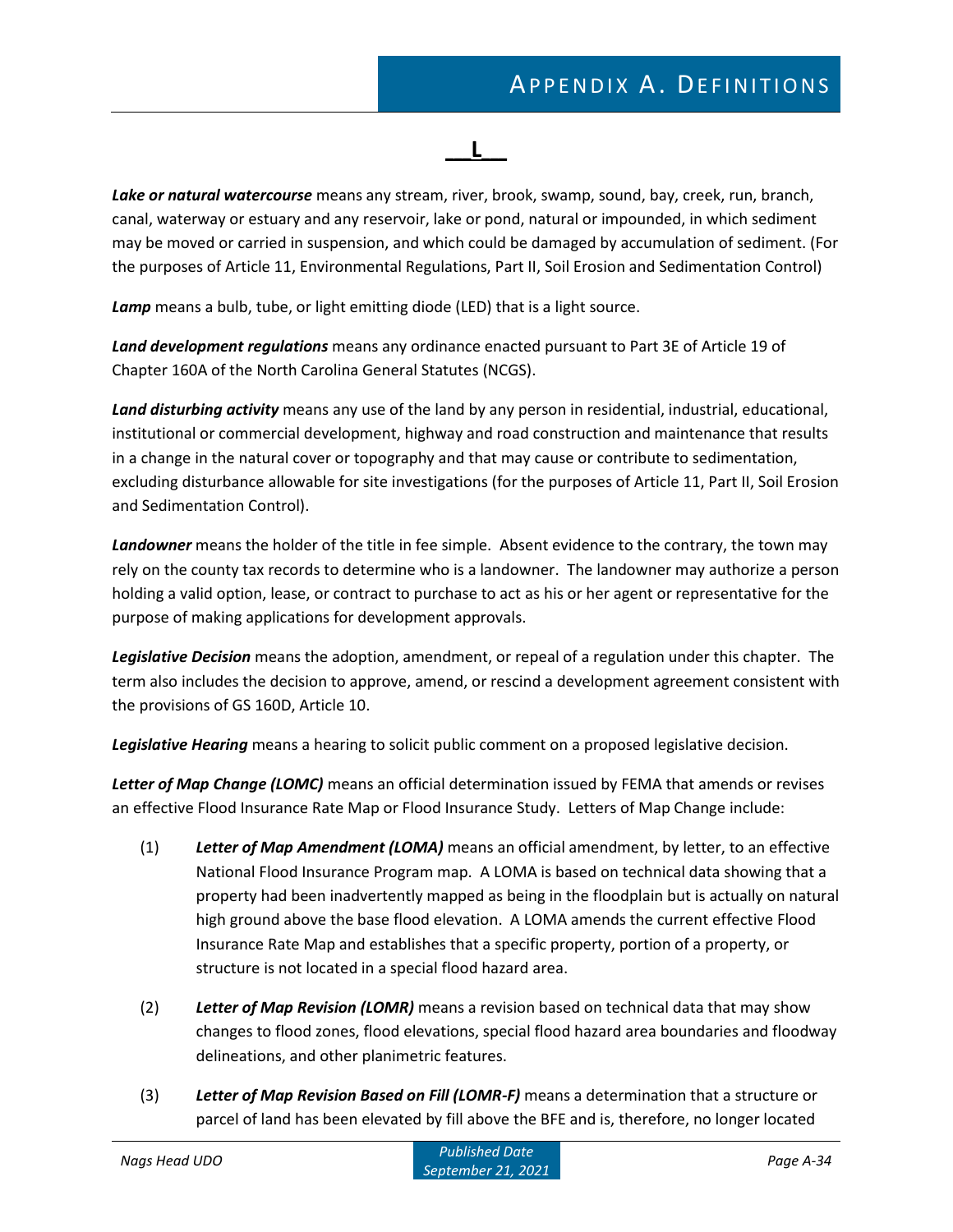within the special flood hazard area. In order to qualify for this determination, the fill must have been permitted and placed in accordance with the community's floodplain management regulations.

(4) *Conditional Letter of Map Revision (CLOMR)* means a formal review and comment as to whether a proposed project complies with the minimum NFIP requirements for such projects with respect to delineation of special flood hazard areas. A CLOMR does not revise the effective Flood Insurance Rate Map or Flood Insurance Study; upon submission and approval of certified as-built documentation, a Letter of Map Revision may be issued by FEMA to revise the effective FIRM.

*Light duty truck* means any motor vehicle rated at 8,500 pounds Gross Vehicular Weight Rating or less which has a vehicular curb weight of 6,000 pounds or less and which has a basic vehicle frontal area of 45 square feet or less as defined in 40 CFR 86.082-2 and is:

- (1) Designed primarily for purposes of transportation of property or is a derivation of such a vehicle, or
- (2) Designed primarily for transportation of persons and has a capacity of more than 12 persons; or
- (3) Available with special features enabling off-street or off-highway operation and use.

*Limit of Moderate Wave Action (LiMWA)* means the boundary line given by FEMA on coastal map studies marking the extents of Coastal A Zones (CAZ).

*Light fixture* means any electrically powered illuminating device, reflective surface, lamp or any similar device, permanently installed or portable, used for illumination or advertisement, including illuminated signs.

*Loading and unloading area* means any space or area used by any moving vehicle for the purpose of receiving, shipping and transporting goods, wares, commodities and persons.

*Local damage assessment team* means a damage assessment team, required by the state division of emergency management, whose function is to assess losses to property immediately after a storm. The assessment is used to determine if the area can qualify for federal or state disaster assistance.

*Local Elevation Standard* means a locally adopted elevation level used as the Regulatory Flood Protection Elevation (RFPE) to mitigate flood hazards in the Shaded X, X, AE, AO, VE, as depicted on the FIRMs for Nags Head. These areas may be vulnerable to flooding from storm surge, wind-driven tides, and excessive rainfall. Many of these areas have repetitively flooded and continue to remain at risk to flooding.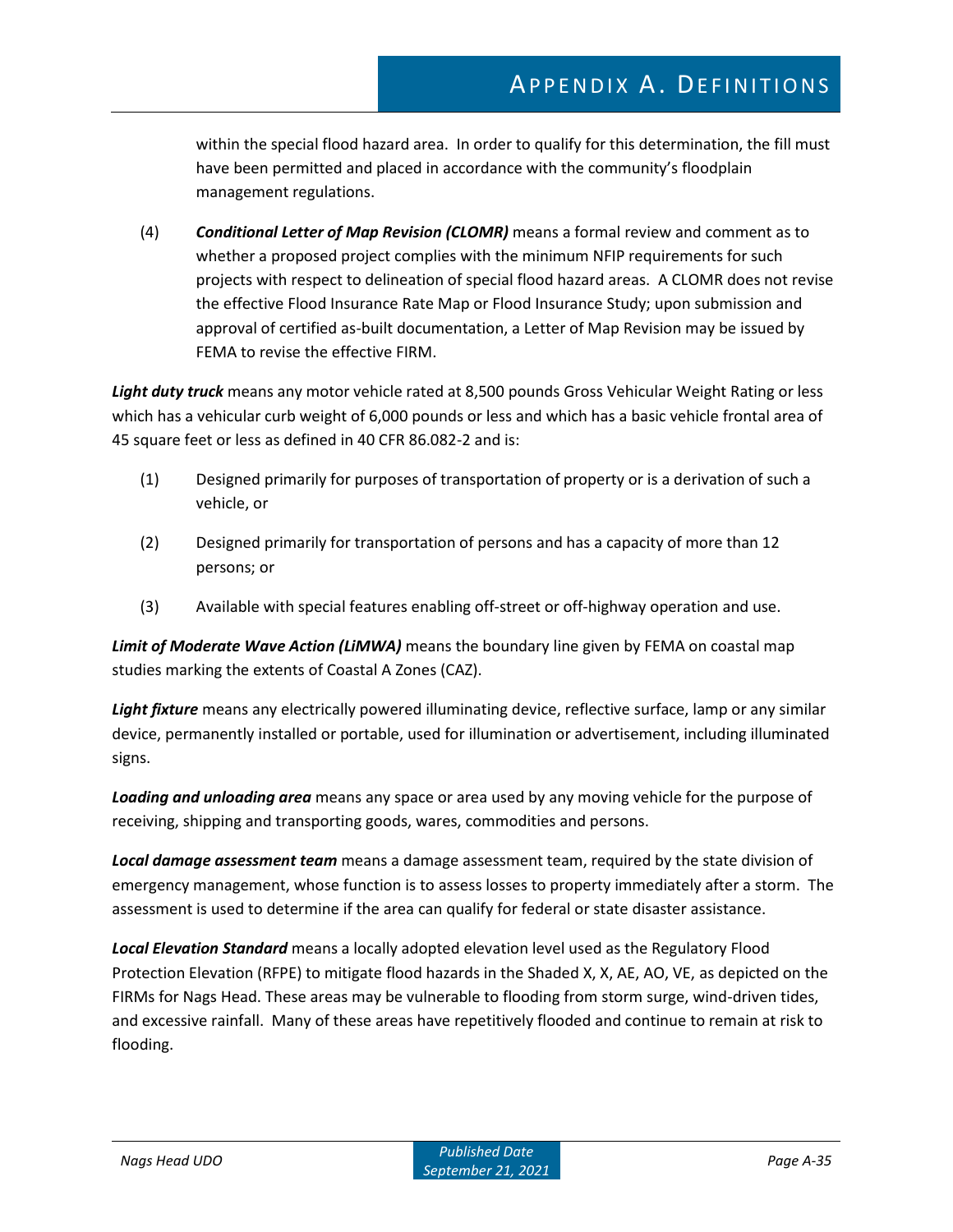*Local government* means any county, incorporated village, town or city, or any combination of counties, incorporated villages, towns and cities, acting through a joint program pursuant to the provisions of the Act (for the purposes of Article 11, Part II, Soil Erosion and Sedimentation Control).

*Lot* means a portion of a subdivision or any other parcel of land which is subject to this UDO, intended as a unit for transfer of ownership, for development or for both. The term "lot" includes the terms "plot," "parcel" or "tract."

*Lot area* means the total horizontal area included within lot lines.

*Lot balancing* is the act of grading a site utilizing existing on-site material for purposes such as providing a level building pad or vehicular areas. Lot balancing does not include the importation of fill.

*Lot, corner* means a lot abutting upon two streets at their intersection, provided that the interior angle at the intersection of two such streets is less than 135 degrees.

*Lot coverage* means that portion of the lot area, expressed as a percentage, that is covered or occupied by impervious surfaces or structures. For the purposes of determining lot coverage, the following features shall be considered impervious – any principal or accessory use or structure located above the ground including decks, parking areas, vehicular use areas, roadways, access ways, and sidewalks or walkways that prevent the infiltration of rainwater. Lot coverage is utilized to determine zoning compliance and is distinct from the amount of built upon area used in stormwater management calculations.

Lot depth means the average distance from the front lot line to the rear lot line measured in a general direction with the side lot lines of a lot.

*Lot lines* means the lines bounding a lot:

- (1) *Lot line, front* means the line separating a lot from the right-of-way of the street which is designated by the owner as the front street, except that where there is an access easement, that easement line shall be the front lot line, rather than the street itself.
- (2) *Lot line, rear* means the lot boundary opposite and most distant from the front lot line. In the case of a pointed or irregular lot, it shall be an imaginary line parallel to and farthest from the front lot line, not less than 30 feet long and wholly within the lot.
- (3) *Lot line, side* means a side lot line is any lot boundary line not a front lot line or rear lot line.

*Lot of record* means a lot which is part of a subdivision or a lot or parcel described by metes and bounds which has been legally created and recorded in the office of the Dare County Register of Deeds.

*Lot width* means the width of a lot at the required building setback line measured at right angles to its depth. However, within the SED-80 district, the required lot width shall be measured at the actual building line.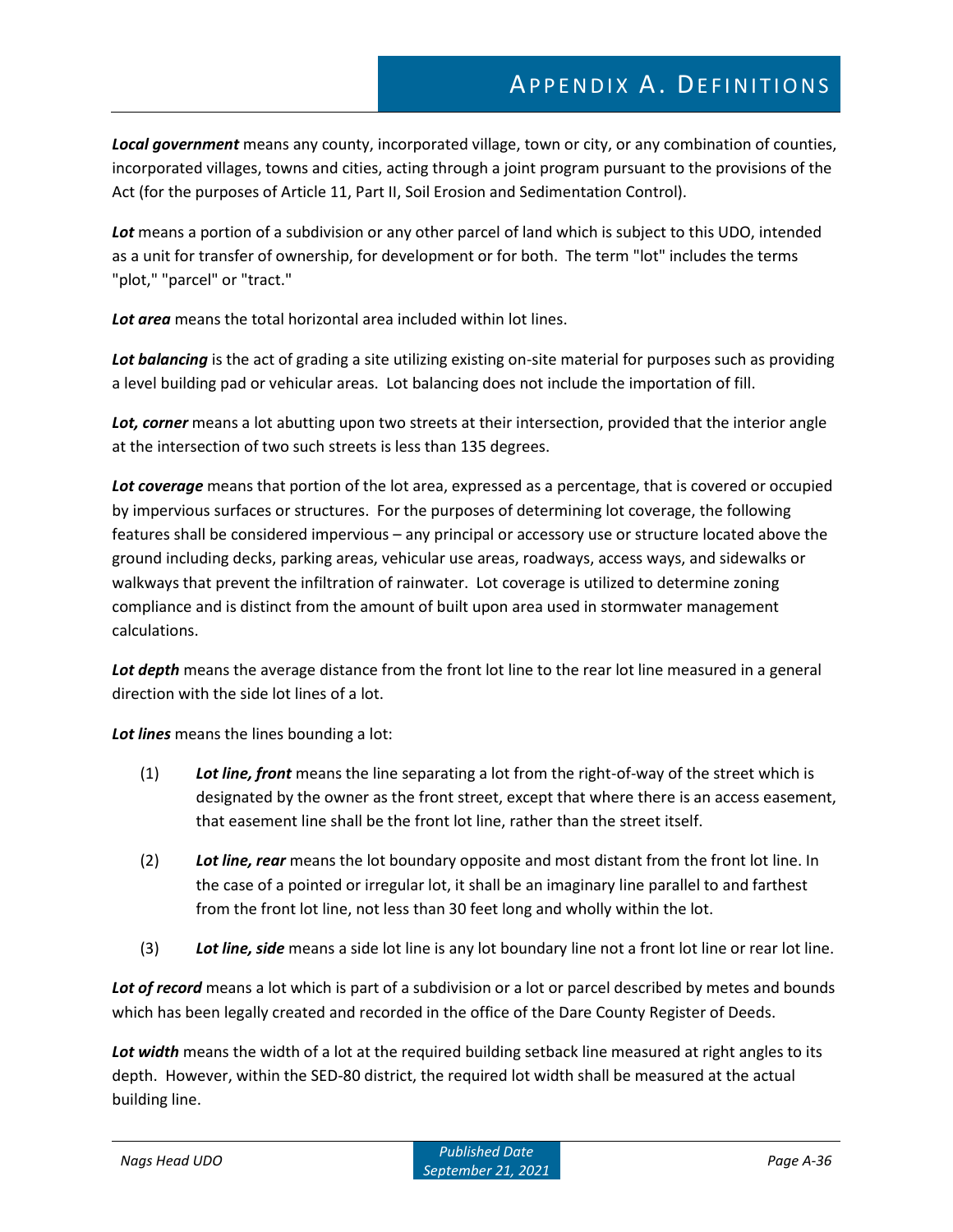*Low impact development* is a stormwater management design framework aimed at minimizing the negative impacts of stormwater runoff by mimicking pre-development hydrology.

*Low impact development solutions to reduce stormwater runoff, or the Town BMP manual* means the local reference guide designed to provide information for low impact development practices and which can be utilized to assist with compliance for residential projects using two feet or less of fill under Article 11, Part I, Stormwater, Fill & Runoff Management. All references herein to the Town BMP manual or "Low Impact Development Solutions to Reduce Stormwater Runoff," are to the latest edition or revision.

*Lowest adjacent grade (LAG)* means the elevation of the ground, sidewalk or patio slab immediately next to the building, or deck support, after completion of the building.

*Lowest floor* means the lowest floor of the lowest enclosed area (including the basement). An unfinished or flood-resistant enclosure, usable solely for parking of vehicles, building access, or limited storage in an area other than a basement area is not considered a building's lowest floor, provided that such enclosure is not built so as to render the structure in violation of the applicable non-elevation design requirements of Article 11, Part III, Flood Damage Prevention.

*Lowest horizontal structural member* means the lowest beam, joist, or other horizontal member that supports the building.

*Lumen* means the unit of measure of the quantity of light emitted by a light source, irrespective of direction.

*Luminescent* means any surface that is illuminated through the use of phosphorescent or luminescent paint or material.

### **\_\_\_M\_\_\_**

*Maids' quarters* means an attached or detached individual dwelling unit identified as being an historic structure and listed individually in the National Register of Historic Places, a listing by the US Department of the Interior, or has preliminary been determined by the Secretary of the Interior as meeting the requirements for individual listing on the National Register.

*Maintained footcandles* means footcandles (minimum, maximum, or average) that are calculated with an adjustment for a maintenance factor that includes dirt buildup, lamp lumen depreciation, ballast factor, etc. The system is in effect over designed initially and then over time allowed to reach a maintained footcandle level.

*Major damaged structure* means a structure that can be made habitable with extensive repairs. Damage may include foundation, roof structure, and major structural components. The indicator for this category is if the cost to repair is greater than ten percent and less than 50 percent of the replacement cost at the time of damage.

*Manufactured home* means a structure as defined in NCGS 143-145(7).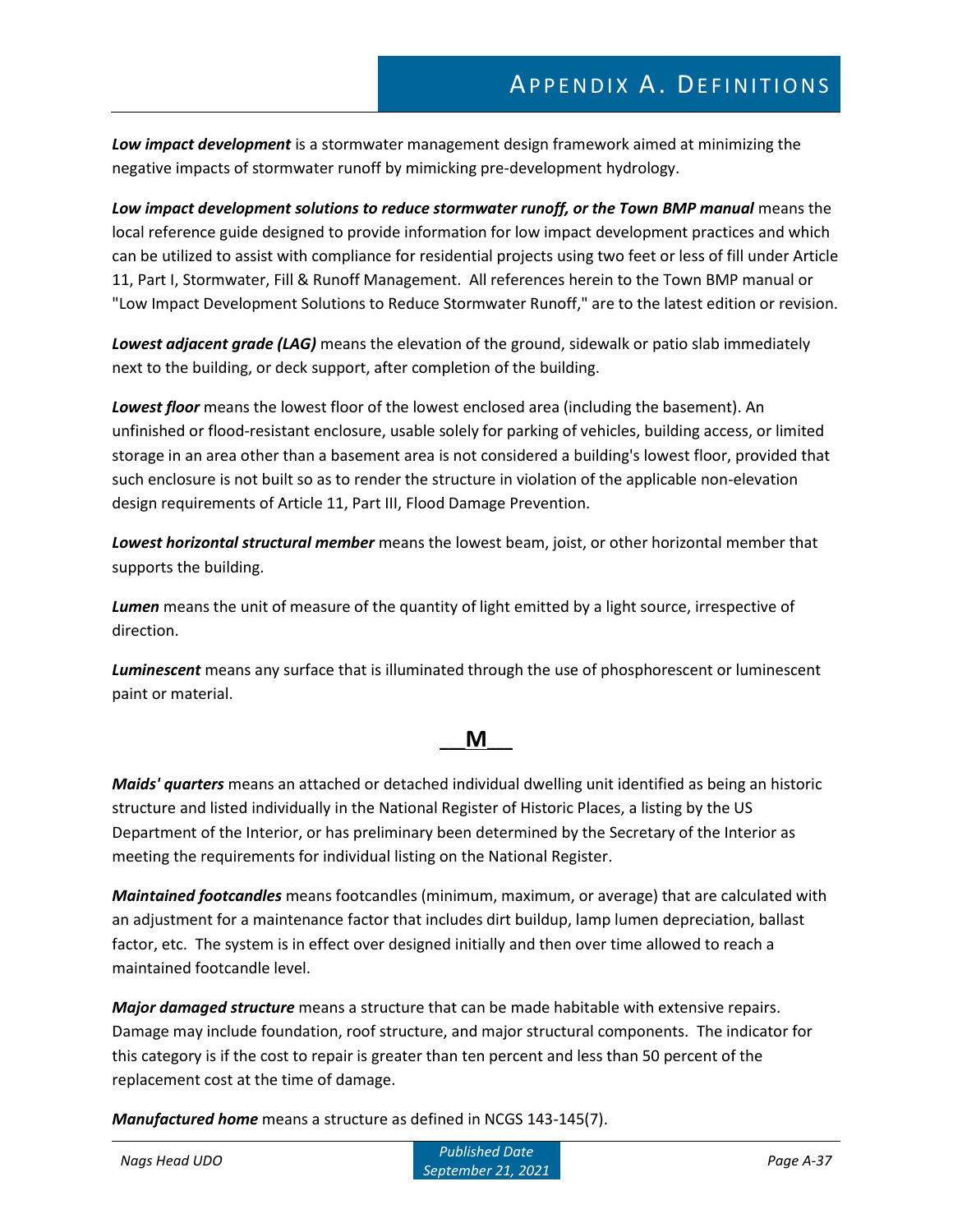*Map Repository* means the location of the official flood hazard data to be applied for floodplain management. It is a central location in which flood data is stored and managed; in North Carolina, FEMA has recognized that the application of digital flood hazard data products carries the same authority as hard copy products. Therefore, the NCEM's Floodplain Mapping Program websites house current and historical flood hazard data. For effective flood hazard data, the NC FRIS website (http://FRIS.NC.GOV/FRIS) is the map repository, and for historical flood hazard data the FloodNC website (http://FLOODNC.GOV/NCFLOOD) is the map repository.

*Market value* means the building value, not including the land value and that of any accessory structures or other improvements on the lot. Market value may be established by independent appraisal prepared by a certified professional appraiser; replacement cost depreciated for age of building and quality of construction (Actual Cash Value); or adjusted tax assessed values.

*Marshlands* means those lands, bordering on bodies of water, which are periodically subject to overflow by such bodies of water, and which lands are usually soft and wet and covered with or support the growth of "marsh grass," even though at times they may be solid, dry and firm.

*Massage and bodywork therapy* means systems of activity applied to the soft tissues of the human body for therapeutic, educational, or relaxation purposes. The application may include:

- (1) Pressure, friction, stroking, rocking, kneading, percussion, or passive or active stretching within the normal anatomical range of movement.
- (2) Complementary methods, including the external application of water, heat, cold, lubricants, and other topical preparations.
- (3) The use of mechanical devices that mimic or enhance actions that may possibly be done by the hands.

*Massage and bodywork therapist* means a person licensed by the NC Massage and Bodywork Therapy Board and conducting massage and bodywork therapy.

*Massage and bodywork therapy establishment means* any duly licensed site or premises in which massage and bodywork therapy is practiced. This term does not include any of the following:

- (1) On-site massage performed at the location of the customer.
- (2) Stand-alone devices, such as chairs, that are operated by the customer.
- (3) Establishments located within the confines of a hospital, nursing home, or other similar establishment or facility licensed or otherwise regulated by the NC Department of Health and Human Services.
- (4) Massage and bodywork therapy provided by a sole practitioner.
- (5) A student clinic operated by a Board-approved school or a massage and bodywork therapy program offered by community colleges in North Carolina that are accredited by the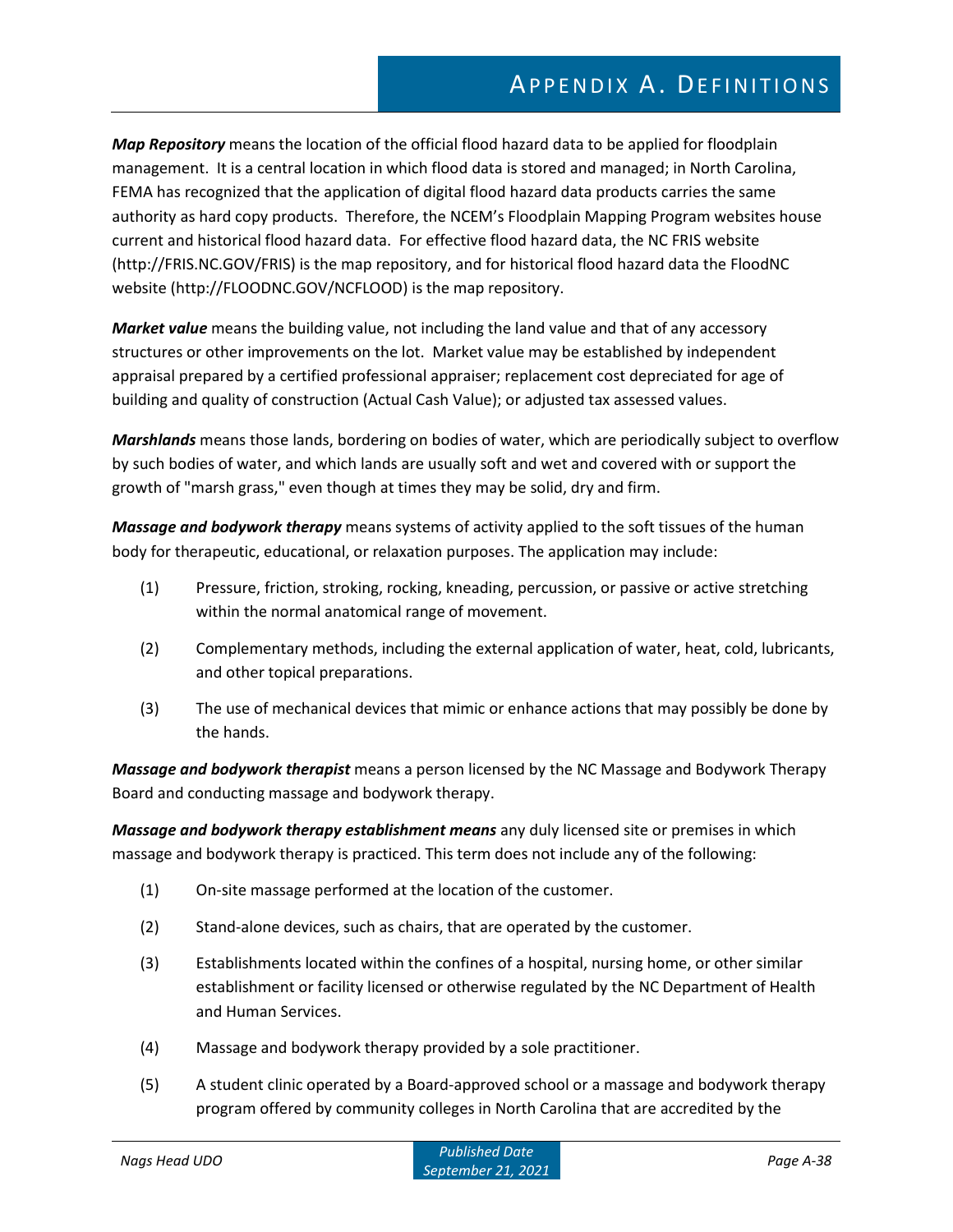Southern Association of Colleges and Schools or massage and bodywork therapy programs offered by a degree or diploma granting college or university accredited by any accrediting agency that is recognized by the United States Department of Education and licensed by the North Carolina Community College System or The University of North Carolina Board of Governors or exempt from such licensure pursuant to NCGS 116-15(c).

(6) Chiropractic physician offices that provide massage and bodywork therapy only by massage and bodywork therapists currently licensed in North Carolina.

*Maximum footcandle* means the maximum footcandle point calculation or measurement in a given area.

*Mean high water (MHW)* means 1.18 feet above the National Geodetic Vertical Datum, 1988.

*Medical clinic* means a building or structure or portion thereof where medical services are provided by three or more doctors or practitioners for outpatients only.

*Medical office* means a building or structure or portion thereof where persons receive outpatient medical examinations, treatments, and procedures from licensed practitioners. This definition shall include doctor's and dentist's offices, and the offices of any other licensed and/or certified health care providers.

*Mentally or physically impaired person* means a person who is a resident of this State and who requires assistance with two or more activities of daily living (bathing, dressing, personal hygiene, ambulation or locomotion, transferring, toileting, and eating) as certified in writing by a physician licensed to practice in this State.

*Metaphysical wellness services* means hypnosis, past life regression, energy healing practices, phrenology, astrology, and intuitive readings such as psychic, palm, tarot and oracle cards for which there is no professional licensing recognized by the State of North Carolina.

*Micro wireless facility* means a small wireless facility that is no larger in dimension than twenty-four (24) inches in length, fifteen (15) inches in width, and twelve (12) inches in height and that has an exterior antenna, if any, no longer than eleven (11) inches.

*Microbrewery* means a facility for the production and packaging of malt beverages of low alcoholic content for distribution, retail, or wholesale, on or off premise.

*Migrating dune* means an area of unstabilized sand subject to movement under the influence of winds. Migrating dunes occur in the Nags Head Woods along the eastern boundary of the dune ridge maritime forest and along the oceanfront.

*Mini-storage* means a building or group of buildings in a controlled access and fenced compound that contains varying sizes of individual compartmentalized and controlled access stalls or lockers for the storage of customers' belongings.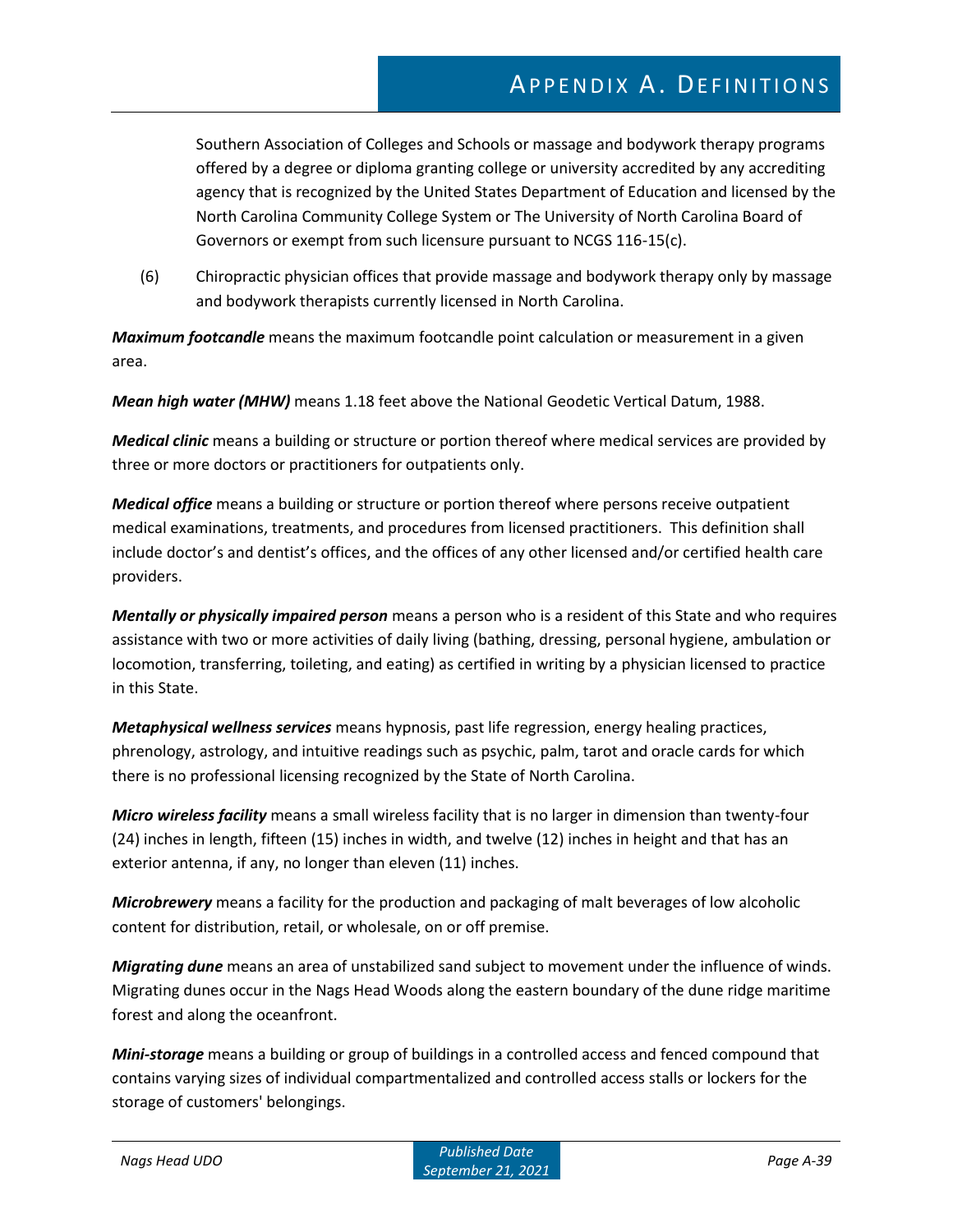*Minimum footcandle* means the minimum footcandle point calculation or measurement in a given area.

*Minor damaged structure* means a structure that can be made habitable in a short period of time with minimal repairs. Damage may include doors, windows, floors, furnaces, water heaters, and other minor structural damage. An indicator for this category is if the cost to repair is ten percent or less of the replacement cost at the time of damage.

*Mixed-use development* means a single building containing more than one type of land use or single development of more than one building, and use, under common ownership, where the different types of land uses are in close proximity, planned as a unified complementary whole, and functionally integrated to the use of shared vehicular and pedestrian access and parking areas. Mixed use is defined by a combination of professional offices, personal services, indoor recreation facilities, retail, and/or restaurant uses in combination with residential development.

*Modular unit* means a factory-fabricated transportable building designed to be used by itself or to be incorporated with similar units at a building site into a modular structure. The term is intended to apply to major assemblies and does not include prefabricated panels, trusses, plumbing trees, and other prefabricated sub-elements which are to be incorporated into a structure at the site.

*Monopole* means a slender self-supporting communications tower consisting of a single pole.

*Motel* - see Hotel.

*Motor lodge* - see Hotel.

*Motor vehicle or vehicle* means all machines designed or intended to travel over land by self-propulsion or while attached to any self-propelled vehicle.

*Multiple principal uses* means multiple, unrelated, primary or predominate uses located within one building.

*Multi-level deck platform* means any deck structure, with a support structure independent of a principal or accessory structure, containing two or more elevation-separated deck platforms. This definition does not include decking customarily found in conjunction with residential dwellings when located within the CAMA Ocean Hazard Area and required to be structurally detached pursuant to 15A NCAC 07H 0.300, when such decking is in contact with the principal or accessory structure on two or more levels.

### **\_\_\_N\_\_\_**

*Nags Head (Town of) Soil Erosion and Sedimentation Control Ordinance* means Article 11, Part II of this UDO. Article 11, Part II shall also include the Act and all rules and orders adopted pursuant to the Act or this UDO (for the purposes of Article 11, Part II, Soil Erosion and Sedimentation Control).

*Navigational light* means a light used to guide or direct ships, boats or other types of watercraft and which may have a flashing or intermittent pattern of illumination.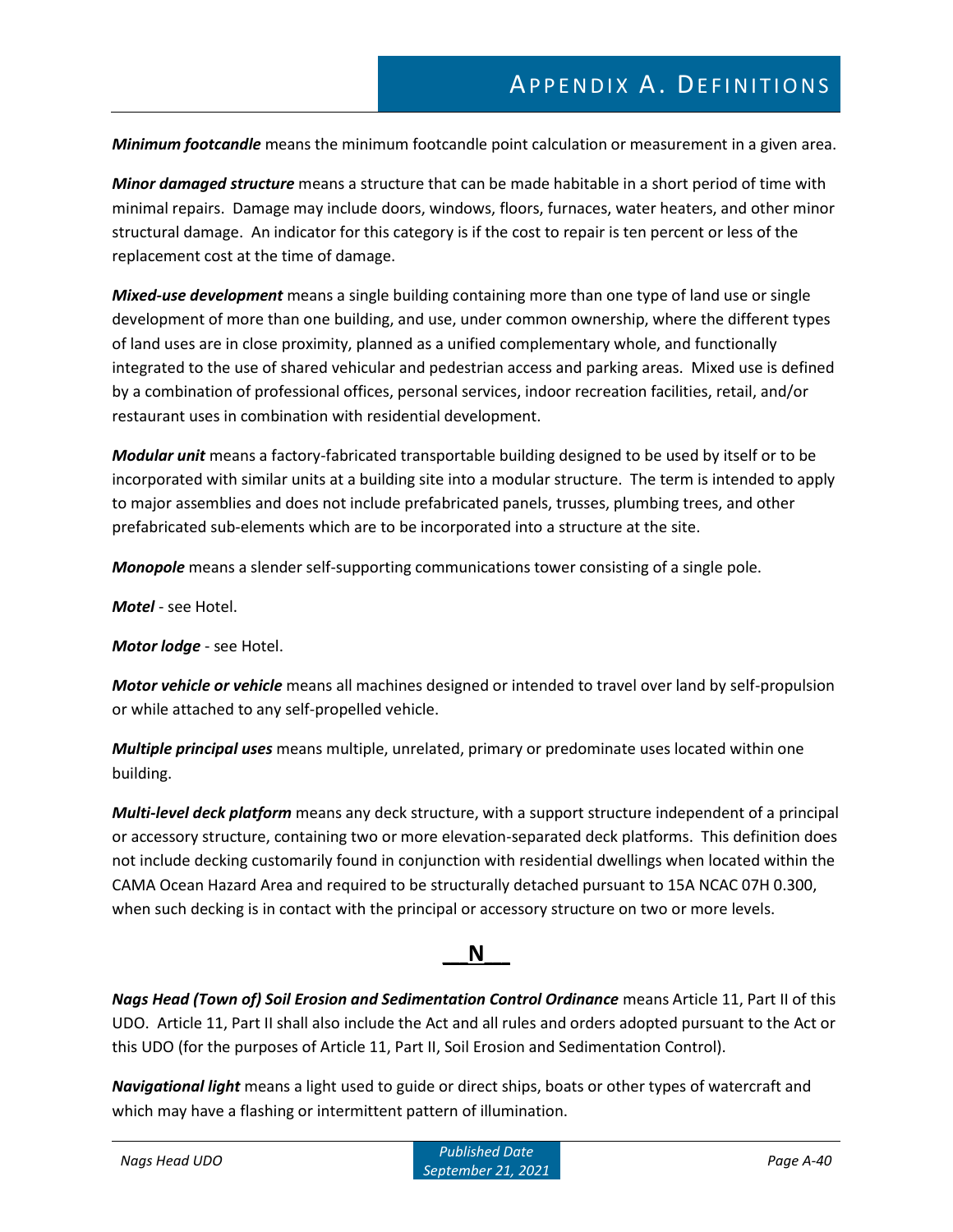*Net buildable land* means that portion of any lot that does not include estuarine marsh, fresh water marsh, ponds, wetland swales or streams (as determined or defined by CAMA or the US Army Corps of Engineers).

*New construction* means any new development, construction, or installation that results in real property improvement or that requires any building permit, certification, or other action permitting real property improvement. The term includes the installation of factory-built or modular housing. The term does not include fences, poles, pipelines, transmission lines, advertising signs, or similar structures and improvements that do not generate the need for additional or expanded community facilities upon completion of the additions or improvements. The term excludes the renovation and repair of existing structures and accessory uses and their structures, unless such renovations and repairs and accessory uses shall cause an increase in the off-street parking requirements or a change in occupancy as occupancy is defined by the state building code. The term also excludes additions, unless such addition causes an increase in the off-street parking requirements or a change in occupancy as occupancy is defined by the state building code.

*New construction* means structures for which the "start of construction" commenced on or after February 3, 1975, and includes any subsequent improvements to such structures (for the purposes of Article 11, Part III, Flood Damage Prevention).

*Nonconforming lot* means a legally created lot which does not have required frontage on a Townapproved street or fails to meet minimum dimensional requirements for the district in which it is located.

*Nonconforming sign* means a legally erected sign which is not in compliance with the regulations imposed by this UDO.

*Nonconforming site* means an existing site which was legally developed that no longer conforms to one or more of the regulations applicable to the district in which the site is located. A site may be nonconforming due to excessive lot coverage, inadequate or nonconforming parking facilities, nonconforming outdoor lighting, inadequate buffering or other regulations, excluding signs, which are not in compliance with the provisions of this UDO. A nonconforming site may be in conjunction with nonconforming structures or nonconforming uses.

*Nonconforming structure* means a legally created structure that fails to meet the minimum dimensional requirements for the district in which it is located.

*Nonconforming use* means the use of a structure or land which does not conform with the regulations of the district in which such structure or land is situated but was previously lawful.

*Non-conversion agreement* means a document stating that the owner will not convert or alter what has been constructed and approved. Violation of the agreement is considered a violation of the ordinance and, therefore, subject to the same enforcement procedures and penalties. The agreement must be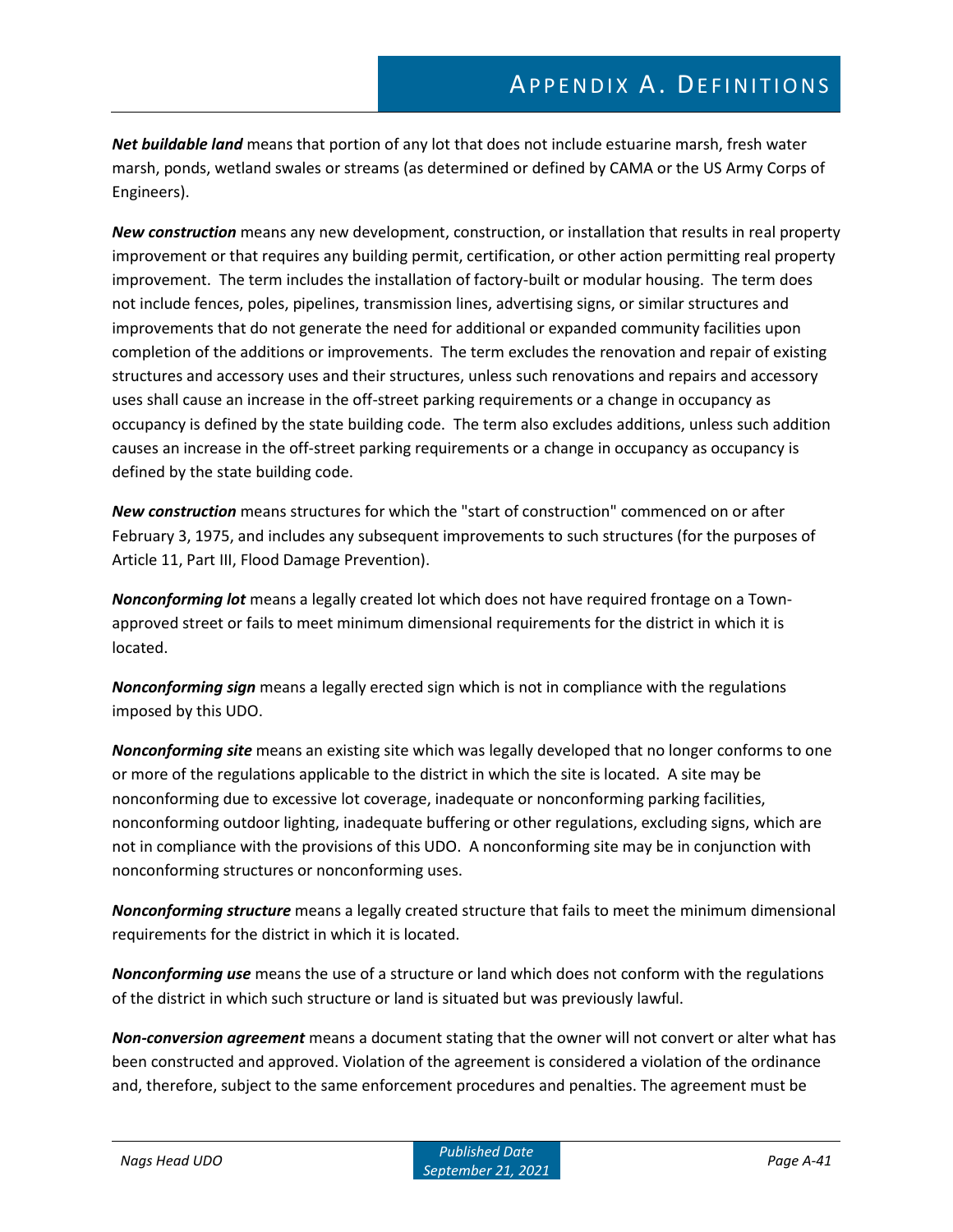filed with the recorded deed for the property. The agreement must show the clerk's or recorder's stamps and/or notations that the filing has been completed.

*Non-encroachment area (NEA)* means the channel of a river or other watercourse, including the area above a bridge or culvert when applicable, and the adjacent land areas that must be reserved in order to discharge the base flood without cumulatively increasing the water surface elevation more than one (1) foot as designated in the Flood Insurance Study report.

*Non-profit/community outreach center* means a building that is owned and operated by a non-profit entity that is exempt under section  $501(c)(3)$  or section  $501(c)(7)$  of the Internal Revenue Code and is occupied and used exclusively as a community center providing social and/or recreational programs but which does not provide:

- (1) Overnight accommodations; or
- (2) Any business offices, and

Specifically, this definition excludes halfway houses and rehabilitation clinics.

*Non-profit/outreach center with aquatic fitness facility* means a building that is occupied and used exclusively as an aquatic fitness center providing social and/or recreational programs, wellness center, health fitness programs, child and youth services, and/or public divine worship activities, but which does not provide overnight accommodations; and is owned and operated by a non-profit entity that is exempt under section 501(c)(3) or 501(c)(7) of the Internal Revenue Code. This definition specifically excludes halfway houses.

*Non-profit wildlife and ecological preserve* means a natural wildlife and ecological protected area with facilities intended to support the preservation of the natural environment and provide educational programming to the public.

*North Carolina DEQ Stormwater Design Manual* is the stormwater design manual approved by North Carolina. All references herein to the NC Stormwater Design manual are to the latest published edition or revision.

*Nude model studio* means any place where a person who appears in a state of nudity or displays specified anatomical areas is provided to be observed, sketched, drawn, painted, sculptured, photographed, or similarly depicted by other persons who pay money or any form of consideration. There is excepted from this definition any studio which is part of a school for artists who are regularly enrolled in a course of instruction in the arts, and in which the use of nude models involves less than ten percent of the course hours.

*Nudity or a state of nudity* means the appearance of a human bare buttock, anus, male genitals, female genitals, or female breast without a fully opaque complete covering of the breast below a point immediately above the top of the areola, or human male genitals in a discernibly turgid state even if completely and opaquely covered.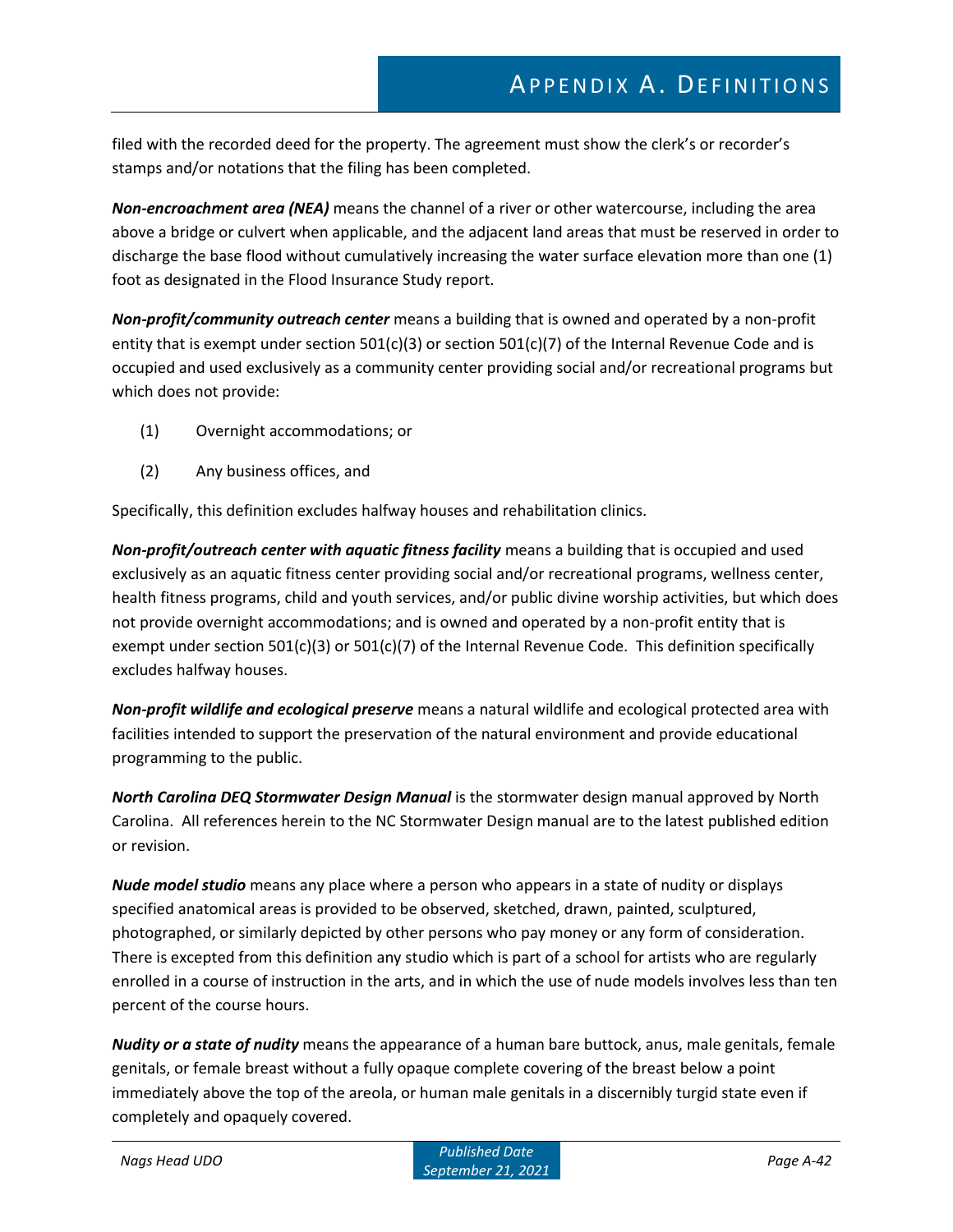*Nursing home* means a facility, however named, which is advertised, announced, or maintained for the express or implied purpose of providing nursing or convalescent care for three or more persons unrelated to the licensee. A nursing home is a home for chronic or convalescent patients, who, on admission, are not as a rule, acutely ill and who do not usually require special facilities such as an operating room, X-ray facilities, laboratory facilities, and obstetrical facilities. A nursing home provides care for persons who have remedial ailments or other ailments, for which medical and nursing care are indicated; who, however, are not sick enough to require general hospital care. Nursing care is their primary need, but they will require continuing medical supervision.

*Nuisance vehicle* means a vehicle on public or private property that is determined and declared to be a health or safety hazard, a public nuisance, and unlawful, and including a vehicle found to be:

- (1) A breeding ground or harbor for mosquitoes, other insects, rats or other pests;
- (2) A point of uncontrolled growth of weeds or other noxious vegetation;
- (3) A point of collection of pools or ponds of water;
- (4) A point of concentration of quantities of gasoline, oil or other flammable or explosive materials as evidenced by odor;
- (5) One which has areas of confinement, such as trunks, hoods, etc., which cannot be operated from inside the area of confinement;
- (6) One so situated or located that there is a danger of it falling or turning over;
- (7) One which is a point of collection of garbage, food waste, animal waste, or any other rotten or putrescible matter of any kind;
- (8) One which has sharp parts thereof which are jagged or contain sharp edges of metal or glass; or
- (9) Any other vehicle specifically declared a health and safety hazard and a public nuisance by the police department or Town Manager.

### **\_\_\_O\_\_\_**

*Oath* shall be construed to include an affirmation in all cases in which, by law, an affirmation may be substituted for an oath, and in such cases the terms "swear" and "sworn" shall be equivalent to the terms "affirm" and "affirmed."

*Ocean beach* means the area of land consisting of unconsolidated soil material that extends from the mean low water line landward to a point where either the growth of vegetation occurs; or a distinct change in slope or elevation alters the configuration of the land form, whichever is farther landward.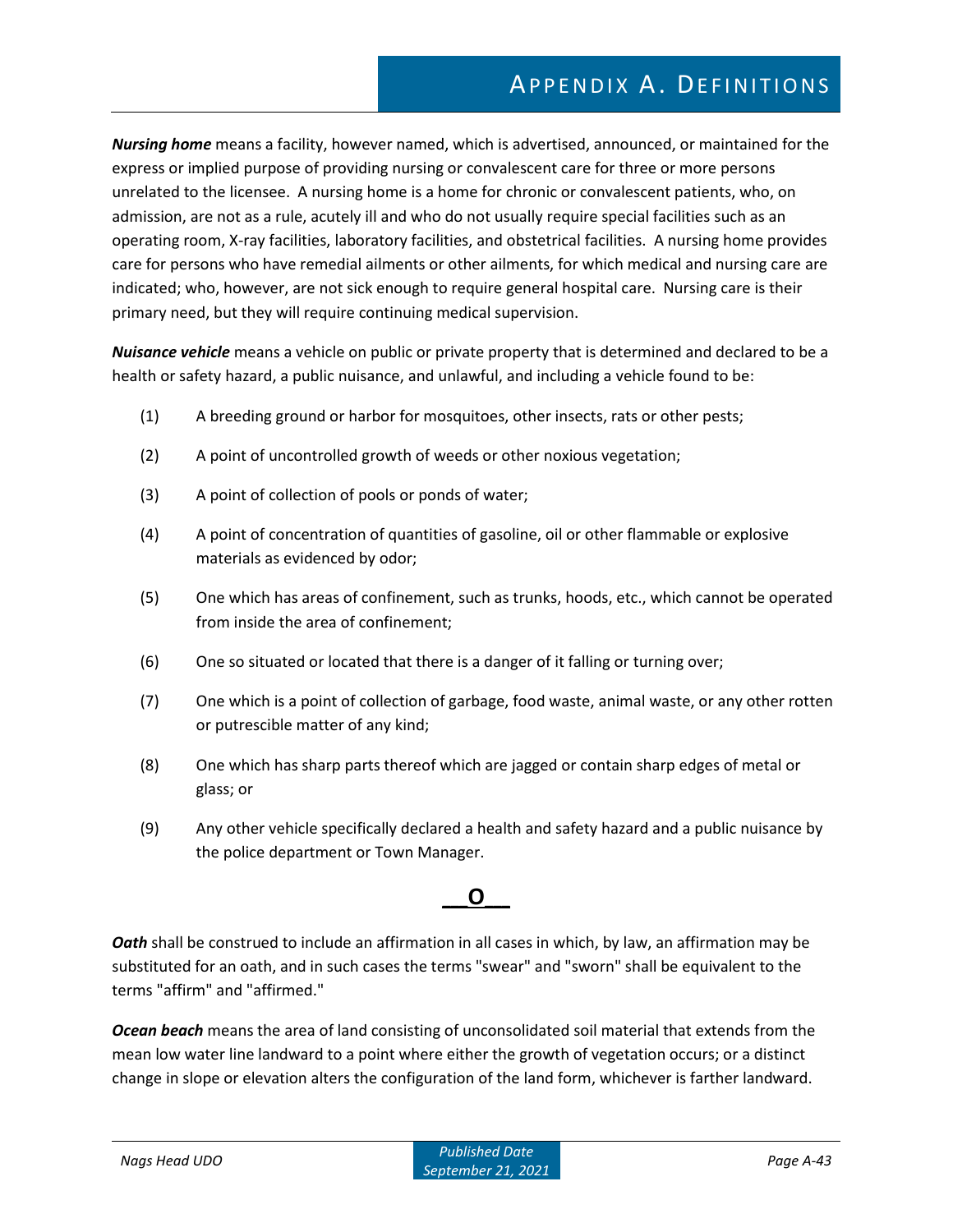*Ocean erodible area* means the area in which there exists a substantial possibility of excessive erosion and significant shoreline fluctuation. The oceanward boundary of this area is the mean low water line. The landward extent of this area is the distance landward from the first line of stable and natural vegetation as defined in 15A NCAC 07H .0305(a)(5) to the recession line established by multiplying the long-term annual erosion rate times 90; provided that, where there has been no long-term erosion or the rate is less than two feet per year, this distance shall be set at 120 feet landward from the first line of stable natural vegetation. For the purposes of this UDO, the erosion rates are the long-term average based on available historical data. The current long-term average erosion rate data for each segment of the North Carolina coast is depicted on maps entitled "2011 Long-Term Average Annual Shoreline Rate Update" and approved by the Coastal Resources Commission on May 5, 2011 (except as such rates may be varied in individual contested cases or in declaratory or interpretive rulings). In all cases, the rate of shoreline change shall be no less than two feet of erosion per year. The maps are available from the UDO Administrator.

*Ocean hazard area* means the area consisting of the ocean erodible area and the high hazard flood area.

*Oceanfront setback* means a line which is measured in a landward direction from the vegetation line for the purposes of establishing the minimum required setback distance for oceanfront development as prescribed by the Coastal Area Management Act. The oceanfront setback is determined using the total floor area of a structure and the erosion rate of the property in question, as determined by the North Carolina Division of Coastal Management.

*Octave* means the interval of frequency between two sounds whose frequency ratio is two.

*Official time standard* shall mean standard time or daylight-saving time as may be in current use in the Town, whenever certain hours are named in this UDO.

*Officials, departments, boards, commissions, etc.,* as referenced in this UDO by title only, shall be deemed to refer to officials, departments, etc. of the Town of Nags Head, North Carolina.

*Open space* means an unoccupied natural, grassed or landscaped space open to the sky.

*Open storage* means unroofed storage area.

*Open vertical fixture* means a lighting fixture that is an unshielded, high intensity discharge fixture with an open bottom refractor.

*Operations and maintenance agreement* means the owner's document that is filed with the Town at the time of the certificate of compliance which provides SCM maintenance instructions and inspection schedule.

*Otherwise Protected Area (OPA)* see Coastal Barrier Resources System (CBRS).

*Outdoor aquatics facility* means a facility where water sports are performed outdoors in a swimming pool and/or wading pool. The term does not include private swimming pools.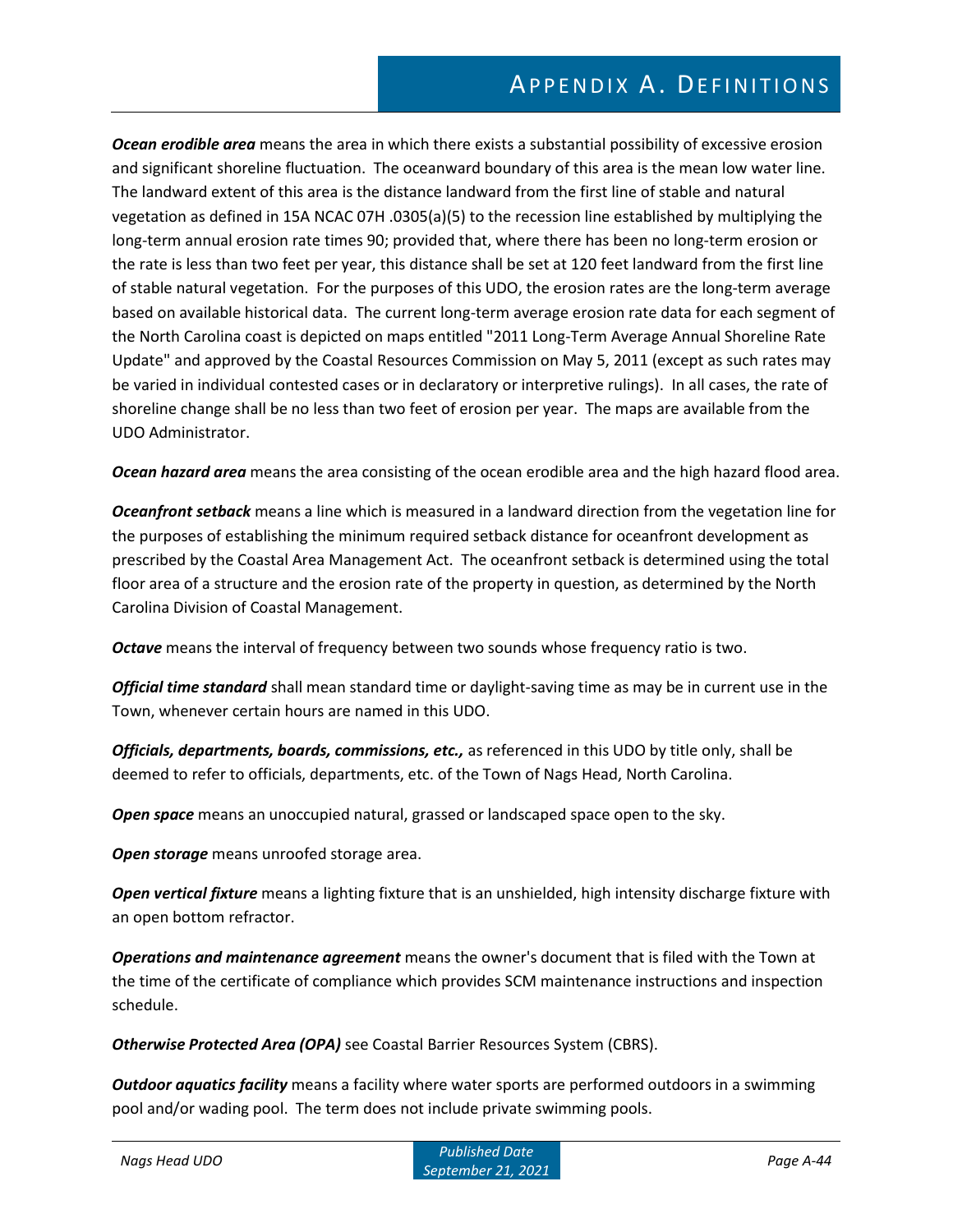*Outdoor place of amusement and entertainment* means any place of amusement and entertainment which operates out of doors or outside a building or structure which is completely walled on all sides or not having a complete roof. Any shed or building within the terms of this UDO not completely walled in on all sides, and any tent or temporary structure or building, shall be deemed to be an outdoor place of amusement and entertainment.

*Outdoor performances and events* such as fairs, festivals, musical concerts, sporting events, contests, promotional events or other types of performances or events on public or private lands that:

- (1) Represent a use or uses of land, buildings, and structures not intended to be of a permanent duration;
- (2) Are intended to or likely to attract substantial crowds, participants and/or spectators;
- (3) Are advertised and/or open to the general public; and
- (4) Are unlike the customary or usual activities generally associated with the principal use of the property where the performance or event is to be located.

*Outdoor stand* means an approved area where the sale of produce, hot dogs, coffee, ice cream or Italian ice, fudge, or reservations or ticket sales occurs from a cart or structure.

*Oversized vehicle* means any motor vehicle, boat or trailer, which exceeds either ten feet in width or 20 feet in length, exclusive of fixtures or accessories

*Owner* as applied to any property, shall include any part owner, joint owner, tenant in common, joint tenant or tenant by the entirety, of the whole or a part of such property.

### **\_\_\_P\_\_\_**

*Parade* means any parade, march, ceremony, show, exhibition or procession of any kind in or upon the public streets, sidewalks, alleys, parks or other public grounds or places in the Town.

*Parent* means an affiliate that directly, or indirectly through one or more intermediaries, controls another person (for the purposes of Article 11, Part II, Soil Erosion and Sedimentation Control). (

*Park* means any public land available for recreational, education, cultural or aesthetic use.

*Parking, off-street* means a designated vehicular storage space located outside of any dedicated public right-of-way and contained within a property boundary.

*Parking, on-street* means a vehicular storage space as permitted by the Town within a public right-ofway.

*Parking space or stall* means a designated vehicular storage space within a public or private parking area.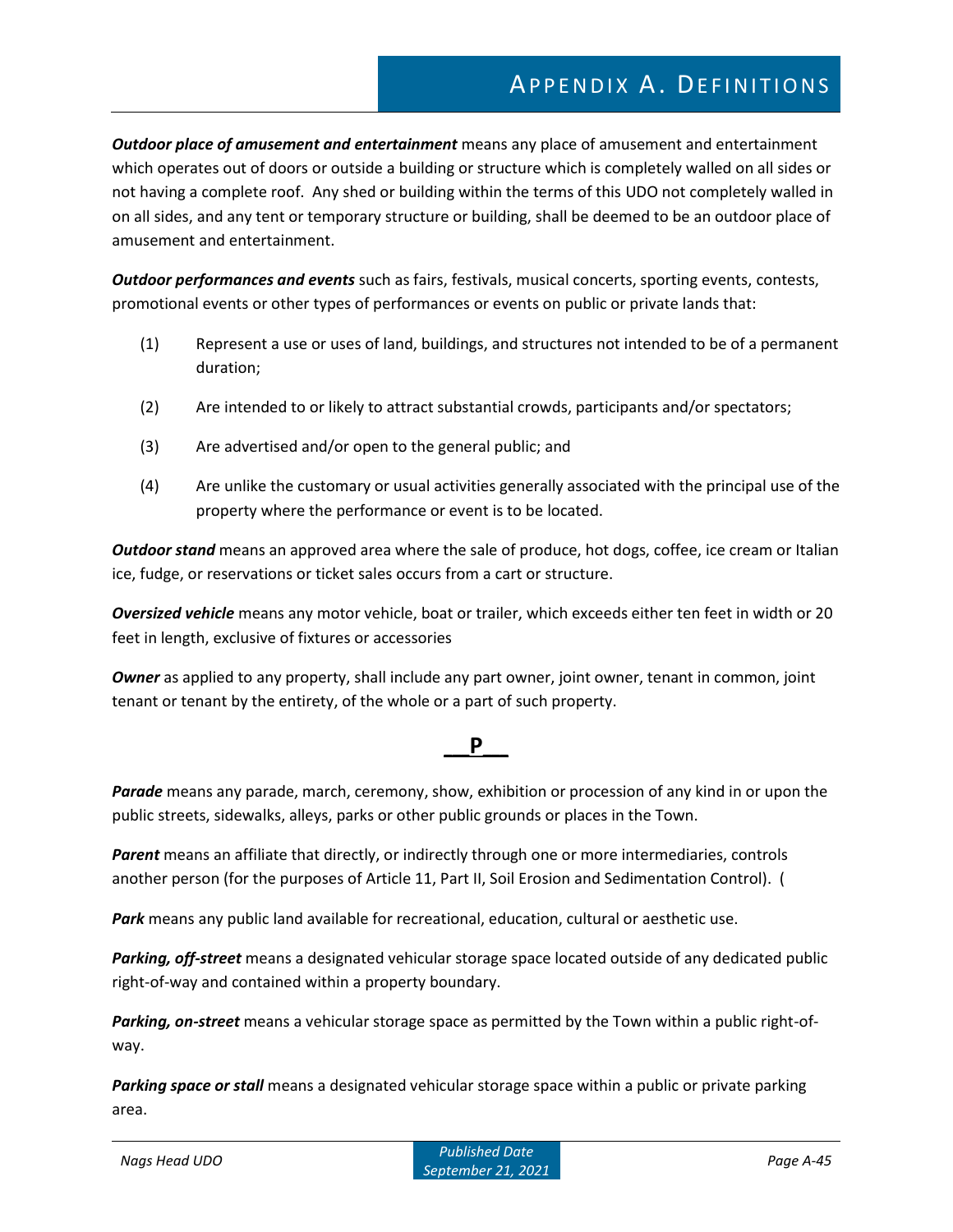*Participating customers* means all single-family, two-family and multi-family residential customers presently being served by the Town public services department and solid waste division.

*Pedicab* means a non-motorized for-hire vehicle, propelled by human power, for which public patronage is solicited and for which the charges are based upon the number of miles operated or zone covered.

*Pennants* means small usually multicolored, plastic or fabric flags held together by a string or cord, and generally used to attract attention to a business or site.

*Permeable pavement* means paving materials that absorb water or allow water to infiltrate through the paving material. Permeable pavement materials include pervious concrete, porous asphalt, permeable interlocking concrete pavers, concrete grid pavers, Turfstone TM, gravel meeting the definition of this section, and other proven technologies available as covered in the NC Best Management Practices Manual and as approved by the Town Engineer for appropriateness to the site and existing conditions. Compacted gravel shall not be considered permeable pavement.

*Person* means any individual, association, partnership, or corporation and includes any officer, employee, department, agency or instrumentality of the United States, the state or any political subdivision thereof.

*Person conducting land-disturbing activity* means any person who may be held responsible for a violation unless expressly provided otherwise by this UDO, the Act or any order adopted pursuant to this UDO or the Act. (For the purposes of Article 11, Environmental Regulations, Part II, Soil Erosion and Sedimentation Control)

#### *Person responsible for land disturbance violation* means:

- (1) The developer or other person who has or holds himself out as having financial or operational control over the land-disturbing activity; or
- (2) The landowner or person in possession or control of the land when he has, directly or indirectly, allowed the land-disturbing activity or has benefited from it, or failed to comply with any duty imposed by any provision of this UDO, the Act, or any order adopted pursuant to this chapter or the Act (for the purposes of Article 11, Part II, Soil Erosion and Sedimentation Control).

*Personal property* includes every species of property except real property.

*Phase of grading* means one of two types of grading, rough or fine (for the purposes of Article 11, Part II, Soil Erosion and Sedimentation Control).

*Picket line* means one or more persons formed together for the purpose of making known any position or promotion of such persons, or of or on behalf of any organization, group, corporation or class of persons.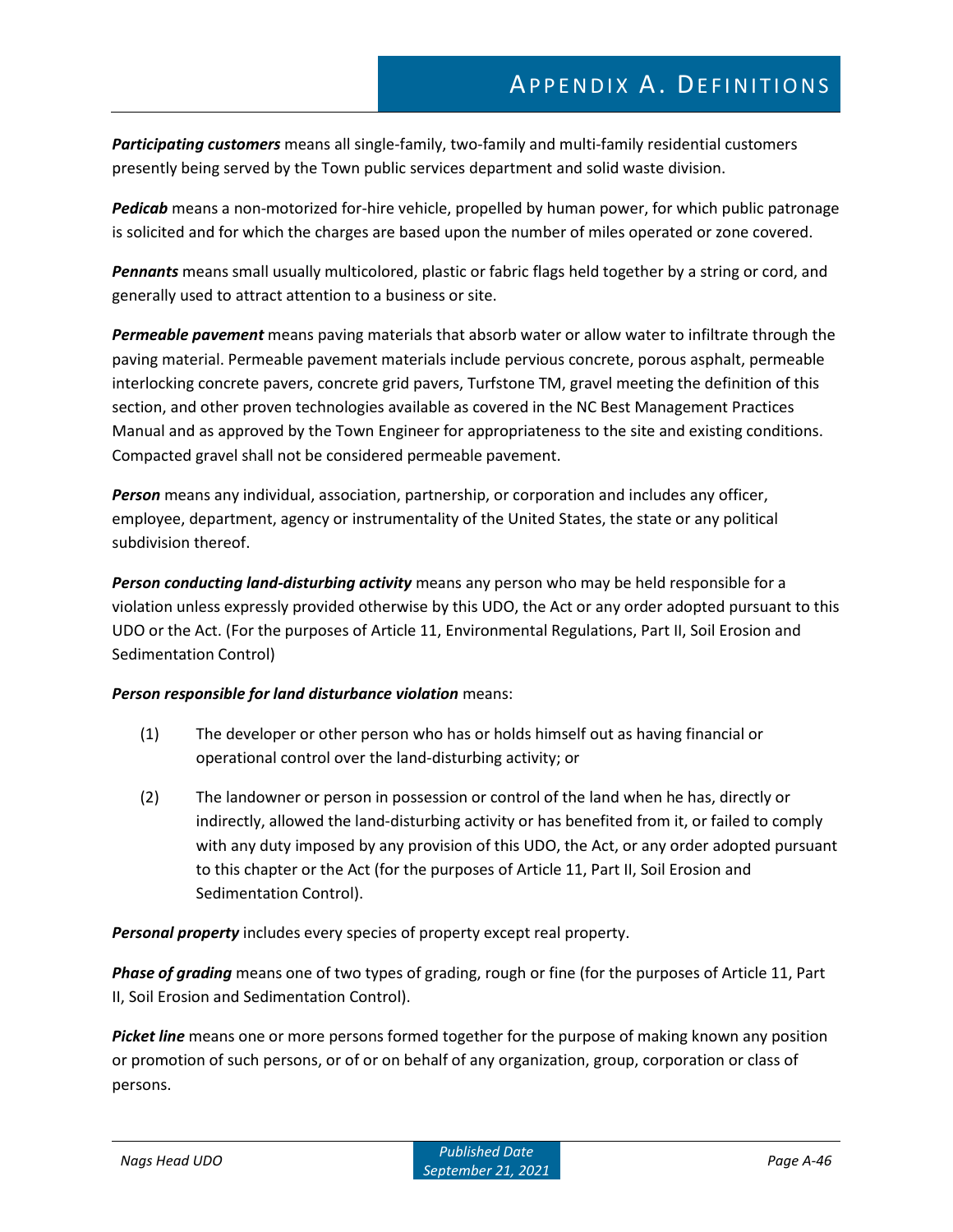*Pier* means a wharf, deck, quay, or other structure allowing access to water for private recreational and/or commercial boating, swimming, diving, fishing and transportation. The term pier includes docks.

*Pier, commercial fishing* means a privately, jointly, or publicly owned structure used for recreational or commercial activity where a user fee is required or the use of the pier involves goods which are introduced into commerce.

*Pier, private* means a privately-owned structure used specifically for recreational and/or fishing-related activities that is for the exclusive use of the owner.

*Place of amusement and entertainment* means any site, location, lot, building or structure of any description whatsoever, whether indoors or outdoors, at which entertainment or amusement is provided to or for the general public or private membership, whether free or for charge or donation. The term shall include, but not be limited to, the following:

- (1) Pool and billiard halls;
- (2) Dance halls;
- (3) Carnivals;
- (4) Circuses;
- (5) Itinerant shows or exhibitions of any kind;
- (6) Coffee houses;
- (7) Cocktail lounges;
- (8) Nightclubs;
- (9) Beer halls;
- (10) Amusement parks and pavilions;
- (11) Bowling alleys;
- (12) Golf courses, miniature and carpet golf courses;
- (13) Adult entertainment houses and membership clubs.

*Plan* means an erosion and sedimentation control plan (for the purposes of Article 11, Environmental Regulations, Part II, Soil Erosion and Sedimentation Control).

*Planning and Development Regulation Jurisdiction* means the geographic area defined in G.S. 160D within which the town may undertake planning and apply the development regulations authorized by this chapter.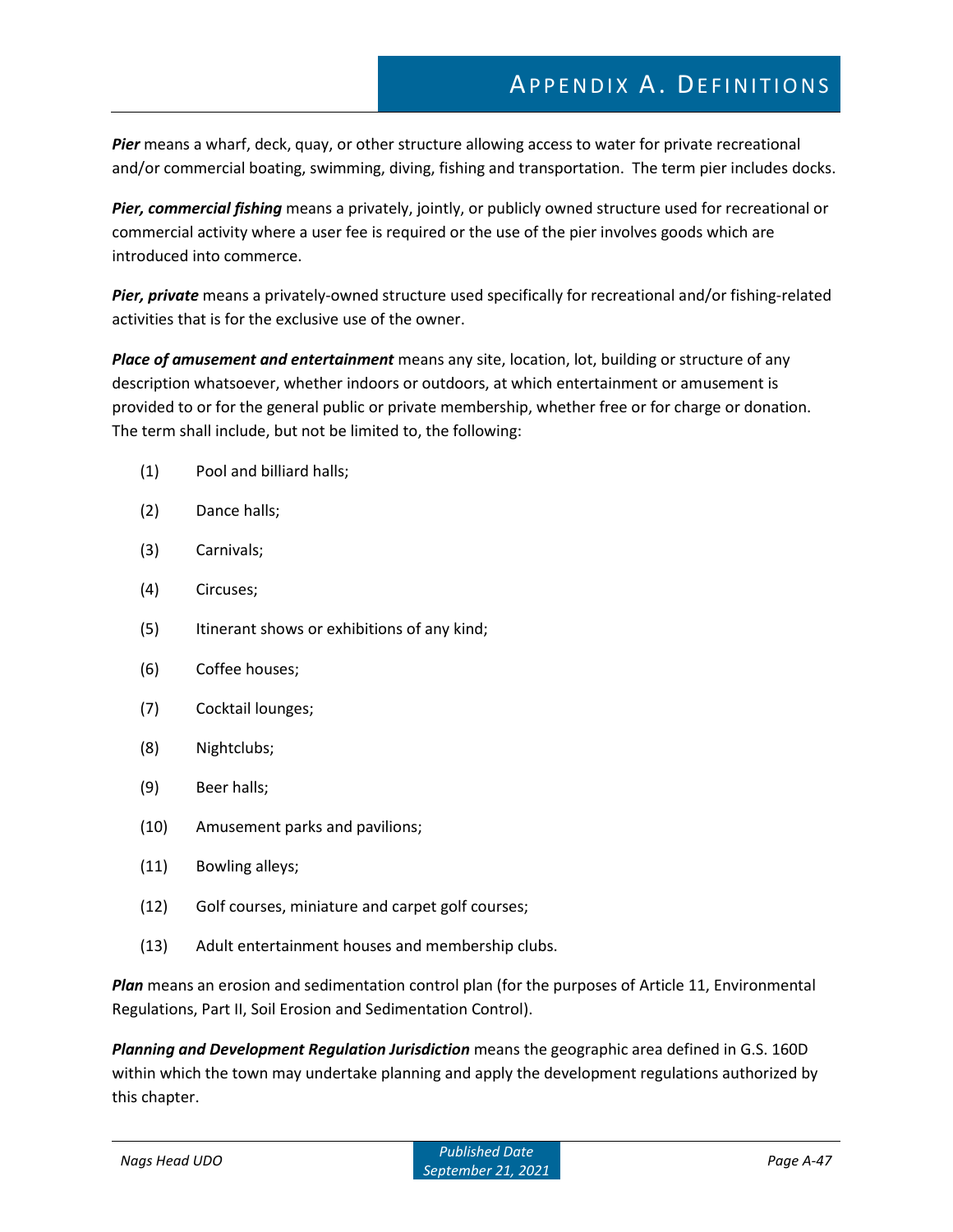*Plat, final* means a drawing, in final form, showing a proposed subdivision, containing all information or detail required by law and by this UDO and which complies with NCGS 39-32.1, 39-32.2 and 47-30, to be presented to the Planning Board for approval, and which, if approved, may be duly filed or recorded by the applicant in the office of the Dare County Register of Deeds.

*Plat, preliminary* means a drawing clearly marked "preliminary plat" showing the features of a proposed subdivision as specified in Article 10, Part V, Subdivision Regulations, submitted to the Planning Board for the purpose of consideration prior to submission of the plat in final form, and in sufficient detail to clearly illustrate the layout of the proposed subdivision.

*Pond* means a small body of standing water with rooted plants growing across it (or at least capable of supporting plants all the way across). In Nags Head Woods, ponds often exhibit moderate seasonal variations in water depth.

*Post-development surface elevation* means the finished or final land surface grades recorded at the completion of construction activities.

*Pre-development surface elevation* means the land surface grades existing prior to any land disturbing or grading activities.

*Post-FIRM* means construction or other development for which the start of construction occurred on or after November 10, 1972, the effective date of the initial Flood Insurance Rate Map.

*Pre-FIRM* means construction or other development for which the start of construction occurred before November 10, 1972, the effective date of the initial Flood Insurance Rate Map.

*Preliminary sketch* means a sketch of a proposed subdivision, showing the information specified in Section 4.22, Initial Conference; Preliminary Sketch, which is to enable the subdivider to reach a general understanding as to the form of the layout and objectives of this UDO.

*Primary dune* means the first mound of sand located landward of the ocean beach having an elevation equal to the mean flood level (in a storm having a one percent chance of being equaled or exceed in any given year) for the area plus six feet. The primary dune extends landward to the lowest elevation in the depression landward of that same mound of sand (commonly referred to as the "dune trough").

*Primary frontal dune (PFD)* means a continuous or nearly continuous mound or ridge of sand with relatively steep seaward and landward slopes immediately landward and adjacent to the beach and subject to erosion and over-topping from high tides and waves during major coastal storms. The inland limit of the primary frontal dune occurs at the point where there is a distinct change from a relatively steep slope to a relatively mild slope (for the purposes of Article 11, Part III, Flood Damage Prevention).

*Principally above ground* means that at least 51 percent of the actual cash value of the structure is above ground (for the purposes of Article 11, Part III, Flood Damage Prevention).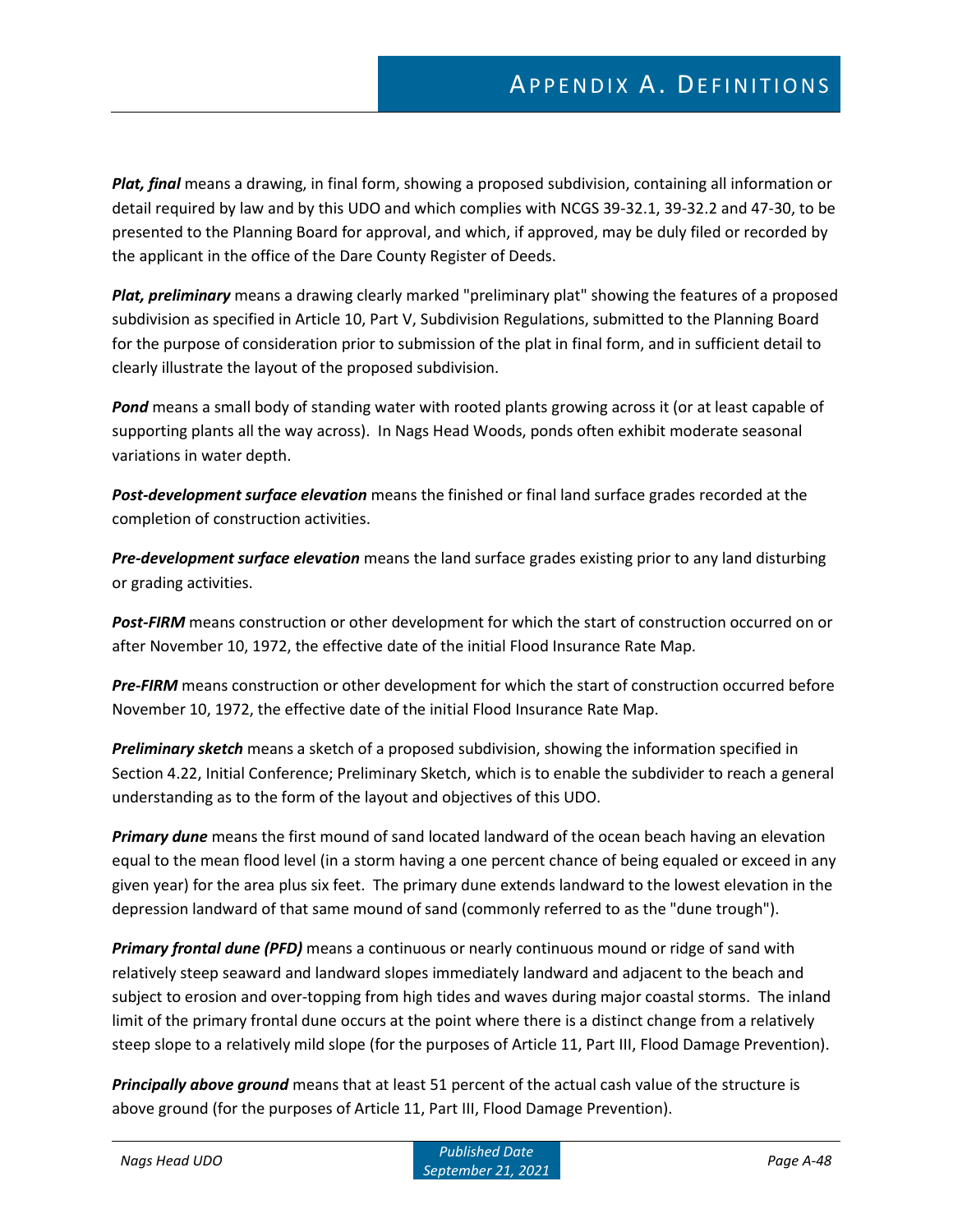*Private club (non-profit)* means a noncommercial club, owned and operated by a non-profit legal entity composed of and with membership restricted to residents and owners of lots or dwellings in the residential development containing the private club.

*Property* means all real property subject to UDO regulations and restrictions and zoning boundaries by the Town. The term includes any improvements or structures customarily regarded as a part of real property.

*Public safety and/or nuisance* means anything which is injurious to the safety or health of an entire community or neighborhood, or any considerable number of persons, or unlawfully obstructs the free passage or use, in the customary manner, of any navigable lake, or river, bay, stream, canal or basin (for the purposes of Article 11, Part III, Flood Damage Prevention).

*Public trust beach area* means the area adjacent to the Atlantic Ocean that is subject to public trust rights. This area is in constant flux due to the action of wind, waves, tides, and storms and includes the wet sand area of the beach that is subject to regular flooding by tides, i.e., state owned property seaward of the mean high water mark, and the dry sand area of the beach that is subject to occasional flooding by tides, including wind tides other than those resulting from a hurricane or tropical storm. Natural indicators of the landward extent of the public trust beach area include, but are not limited to, the first line of stable, natural vegetation; the toe of the frontal dune; and the storm trash line.

*Public water supply well field* means a well or series of wells operated by a governmental entity to provide water for its citizens.

### **\_\_\_Q\_\_\_**

*Quasi-judicial decision* means a decision involving the findings of facts regarding a specific application of a development regulation and that requires the exercise of discretion when applying the standards of the regulation. The term includes, but is not limited to, decisions involving variances, special use permits, certificates of appropriateness, and appeals of administrative determinations. Decisions on the approval of subdivision plats and site plans are quasi-judicial in nature if the regulation authorizes a decision-making board to approve or deny the application based not only upon whether the application complies with the specific requirements set forth in the regulation, but also on whether the applications with one or more generally stated standards requiring a discretionary decision on the findings to be made by the decision-making board.

### **\_\_\_R\_\_\_**

*Real estate rental management facility* means a building containing those uses, including but not limited to, administrative offices and warehouse/storage areas for the convenience, maintenance, housekeeping and service of rental homes and properties.

*Real property* includes lands, tenements and hereditaments.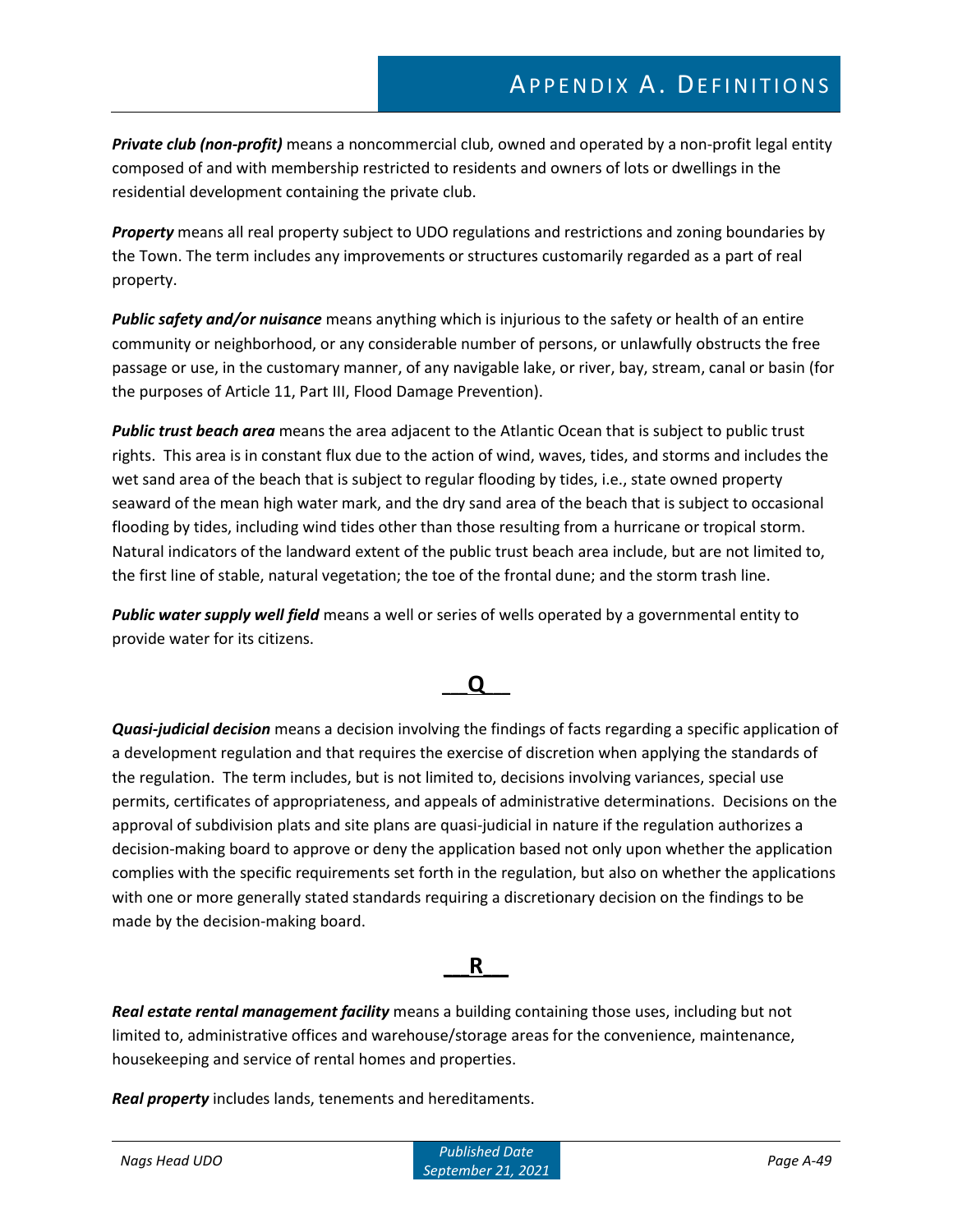*Recessed or flush-mounted* means a fixture that is mounted above the ceiling with the opening, lens, or cover of the fixture recessed or level with the ceiling surface, and all light emitted is below the horizontal plane.

*Recreational vehicle* means a vehicle which is built on a single chassis; 400 square feet or less when measured at the largest horizontal projection; designed to be self-propelled or permanently towable by a light-duty truck; designed primarily not for use as a permanent dwelling but as temporary living quarters for recreational, camping, travel or seasonal use; and is fully licensed and ready for highway use.

*Redevelopment* means any development activity that physically alters an existing developed site.

#### *Reference level* is:

- (1) The reference level is the bottom of the lowest floor or the bottom of the lowest attendant utility including ductwork, whichever is lower, with only flood resistant materials located below the reference level west of NC 12 and SR 1243.
- (2) The reference level is the bottom of the lowest horizontal structural member of the lowest floor for structures in Coastal High Hazard Areas (CHHA) east of NC 12 and SR 1243.

*Reflective* means any light that is reflected light back towards its source in intensity many times greater than would be reflected by a white painted surface. Reflectorized materials may include, but are not limited to reflective sheeting, glass beads and glass or plastic reflectors and shall also include reflective elements that sparkle in the sunlight or that contain luminous paint that glows in the dark.

*Regulatory flood protection elevation* means the Local Elevation Standard (LES). The Local Elevation Standard is a locally adopted elevation level used as the Regulatory Flood Protection Elevation (RFPE) to mitigate flood hazards in the Shaded X, X, AE, AO, VE, as depicted on the FIRMs for Nags Head. These areas may be vulnerable to flooding from storm surge, wind-driven tides, and excessive rainfall. Many of these areas have repetitively flooded and continue to remain at risk to flooding.

Coastal High Hazard Areas (CHHA) - Properties located to the east of NC 12 and SR 1243 are located in an active oceanfront environment that is vulnerable to storm surge, erosion, sea level rise, and other hazards. These areas have special flood hazards associated with high velocity waters from storm surges or seismic activity and, therefore, the RFPE is 12 feet NAVD 1988.

Properties west of NC 12 and SR 1243 - The RFPE for properties located west of NC 12 and SR 1243 and in flood zones Shaded X, X, or AE, is 9 feet NAVD 1988. This includes properties abutting US 64, also known as the Causeway.

*Reinforced turf* means a turf or grassed surface which is reinforced through an underlying grid, honeycomb or other reinforcement structure which holds up under light automobile traffic and parking use while providing a porous, vegetated medium that allows stormwater to infiltrate.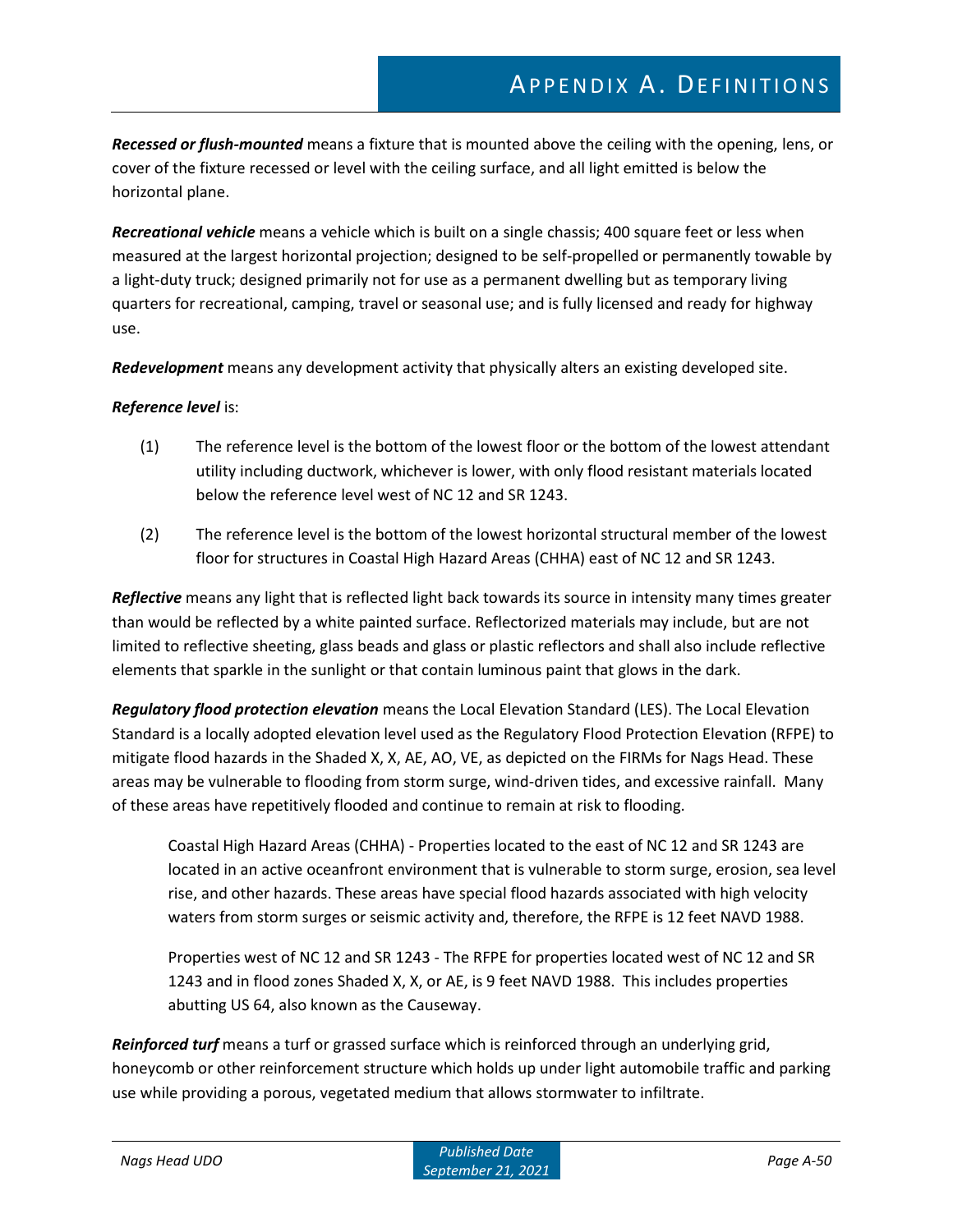*Religious complex* means a church (a building primarily used for public divine worship) or a church and any related structures including a parsonage, fellowship halls, educational buildings, youth centers, recreational facilities (which include playgrounds), day care centers, parochial schools or similar structures or areas located on a single site.

*Remedy a violation* means to bring the structure or other development into compliance with state and local floodplain management regulations or, if this is not possible, to reduce the impacts of its noncompliance. Ways that impacts may be reduced include protecting the structure or other affected development from flood damages, implementing the enforcement provisions of this article, or otherwise deterring future similar violations, or reducing federal financial exposure with regard to the structure or other development (for the purposes of Article 11, Part III, Flood Damage Prevention).

*Reservation* means a reservation of land which does not involve any transfer of property rights. It simply involves a retention of property rights by the subdivider.

*Residential group development* means the use of a site for occupancy by groups of people not defined as a family, on a weekly or longer basis. Typical uses include fraternity or sorority houses, dormitories, residence halls, boarding/lodging houses, convents, and monasteries.

*Restaurant* means an establishment engaged in the service of food and/or beverages to patrons seated inside a building. A restaurant site may contain more than one principal restaurant building, or one principal restaurant building in combination with another principal drive-in restaurant, drive-through restaurant, or takeout restaurant building.

*Restaurant, drive-in* means an establishment whose principal business is the serving of prepared food, desserts and/or beverages to a customer, either within a motor vehicle parked upon the premises or at other facilities on the premises outside the restaurant building.

*Restaurant, drive-through* means an establishment where drive lane facilities are provided for the serving of prepared food, frozen desserts or beverages directly to a customer in a motor vehicle by a means which eliminates the need for the customer to exit the motor vehicle.

*Restaurant, neighborhood* means a restaurant situated and designed to serve a small client base fronting on NC 12 comprised of less than 1,000 square feet of indoor customer service area.

*Restaurant, sit-down* means an establishment that sells food and beverages in a ready-to-consume state primarily to persons who are seated within the building or outside on the premises.

*Restaurant, takeout* means an establishment engaged in the preparation of food and/or beverages which are delivered or picked up and consumed by patrons off premises.

*Retail, general* means establishments that provide goods directly to the consumer where such goods are available for immediate purchase and removal from the premises by the purchaser.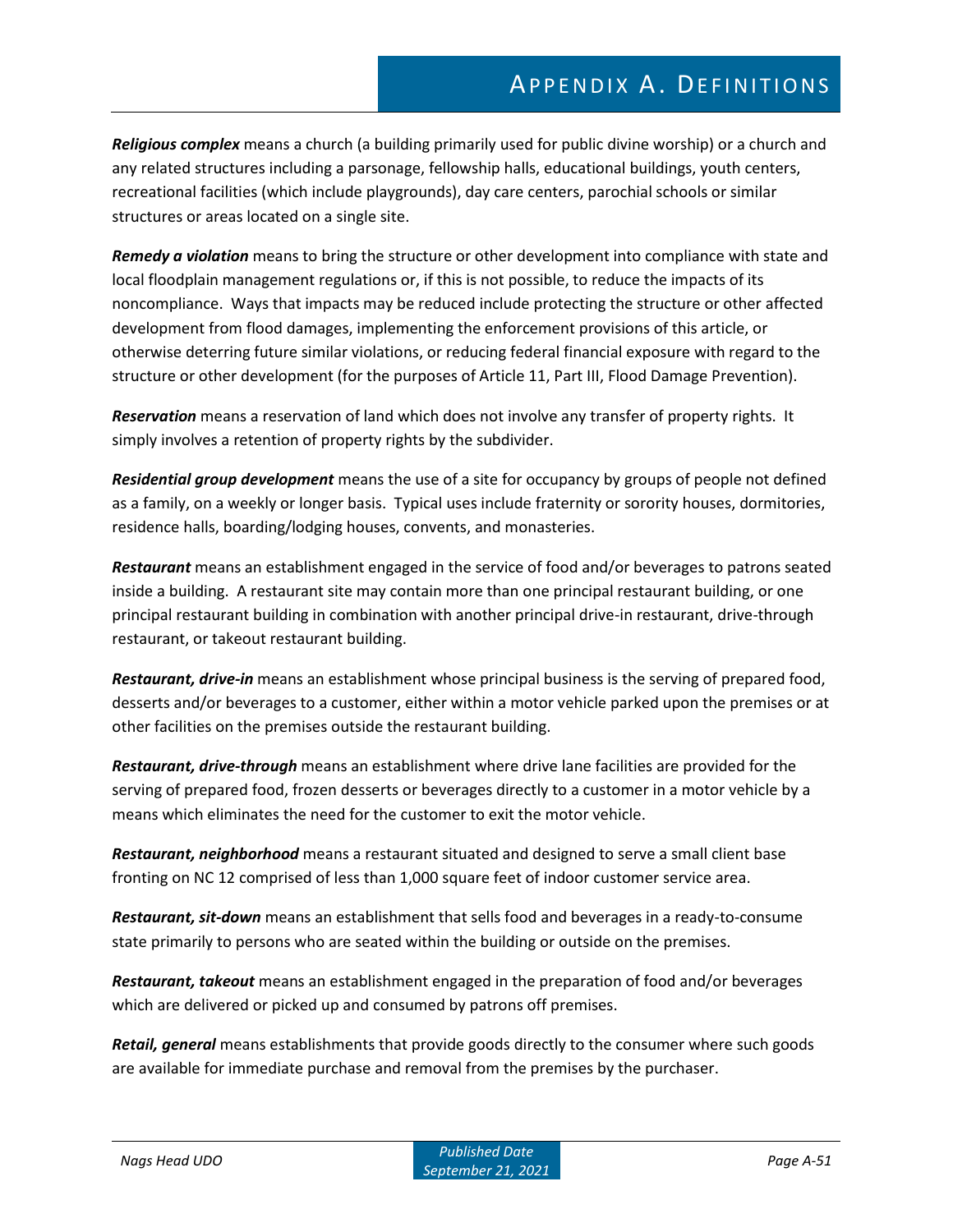*Reverse Lit* means a type of sign and/or sign illumination using an opaque face and sides, generally constructed of aluminum, and a clear polycarbonate back or no back. Light does not pass through the face of the sign, but rather comes out of the back of the sign and is cast off the wall behind the sign, thereby creating a silhouette of the outline of the sign face. Also known and referred to as "Reverse Back Lit", "Halo", or "Halo Lit" sign or sign illumination.

*Ridgeline forest* means a type of maritime forest in which the pruning effect of salt mist is moderated by distance from the ocean source. The forest canopy is dominated by various evergreen oaks (live, laurel, water) and an understory sub-canopy of dogwood, muscle wood, hop hornbeam and holly. In the Nags Head Woods, the dune ridge maritime forest typically occupies the highest dunes along a major northsouth oriented dune ridge near the eastern boundary of the district.

*Right-of-way* means each of the following which have been, or are hereafter, dedicated to the public and maintained by any public authority or by others and located within the Town, including without limitation, the surface and space within, above and below any real property in which the Town has an interest in law or equity, whether held in fee, or other estate or interest, or as a trustee for the public, including, but not limited to, any public street, boulevard, road, highway, freeway, lane, alley, court, sidewalk, parkway, swale, river, tunnel, viaduct, bridge, park, or any other place, area, easements, rights-of-way and similar public property and areas, or real property owned by or under the control of the Town.

*Riverine* means relating to, formed by, or resembling a river (including tributaries), stream, brook, etc.

*Roanoke Sound dune ridge* means the western ridges of the westernmost north-to-south oriented dune. This dune ridge forms a natural barrier between the high ground of the dune ridge and the lower terrain to the west. For the purpose of this section, the Roanoke Sound dune ridge is located in the area northward of the northwest boundary of Parcel 13, Tax Map 186, as shown on Tax Map 185 and 186, and generally west of the Nags Head Woods Road, and extends northward to the Town's northern limits.

*Roof line* means the top plate or roof panel of a building or structure.

### **\_\_\_S\_\_\_**

*Sand dunes* means naturally occurring accumulations of sand in ridges or mounds landward of the beach.

*Salt marsh* means a flat bed of salt-resistant grasses, sedges and/or rushes that is periodically flooded by salt or brackish water. In Nags Head Woods, salt marsh extends in an irregular band along the foot of the westernmost forested dunes westerly to the edge of the estuary. Characteristic plants include cattails, giant cordgrass and black needle rush.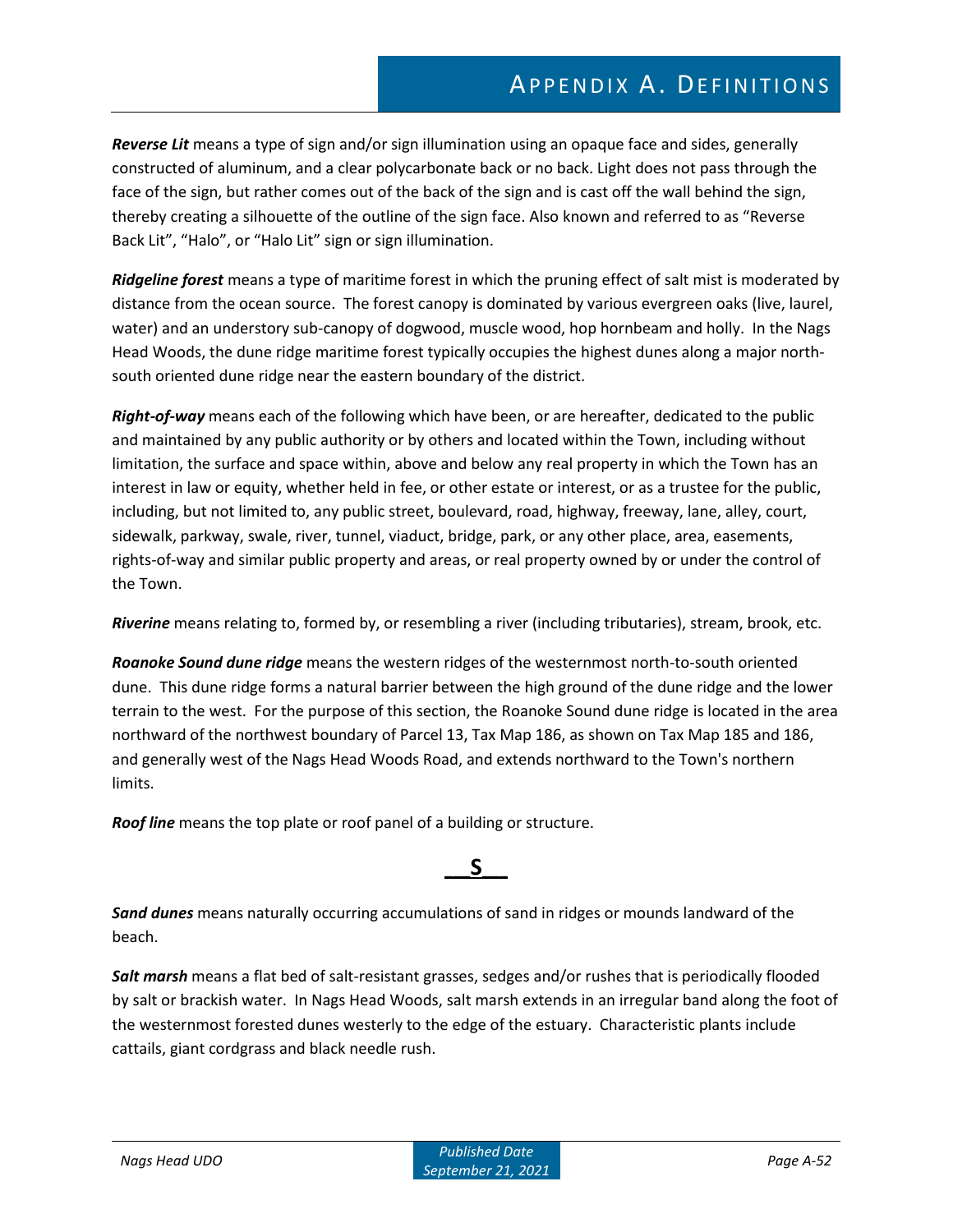# APPENDIX A. DEFINITIONS

*Salvage yard* means any non-residential property used for the storage, collection, and/or recycling of any type of equipment, and including but not limited to, vehicles, appliances and related machinery (for the purposes of Article 11, Part III, Flood Damage Prevention).

*School* means any state-accredited public or non-profit educational institution including primary and secondary schools, both public and private.

*Search ring* means the area within which a wireless support facility or wireless facility must be located in order to meet service objectives of the wireless service provider using the wireless facility or wireless support structure.

*Secondary Structure* means a structure that features habitable conditioned space above the RFPE located on the same parcel as a primary use structure. A secondary structure is not an accessory structure as defined in this section. A secondary structure is subject to the same standards as a primary use structure.

*Sediment* means solid particulate matter, both mineral and organic, that has been or is being transported by water, air, gravity or ice from its site of origin (for the purposes of Article 11, Part II, Soil Erosion and Sedimentation Control).

*Sedimentation* means the process by which sediment resulting from accelerated erosion has been or is being transported off the site of the land-disturbing activity or into a lake or natural watercourse (for the purposes of Article 11, Part II, Soil Erosion and Sedimentation Control).

*Semi-nude* means a state of dress in which clothing covers no more than the human bare buttock, anus, male genitals, female genitals, or female breast without a fully opaque complete covering of the breast below a point immediately above the top of the areola, or human male genitals in a discernibly turgid state even if completely and opaquely covered.

*Sexual encounter center* means a business or commercial enterprise that, as one of its business purposes, offers for any form of consideration:

- (1) Physical contact by customers in the form of wrestling or tumbling between persons of the opposite sex; or
- (2) Activities between male and female persons, or persons of the same sex when one or more of the persons is in a state of nudity or semi-nudity.

*Sexually oriented business* means a business which offers its customers or patrons any device, activity or demonstration depicting specified sexual activities, or which is intended to appeal to sexual interests, titillation or arousal of the customer or patron. A sexually oriented business shall include an adult establishment as defined in NCGS 14-202.10(2) and, in addition, without limitation: adult arcade, adult bookstore, adult video store, adult cabaret, adult media center, adult live entertainment business, adult motel, adult motion picture theater, adult mini-motion picture theater, adult theater, adult movie studio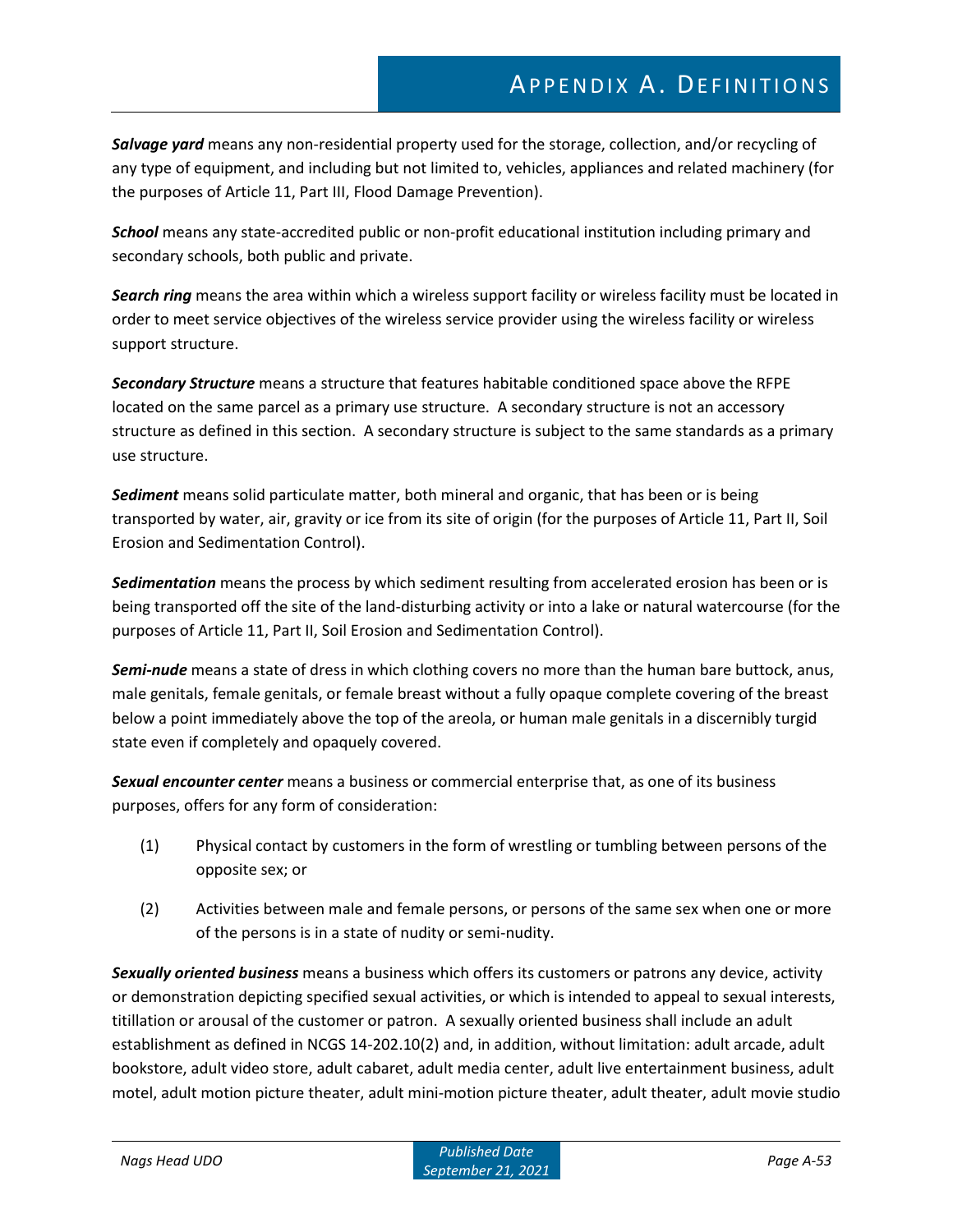for the purpose making pornographic films, adult escort agency, nude model studio, and sexual encounter center.

*Sexually oriented business activities* means those activities usually provided for, promoted, or offered by a sexually oriented business, whether or not, as the principal business purpose or as a sideline or accessory business purpose, and whether or not in connection with or on the same premises with a business which is not a sexually oriented business.

*Sexually oriented devices* as defined in NCGS 14-202.10(9) which is incorporated in this definition by reference.

*Shaded X Zone* means areas of moderate flood hazard shown on the FIRM and are the areas between the limits of the base flood and the 0.2% annual chance for flood. Also commonly referred to as the 500-year flood.

*Shared driveway* means a driveway shared by two (2) adjacent property owners that is privately-owned and maintained.

*Shear wall* means walls used for structural support but not structurally joined or enclosed at the end (except by breakaway walls). Shear walls are parallel or nearly parallel to the flow of the water.

*Shooting Range, Police* means an area designed for the safe discharge and use of firearms for the purpose of law enforcement training.

*Shopping Center* means a single, commercial structure which includes or is designed to include two or more establishments with a combined floor area of at least 10,000 square feet planned for a single or contiguous lot.

*Short-term rental* means the rental of residential property for vacation, leisure, recreation, or other purposes for fewer than thirty (30) days by a person who has a permanent residence to which he/she intends to return.

*Short-term rental, partial house* means a resident occupied single-family dwelling that consists of the rental of up to two guest rooms for vacation, leisure, recreation, or other purposes for fewer than thirty (30) days. The partial house short-term rental should be subordinate and incidental to the principal residential use of the dwelling.

*Short-term rental, whole house* means the rental of an entire single-family dwelling to a group operating as one housekeeping unit for vacation, leisure, recreation, or other purposes for fewer than thirty (30) days.

*Shrubs* means woody plants with several permanent stems instead of a single trunk.

*Sidewalks* shall include any portion of a street, between the curb line and the adjacent property line intended for the use of pedestrians.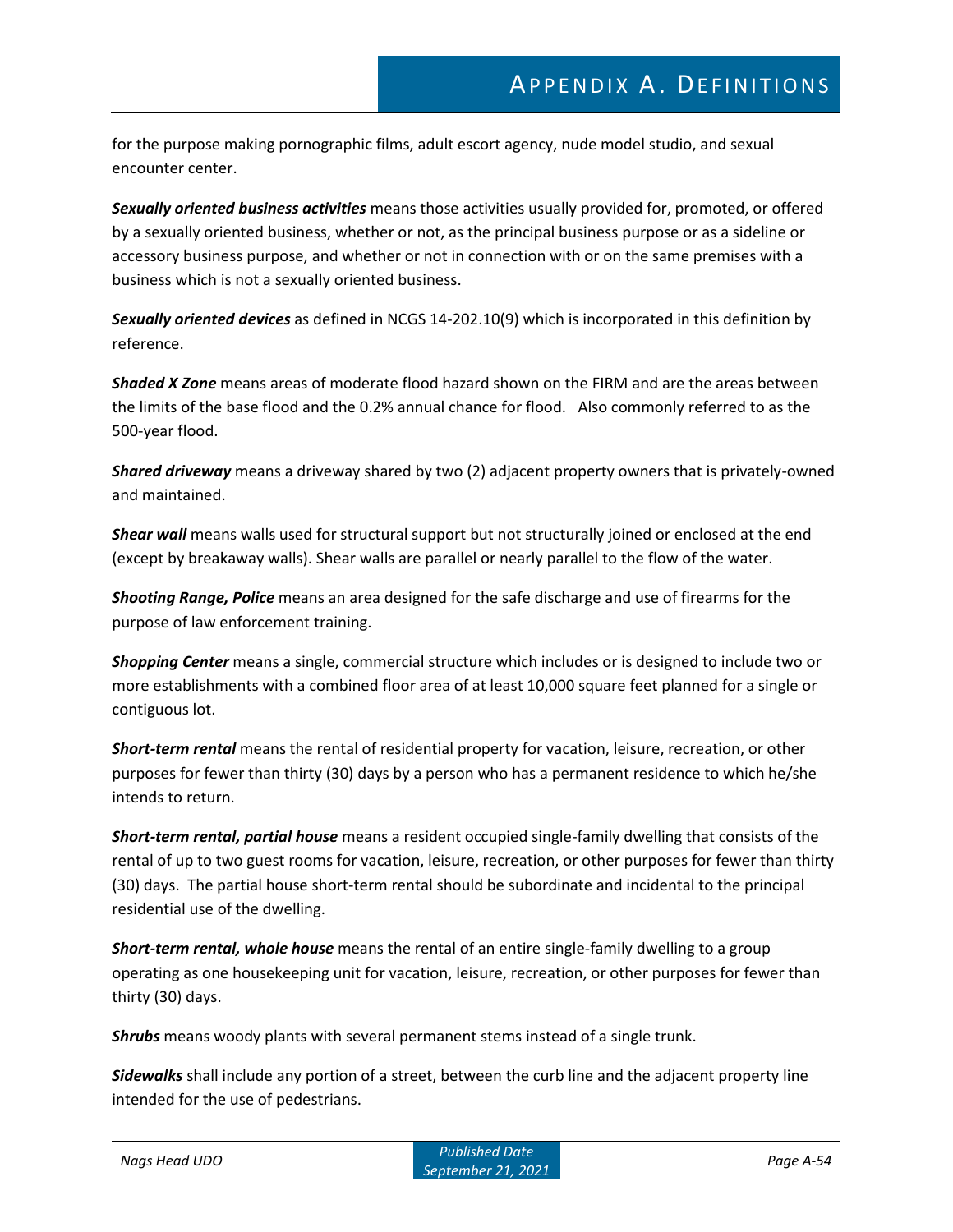*Sign* means any surface, fabric or device bearing lettered, pictorial or sculptured matter designed to convey information visually and exposed to public view, or any structures, including billboard or poster panel, designed to carry visual information. Municipal public works of art are not considered signage.

*Sign area* means the area of signs composed, in whole or in part, of freestanding letters, devices or sculptured matter not mounted on a measurable surface shall be construed to be the area of the least square, rectangle or circle that will enclose the letters, devices and/or sculptured matter. The area of a double-faced sign shall be the area of one face of the sign, provided that the two faces are of the same size and are parallel to one another with no more than 24 inches between each sign face.

*Sign, bulletin board* means a sign used to announce meetings or programs to be held on the premises of a church, school, auditorium, library, museum, community recreation center or similar noncommercial places of public assembly.

*Sign, commercial* means a sign which directs attention to a business, profession or industry located upon the premises where the sign is displayed, to type of products sold, manufactured or assembled, and/or to service or entertainment offered on said premises; but not a sign pertaining to the preceding if such activity is only minor and incidental to the principal use of the premises. Prior to the issuance of a certificate of completion a commercial sign may be erected on a premises provided a site plan has been approved by the Town and the required building permit(s) has been issued.

*Sign, commercial flag* means a sign made of fabric or other flexible material and displayed as a flag on a flag pole having a commercial message. Flag signs shall not exceed 24 square feet in area and 14 feet in height and shall be allowed only on freestanding flag poles.

*Sign, digital* means any sign featuring electronic display or moving images created by incandescent, LCD, plasma, LED or projected images for any purposes other than traffic control devices. This definition is intended to include any sign containing incandescent lights or exposed light bulbs used as a message or reader board, or to project images. This definition does not include LED technology used only for the purpose of illuminating a structural sign face.

*Sign, externally illuminated* means a sign illuminated by an externally light source, directed solely toward such sign.

*Sign, flag (non-advertising, non-informational)* means a piece of fabric or other flexible material attached to a freestanding flagpole.

*Sign, internally illuminated* means a sign illuminated by an internal light source, utilizing translucent panels, canvas or other fabric, letters, devices or other similar components to create an image by allowing light to pass through. A "Reverse Lit" sign is not an internally illuminated sign.

*Sign, noncommercial* means a sign that contains no commercial advertising or statements, logos, designs or trademarks designed or intended to promote or produce financial gain other than donations for charitable organizations such as groups which are tax exempt pursuant to the Internal Revenue Code.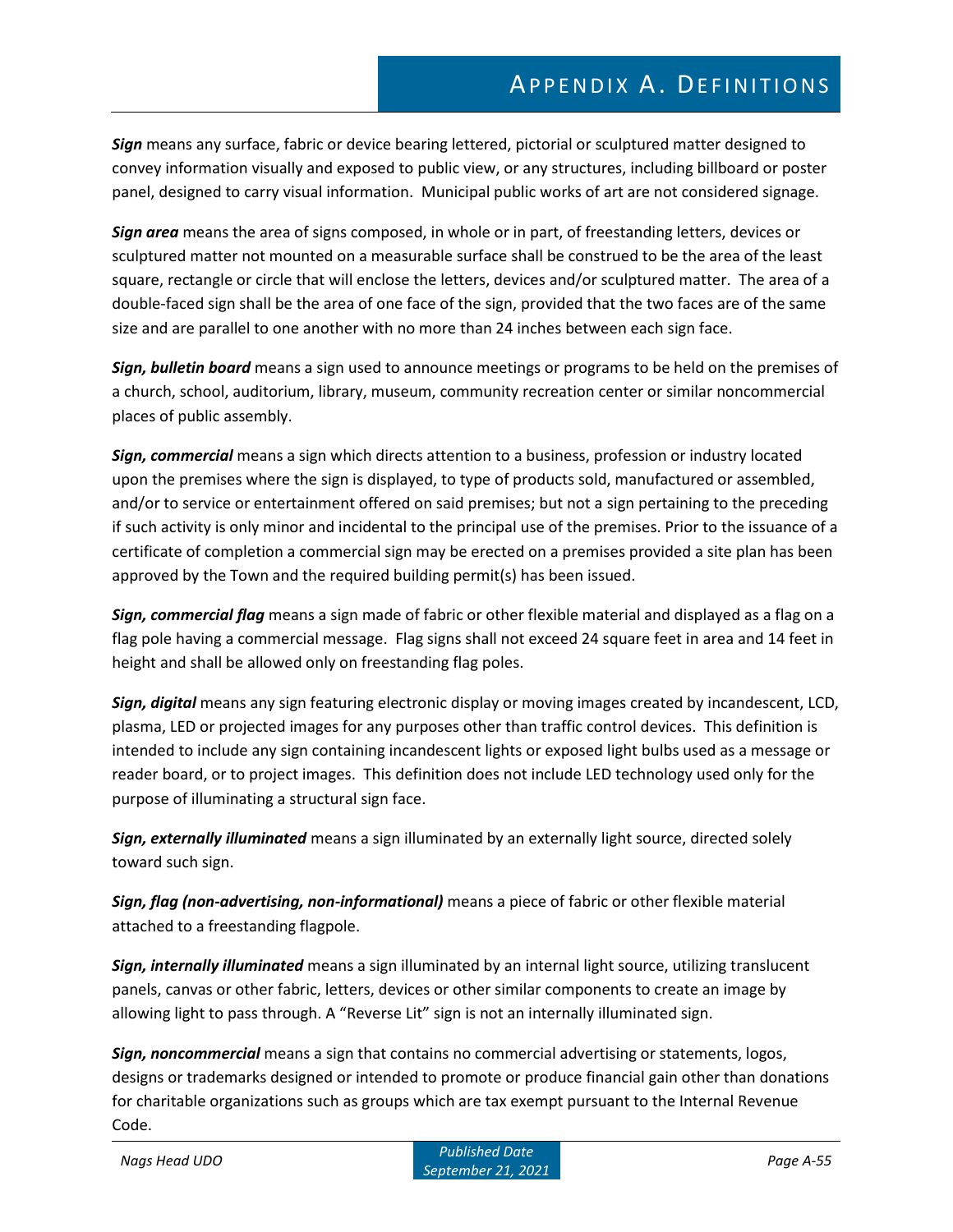*Sign, outdoor advertising (and structure)* means a sign and structure which directs attention to a business, commodity, service or entertainment conducted, sold, or offered:

- (1) Only elsewhere than upon the premises where the sign is displayed; or
- (2) As a minor or incidental activity upon the premises where the sign is displayed.

*Sign, permanent* means a sign attached or affixed to a building, window, or structure, or to the ground in a manner that enables the sign to resist environmental loads, such as wind, and that precludes ready removal or movement of the sign and whose intended use appears to be indefinite.

*Sign, temporary* means a type of non-permanent sign located on private property that is generally displayed for a limited period of time in conjunction with a specific activity or event occurring at the property.

*Siltation* means sediment resulting from accelerated erosion, which is settleable or removable by properly designed, constructed and maintained control measures; and which has been transported from its point of origin within the site of a land-disturbing activity; and which has been deposited or is in suspension in water (for the purposes of Article 11, Part II, Soil Erosion and Sedimentation Control).

*Site* means the area or parcel of land on which a business or residence is located and operated. A site may be one or more subdivided lots, unsubdivided parcels, tracts, or areas of land which join and are being developed under a common scheme of development.

*Site element* means improvements to the existing land form for the purposes of development to include buildings, pavement, decks, landscaping, pools or other accessory structures.

*Site plan* means a scaled drawing and supporting text showing the relationship between lot lines and the existing and proposed uses, buildings, or structures on the lot. The site plan may include sitespecific details such as building areas, building height and floor area, setbacks from lot lines and street rights-of-way, intensities, densities, utility lines and locations, parking, access points, roads, and stormwater control facilities that are depicted to show compliance with all legally required development regulations that are applicable to the project and the site plan review. A site plan approval based solely upon application of objective standards is an administrative decision and a site plan approval based in whole or in part upon the application of standards involving judgement and discretion is a quasi-judicial decision.

- (1) *Site plan, major* means all site plans not meeting the requirements for a minor site plan.
- (2) *Site plan, minor* includes the following: increases in lot coverage or building floor area not greater than 1,000 square feet, changes to stormwater management measures, landscape buffering, vegetation preservation area, signage, or site lighting for existing development, and/or any temporary changes to sites as part of activities eligible for and subject to the issuance of a Temporary Use Permit.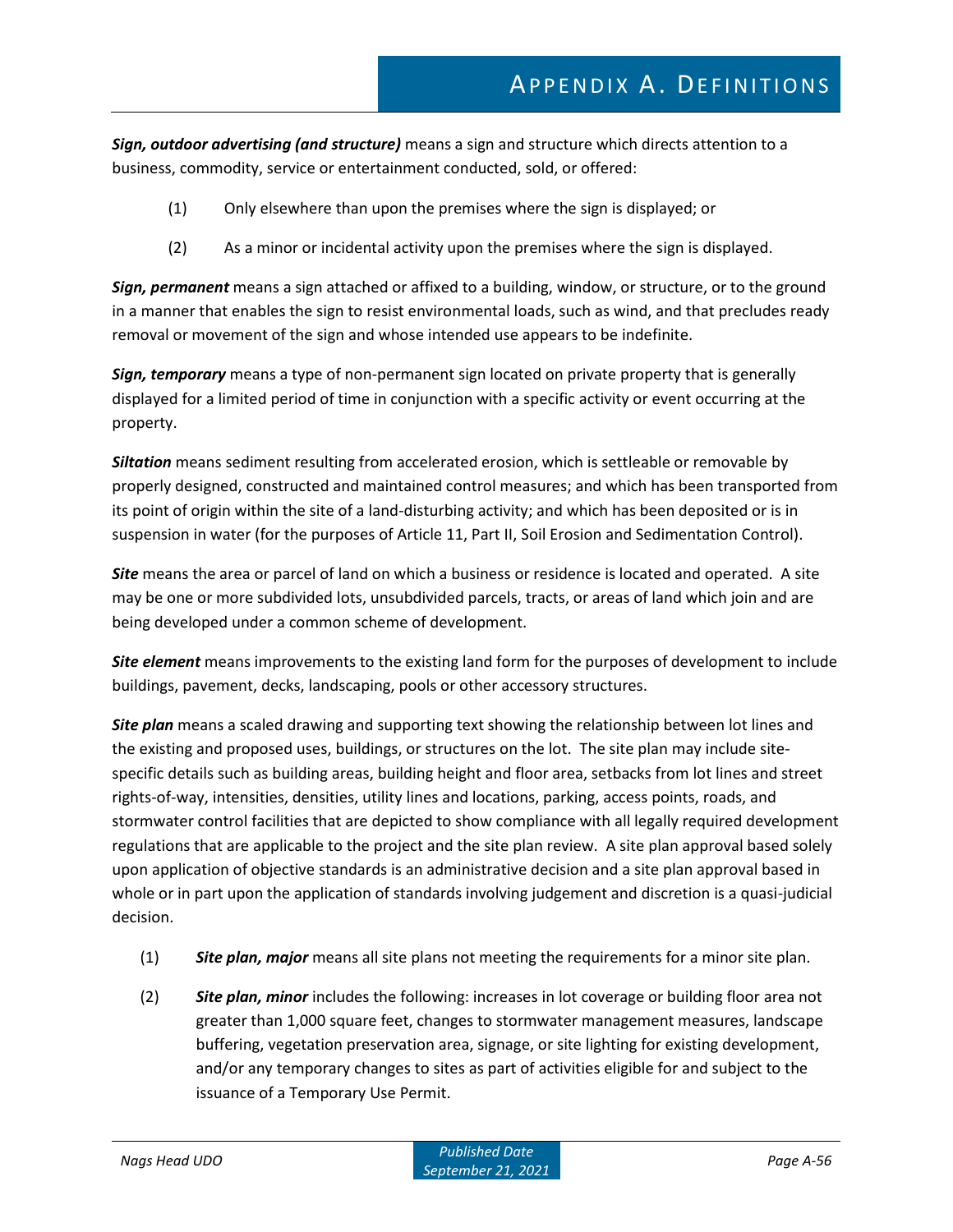*Site specific development plan* means a plan which has been submitted to the Town by a landowner describing with certainty the type and intensity of use for a specific parcel or parcels of property. Such site specific development plan shall be presented to the Town as specified and subject to all provisions of Section 3.8, application for building permits for special uses.

*Skate park facility* means a facility for the use of skateboards, roller skates, and inline roller skates.

*Sleeping Unit* means a room or space in which people sleep, which can also include permanent provisions for living, eating, and either sanitation or kitchen facilities but not both. Such rooms and spaces that are also part of a dwelling unit are not sleeping units.

*Small fishing skiff* means a rental skiff, used for fishing, 16 feet or less in length, powered by either electric or four-cycle engine of 25 horsepower or less.

*Small wireless facility* means a wireless facility that meets both of the following qualifications:

- (1) Each antenna is located inside an enclosure of no more than six (6) cubic volume or, in the case of an antenna that has exposed elements, the antenna and all of its exposed elements, if enclosed, could fit within an enclosure of no more than six (6) cubic feet.
- (2) All other wireless equipment associated with the facility has a cumulative volume of no more than twenty-eight (28) cubic feet. For purposes of this subdivision, the following types of ancillary equipment are not included in the calculation of equipment volume: electric meters, concealment elements, communications demarcation boxes, ground based enclosures, grounding equipment, power transfer switches, cut-off switches, vertical cable runs for the connection of power and other services, and other support services.

*Soft play* means indoor juvenile entertainment that features physical interaction with inflated, textile play structures, such as bouncing chambers and ball-crawling pits, and other similar play apparatus.

*Soil erosion and sedimentation control plan* means a plan designed by the Soil Conservation Service or a comparable organization that will ensure the stabilization and subsequent revegetation of all areas that have been disturbed to the extent that bare land has become exposed.

*Solar energy facility* means a solar collector or other device or structural design feature of a structure that relies upon sunshine as an energy source and is capable of collecting, distributing, and storing (if appropriate to the technology) the sun's radiant energy for a beneficial use.

*Solid waste disposal facility* means, as defined in NCGS 130A-290(a)(35), any facility involved in the disposal of solid waste (for the purposes of Article 11, Part III, Flood Damage Prevention).

*Solid waste disposal site* means, as defined in NCGS 130A-290(a)(36), any place to which solid wastes are disposed of by incineration, sanitary landfill, or any other method (for the purposes of Article 11, Part III, Flood Damage Prevention).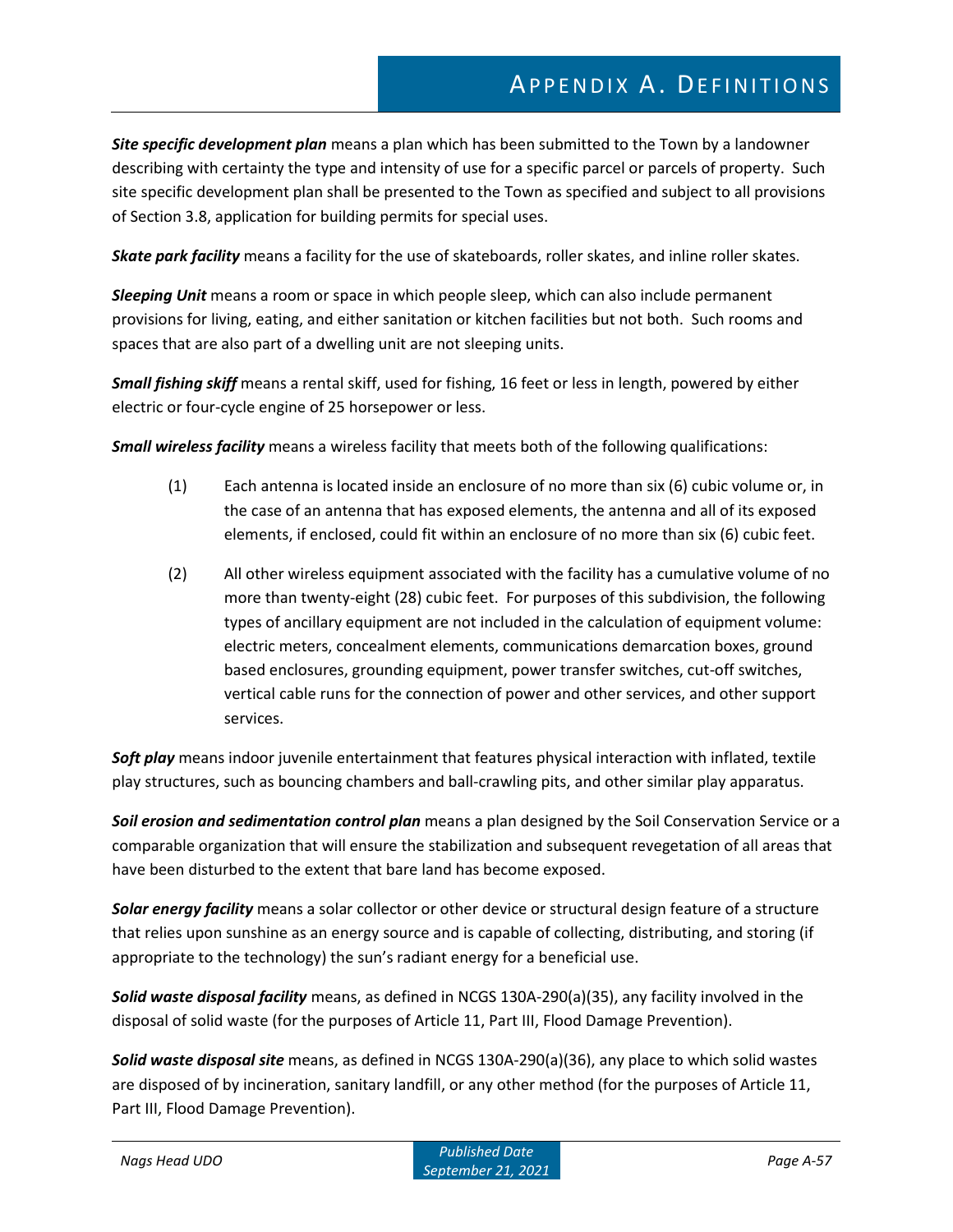*Special flood hazard area (SFHA)* means the land in the floodplain subject to a one percent or greater chance of being flooded in any given year, as determined in Article 11, Part III, Flood Damage Prevention.

*Special use permit (SUP) means a permit issued to authorize development or land uses in a particular zoning district upon presentation of competent, material, and substantial evidence establishing compliance with one or more general standards requiring that judgement and discretion be exercised as well as compliance with specific standards. This definition includes permits previously referred to as "conditional use permits" or "special exceptions".*

*Specified anatomical areas* as defined in NCGS 14-202.10(10) which is incorporated in this definition by reference.

*Specified sexual activities* means as defined in NCGS 14-202.10(11) which is incorporated in this definition by reference.

*Sport-climbing wall* means an artificial attempt to recreate the characteristics of a rock-climbing face. They are usually incorporated into existing internal or external walls but can be a freestanding structure. The purpose of climbing walls is to allow basic climbing instruction and sport climbing. They allow climbers to experience the same faceholds, cracks, overhangs and other features one might expect to find at a natural climbing area.

*Standing* means the following persons who shall have standing to file a petition or appeal under this UDO:

- (1) Any person meeting any of the following criteria:
	- (a) Has an ownership interest in the property that is the subject of the decision being appealed, a leasehold interest in the property that is the subject of the decision being appealed, or an interest created by easement, restriction, or covenant in the property that is the subject of the decision being appealed.
	- (b) Has an option or contract to purchase the property that is the subject of the decision being appealed.
	- (c) Was an applicant before the decision-making board whose decision is being appealed.
- (2) Any other person who will suffer special damages as the result of the decision being appealed.
- (3) An incorporated or unincorporated association to which owners or lessees of property in a designated area belong by virtue of their owning or leasing property in that area, or an association otherwise organized to protect and foster the interest of the particular neighborhood or local area, so long as at least one of the members of the association would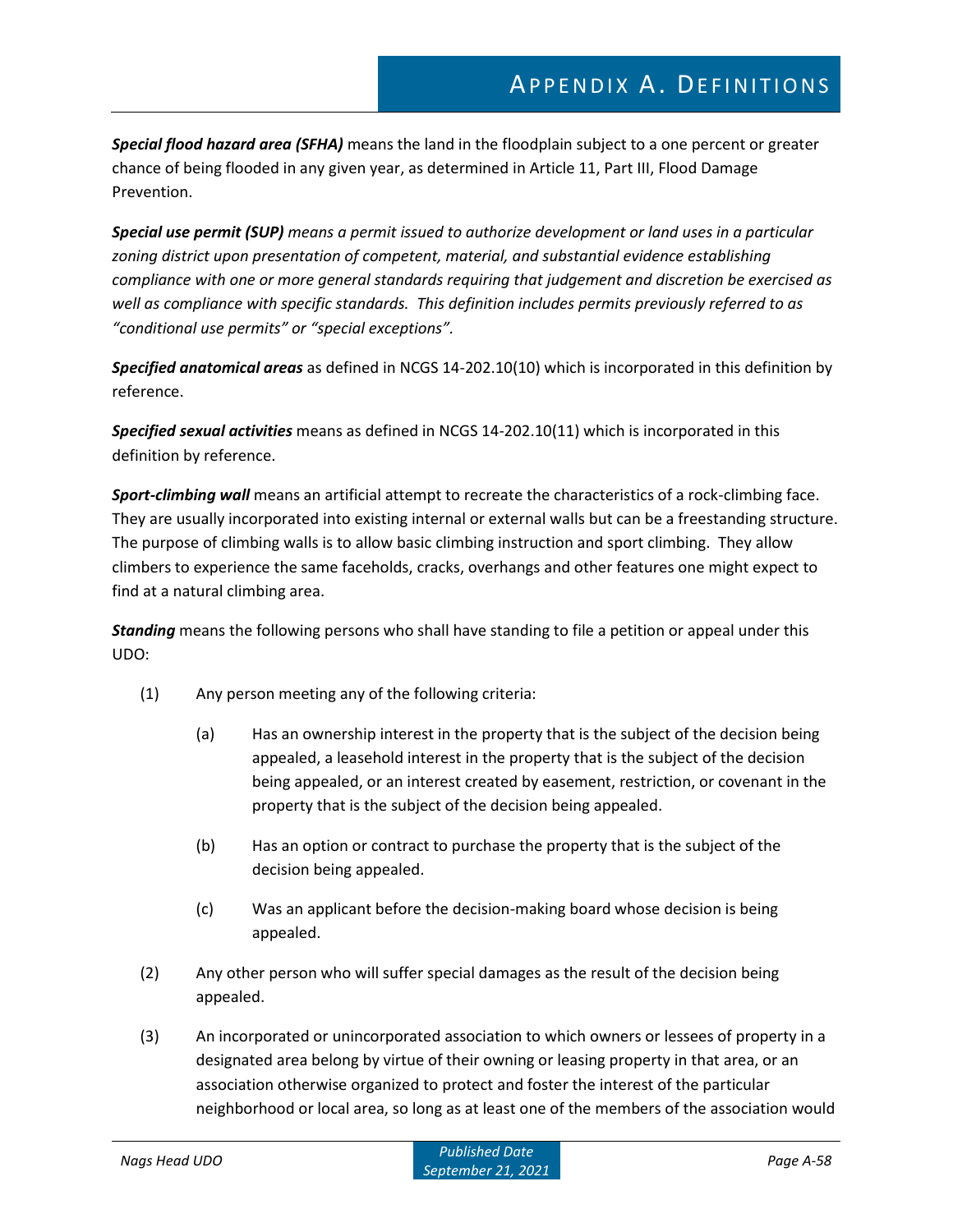have standing as an individual to challenge the decision being appealed, and the association was not created in response to the particular development or issue that is the subject of the appeal.

(4) A Town whose decision-making board has made a decision that the Board of Commissioners believes improperly grants a variance or is otherwise inconsistent with the proper interpretation of an ordinance adopted by the Board of Commissioners.

*Start of construction* includes substantial improvement and means the date the building permit was issued, provided the actual start of construction, repair, reconstruction, rehabilitation, addition placement or other improvement was within 180 days, unless a lesser period of time is required, of the permit date. The actual start means the first placement of permanent construction of a structure (including a manufactured home) on a site, such as the pouring of slabs or footings, installation of piles, construction of columns, or any work beyond the stage of excavation or the placement of a manufactured home on a foundation. Permanent construction does not include land preparation, such as clearing, grading and filling; nor does it include the installation of streets and/or walkways; nor does it include excavation for a basement, footings, piers or foundations or the erection of temporary forms; nor does it include the installation on the property of accessory buildings, such as garages or sheds not occupied as dwelling units or not part of the main structure. For a substantial improvement, the actual start of construction means the first alteration of any wall, ceiling, floor, or other structural part of the building, whether or not that alteration affects the external dimensions of the building (for the purposes of Article 11, Part III, Flood Damage Prevention).

*Static Line* means the vegetation line that existed within one year prior to the onset of project construction for a large-scale beach fill project. Once established, this shall be the reference line for measuring oceanfront setbacks in all locations where it is landward of the first line of stable natural vegetation. This line is established in coordination with the Division of Coastal Management and is depicted on published maps for the community that has conducted the large-scale beach fill project.

*Storm event* means any natural weather event causing damage and destruction of property. A storm event may include, but not be limited to, hurricanes, tropical storms, northeasters, erosion, flood, tornadoes, severe thunderstorms, fire, waterspouts, and ice or snow storms.

*Storm drainage facilities* means the system of inlets, conduits, channels, ditches and appurtenances which serve to collect and convey stormwater through and from a given drainage area (for the purposes of Article 11, Part II, Soil Erosion and Sedimentation Control).

*Stormwater Control Measure or SCM, also known as Best Management Practices or BMP* means a permanent structural device that is designed, constructed, and maintained to remove pollutants from stormwater runoff by promoting settling or filtration; or to mimic the natural hydrologic cycle by promoting filtration, evapo-transpiration, post-filtration discharge, reuse of stormwater, or a combination thereof.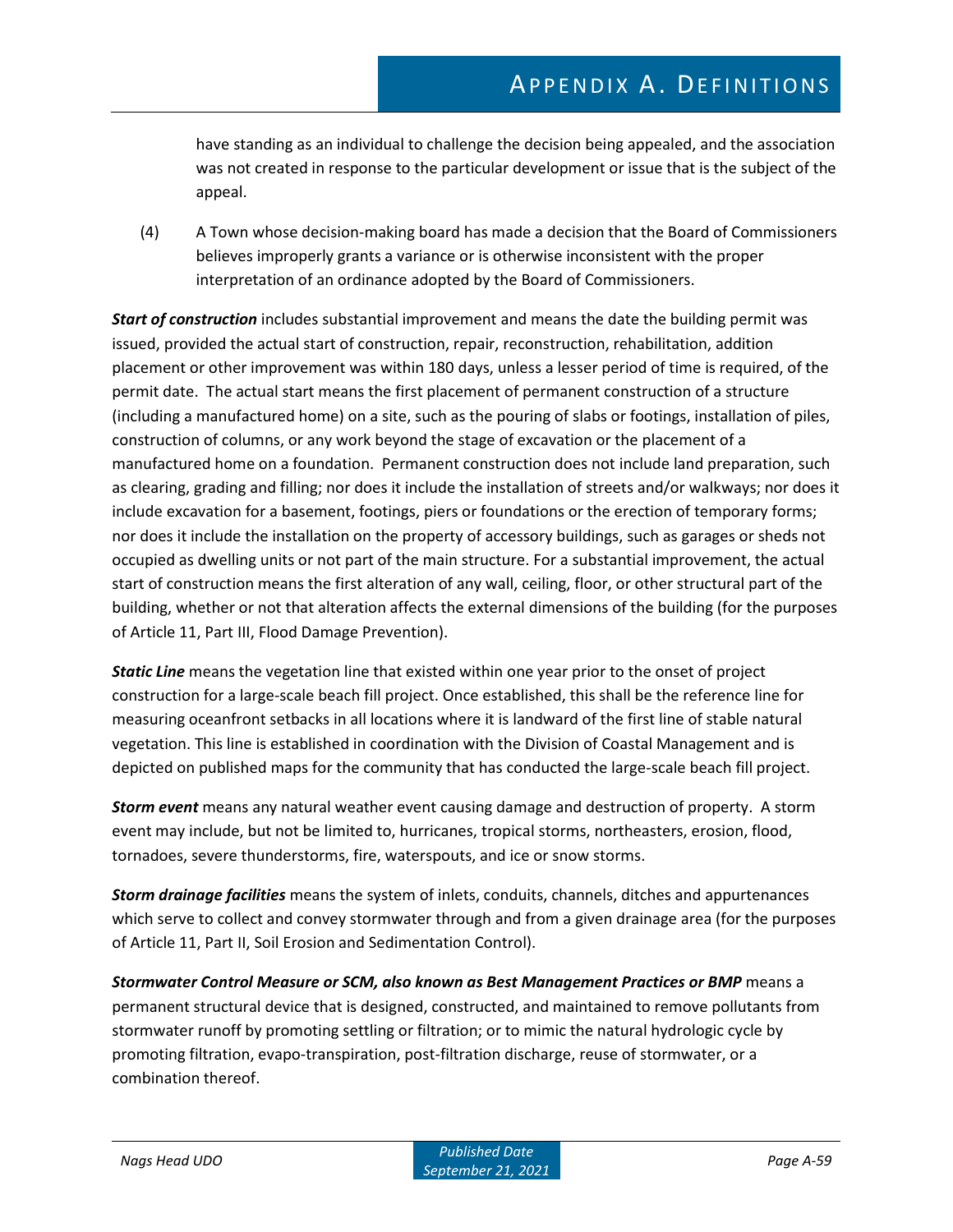*Stormwater management system* refers to a drainage network or series of best management practices working together as part of a comprehensive approach to handling stormwater.

*Stormwater retrofit* means implementation of stormwater management for an existing site, which previously had no stormwater management measures in place, measures inadequate to meet the stormwater management requirements of this UDO, or measures in adequate to meet other stormwater management goals or requirements.

*Stormwater runoff* means the flow of surface water resulting from precipitation and distinct from runoff created by human activity such as pumping or draining. (For the purposes of Article 11, Environmental Regulations, Part II, Soil Erosion and Sedimentation Control)

*Street* includes any public way, road, highway, street, avenue, boulevard, parkway, alley, lane, viaduct, bridge, and the approaches thereto within the Town and shall mean the entire width of the right-of-way between abutting property lines.

*Street, collector* means a street which serves or is designed to serve as a traffic-way for a neighborhood or as a feeder to a major street from local access streets. Collector streets collect traffic from 100 to 400 dwelling units.

*Street, environmental* means a local street intended to serve primarily as a direct access to residentially zoned properties in environmentally sensitive areas with a projected low traffic count, on which through traffic is discouraged and which is designed to serve no more than 50 dwelling units. An environmental street shall be a cul-de-sac, a loop street less than 2,000 feet in length or a street that does not connect with more than one major street, unless otherwise required by Town Code Chapter 36, Streets, Sidewalks, & Other Public Places. An environmental street is only allowed within 100 feet of estuarine waters, within a maritime forest, a residential subdivision street located wholly or partially within the CAMA Fresh Pond area of environmental concern (AEC). A street location within an environmentally sensitive area may be selected only if no other feasible location exists within the proposed development.

*Street, local access* means a street intended to serve primarily as a direct access to abutting properties, and on which through traffic is discouraged. A local access street is a cul-de-sac, a loop street less than 2,500 feet in length, or a street less than one mile in length which does not connect major streets. A local access street does not collect traffic from more than 100 dwelling units.

*Street, marginal access* means a local access street which parallels and is immediately adjacent to a major street or highway and which provides access to the properties abutting it and separates the abutting properties from the major street or highway right-of-way.

*Street, major* means a street which serves or is designed to serve heavy flows of traffic and which is used primarily as a route for traffic between communities or other heavy traffic-generating areas. Specifically, the term includes any state-maintained highway.

*Street, sub collector* means existing streets for which the right-of-way is less than 60 feet.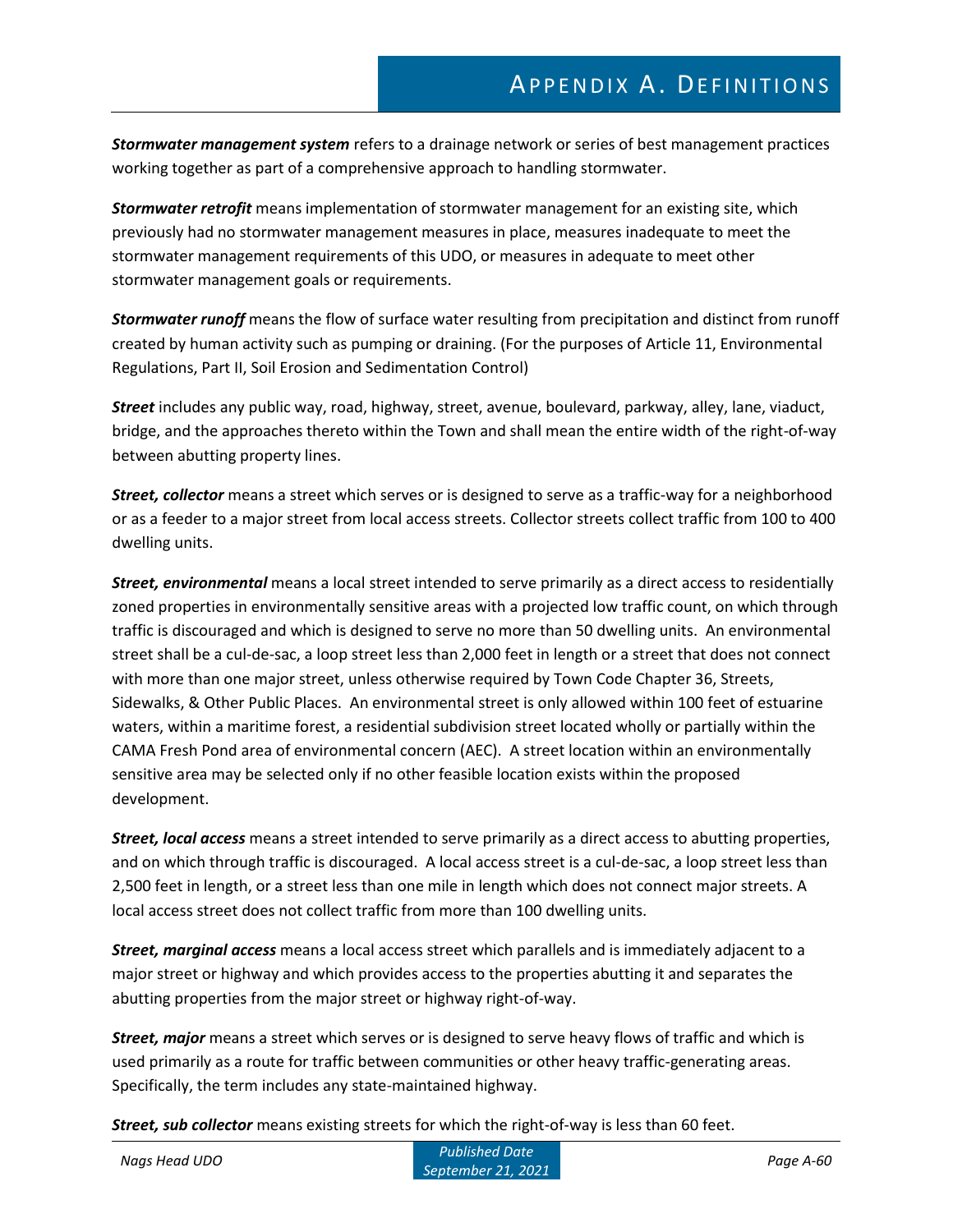*Structure* means anything constructed or erected, the use of which requires location on the ground or attachment to something having location on the ground.

*Structure* means a walled and roofed building, a manufactured home, or a gas or liquid, or liquefied gas storage tank that is principally above ground (for the purposes of Article 11, Part III, Flood Damage Prevention).

*Structure, accessory (appurtenant structure)* means a structure located on the same parcel of property as the principal structure and the use of which is incidental to the use of the principal structure. Garages, carports and storage sheds are common accessory structures.

*Structure, midpoint* is defined as the halfway point of the principal structure measured from front to rear on the property, including decks.

#### *Structure highlighting* means:

- (1) Exposed or channel neon, argon, krypton or similar gas tube lighting, not utilized as a part of permitted signage, that directs attention to a building, or structure;
- (2) Any unshielded light source, or light source that illuminates a translucent or opaque two- or three-dimensional surface, or object, that is not part of a permitted sign, that directs attention to a building or structure.

*Subdivider* means any person who shall lay out any subdivision or part thereof, as defined in this section, either for himself or others.

*Subdivision* means the division of land for the purpose of sale or development as specified in G.S. 160D-802.

*Subdivision, major* means any subdivision not classified as a minor subdivision including, but not limited to, subdivisions of five or more lots, or any size subdivision requiring any new street or extension of municipal facilities.

*Subdivision, minor* means any subdivision containing not more than four lots fronting on an existing street, not involving any new street or road or the extension of municipal facilities, not adversely affecting the development of the remainder of the parcel or adjoining property and not in conflict with any provision or portion of the master plan, official map, or this UDO.

*Subsidiary* means an affiliate that is directly, or indirectly through one or more intermediaries, controlled by another person (for the purposes of Article 11, Part II, Soil Erosion and Sedimentation Control).

*Substantial damage* means damage of any origin sustained by a structure during any one-year period whereby the cost of restoring the structure to its before damaged condition would equal or exceed 50 percent of the market value of the structure before the damage occurred. See definition of substantial improvement.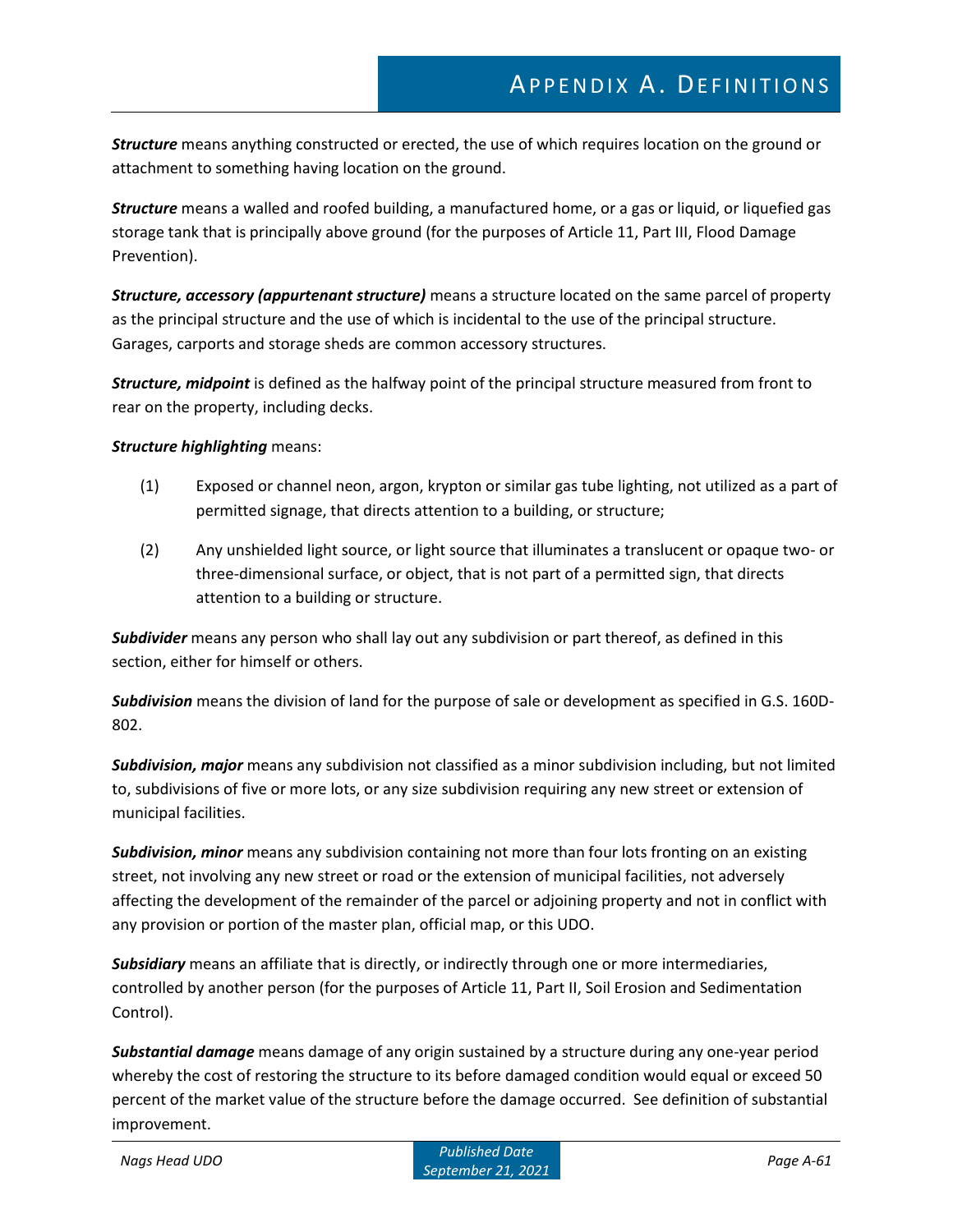*Substantial improvement* means any combination of repairs, reconstruction, rehabilitation, addition or other improvement of a structure, taking place during any one-year period for which the cost equals or exceeds 50 percent of the market value of the structure before the "start of construction" of the improvement. This term includes structures which have incurred "substantial damage," regardless of the actual repair work performed. The term does not, however, include either:

- (1) Any correction of existing violations of state or local health, sanitary or safety code specifications which have been identified by the local code enforcement official and which are the minimum necessary to ensure safe living conditions; or
- (2) Any alteration of a historic structure, provided that the alteration will not preclude the structure's continued designation as a historic structure and the alteration is approved by variance issued pursuant to 11.43.7. Variance Procedures.

*Substantial modification (wireless facility)* means the mounting of a proposed wireless facility on a wireless support structure that substantially changes the physical dimensions of the support structure. A mounting is presumed to be a substantial modification if it meets any one or more of the criteria listed below. The burden is on the local government to demonstrate that a mounting that does not meet the listed criteria constitutes a substantial change to the physical dimensions of the wireless support structure.

- (1) Increasing the existing vertical height of the structure by the greater of (i) more than ten percent (10%) or (ii) the height of one additional antenna array with separation from the nearest existing antenna not to exceed twenty (20) feet.
- (2) Except where necessary to shelter the antenna from inclement weather or to connect the antenna to the tower via cable, adding an appurtenance to the body of a wireless support structure that protrudes horizontally from the edge of the wireless support structure the greater of (i) more than twenty (20) feet or (ii) more than the width of the wireless support structure at the level of the appurtenance.
- (3) Increasing the square footage of the existing equipment compound by more than 2,500 square feet.

*Surveyor* means a person licensed as a land surveyor by the state.

*Swimming pool* means a structure, whether above or below grade level, designed to hold water more than 30 inches deep to be used for recreational purposes.

### **\_\_\_T\_\_\_**

*Technical bulletin and technical fact sheet* mean a FEMA publication that provides guidance concerning the building performance standards of the NFIP, which are contained in Title 44 of the U.S. Code of Federal Regulations at Section 60.3. The bulletins and fact sheets are intended for use primarily by State and local officials responsible for interpreting and enforcing NFIP regulations and by members of the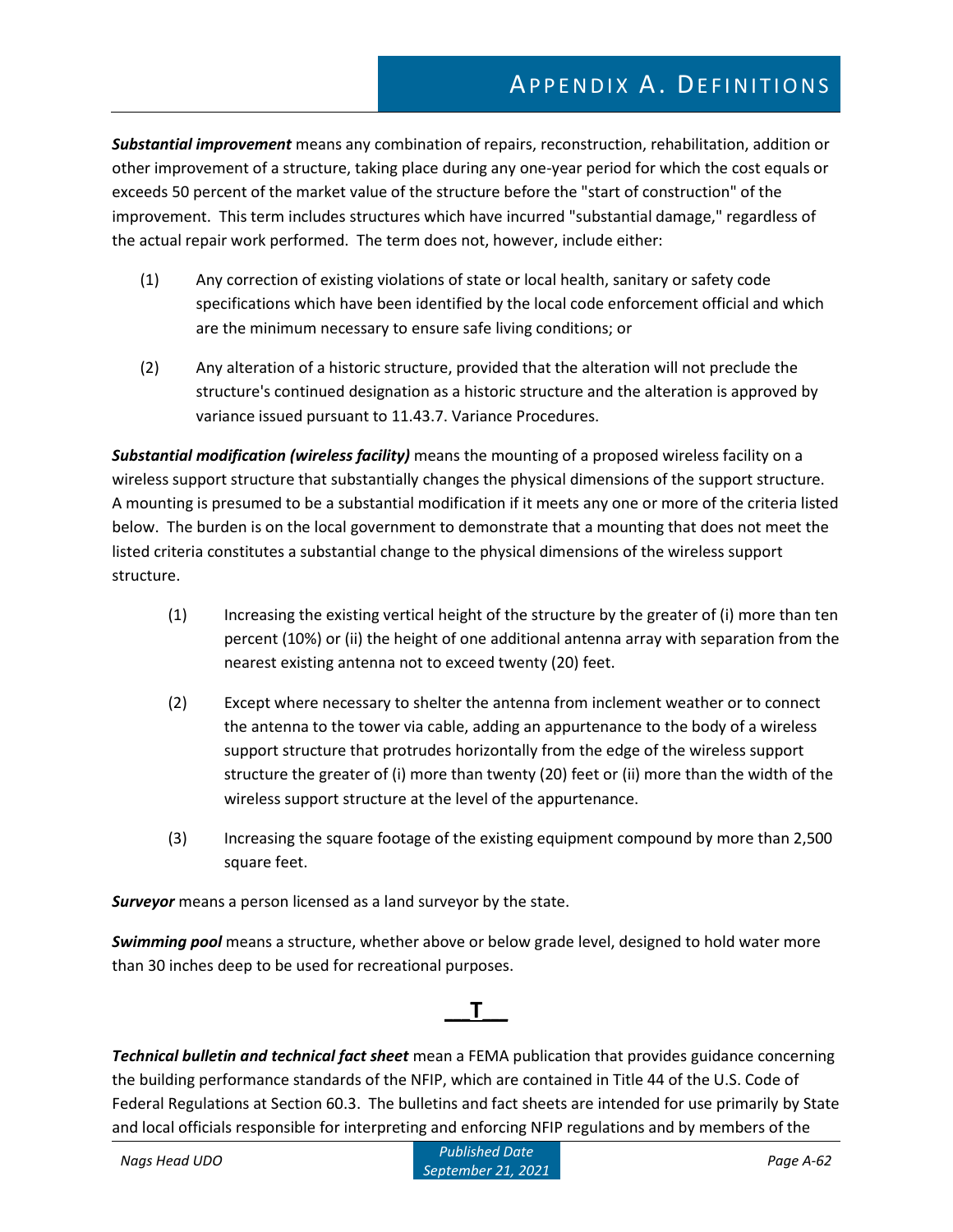development community, such as design professionals and builders. New bulletins, as well as updates of existing bulletins, are issued periodically as needed. The bulletins do not create regulations; rather they provide specific guidance for complying with the minimum requirements of existing NFIP regulations. It should be noted that Technical Bulletins and Technical Fact Sheets provide guidance on the minimum requirements of the NFIP regulations. State or community requirements that exceed those of the NFIP take precedence. Design professionals should contact the community officials to determine whether more restrictive State or local regulations apply to the building or site in question. All applicable standards of the State or local building code must also be met for any building in a flood hazard area.

*Temperature controlled* means having the temperature regulated by a heating and/or cooling system, built-in or appliance.

*Temporary emergency, construction, or repair residence* means a subordinate residence that is: located on the same lot as a single-family dwelling made uninhabitable by fire, flood, or other natural disaster and occupied by the persons displaced by such disaster, or (ii) located on the same lot as a residence that is under construction or undergoing substantial repairs or reconstruction and occupied by the persons intending to live in such permanent residence when the work is completed.

*Temporary structure or building* means any structure or building intended for temporary use, or which is not permanently anchored or attached to a permanent foundation.

*Temporary use permit* means a permit issued by the Town Manager and UDO Administrator that allows for reasonable accommodations in zoning regulations for the temporary use or temporary modification of use of property.

*Ten-year storm* means the rainfall of an intensity expected to be equaled or exceeded, on the average, once in ten years, and of a duration which will produce the maximum peak rate of runoff, from the watershed of interest under average antecedent wetness conditions (for the purposes of Article 11, Part II, Soil Erosion and Sedimentation Control).

*Tenant* means one who resides on or has the temporary use or occupancy of real property owned by another person. In the case of residential property, the term "tenant" shall be considered to mean any individual actually residing at the residential location, whether such person is listed on a lease or not.

*Top plate* means the point at which the structural wall framing, and the structural roof framing join together at the top of the uppermost habitable floor. When a building is designed with top plates at more than one horizontal level, the uppermost plate is the one referred to and regulated by this UDO.

*Tour boat* means a vessel used to transport passengers for passive nature or recreational enjoyment from a shore-based site to a destination or attraction and returning to the same shore-based site without embarking or disembarking passengers enroute. A tour boat does not include charter boat, guide boat, or water taxi boat.

*Town* means the Town of Nags Head, North Carolina as it is now, or may in the future be, constituted.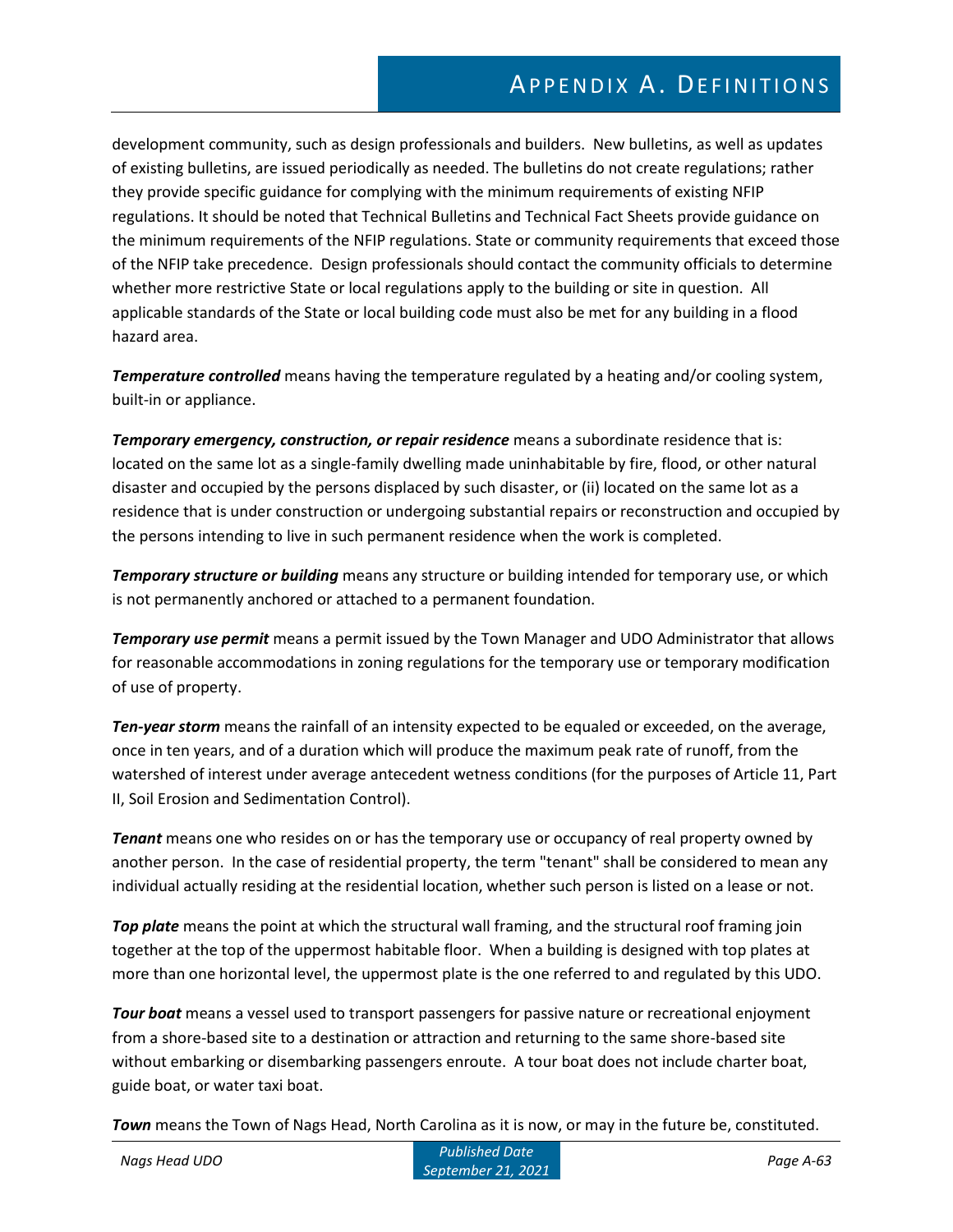*Town Administrator* means a person designated by the Town Manager to represent the Town in all business with the grantee.

*Town right-of-way* means a right-of-way owned, leased, or operated by the Town, including any public street or alley that is not part of the State highway system.

*Town utility pole* means a pole owned by a Town located in a Town right-of-way that provides lighting, traffic control, or similar function.

*Townhouse* means a single-family dwelling on its own individual lot but connected on two sides, by means of a common wall for at least ten feet of its length, to two other single-family dwellings or an end dwelling of a row of such dwellings.

*Tract* means all contiguous land and bodies of water being disturbed or to be disturbed as a unit, regardless of ownership (for the purposes of Article 11, Part II, Soil Erosion and Sedimentation Control).

*Trade association* means an unincorporated or incorporated association of members of a particular profession or trade formed for the advancement of the trade or the betterment of its members in the trade.

*Trade association office* means a building or portion of a building wherein an unincorporated or incorporated association of members of a particular profession perform noncommercial, predominantly administrative and/or clerical activities, educational, and/or training activities and meetings necessary for the advancement of the trade or the betterment of its members in the trade.

*Trade center* means a structure containing two or more individual units, primarily devoted to service and wholesale operations and the storage of materials for off-site work.

*Trailer* includes any of the following:

- (1) *Travel trailer* means a vehicular, portable structure built on a chassis, designed to be used as a temporary dwelling for travel, recreational and vacation uses, and, when factory equipped for the roads, it shall have a body width not exceeding eight feet and a body length not exceeding 32 feet.
- (2) *Pickup coach* means a structure designed to be mounted on a truck chassis for use as a temporary dwelling for travel, recreation and vacation.
- (3) *Motor home* means a portable, temporary dwelling to be used for travel, recreation, and vacation, constructed as an integral part of a self-propelled vehicle.
- (4) *Camping trailer* means a folding structure of canvas or other material mounted on wheels and designed for travel, recreation and vacation use.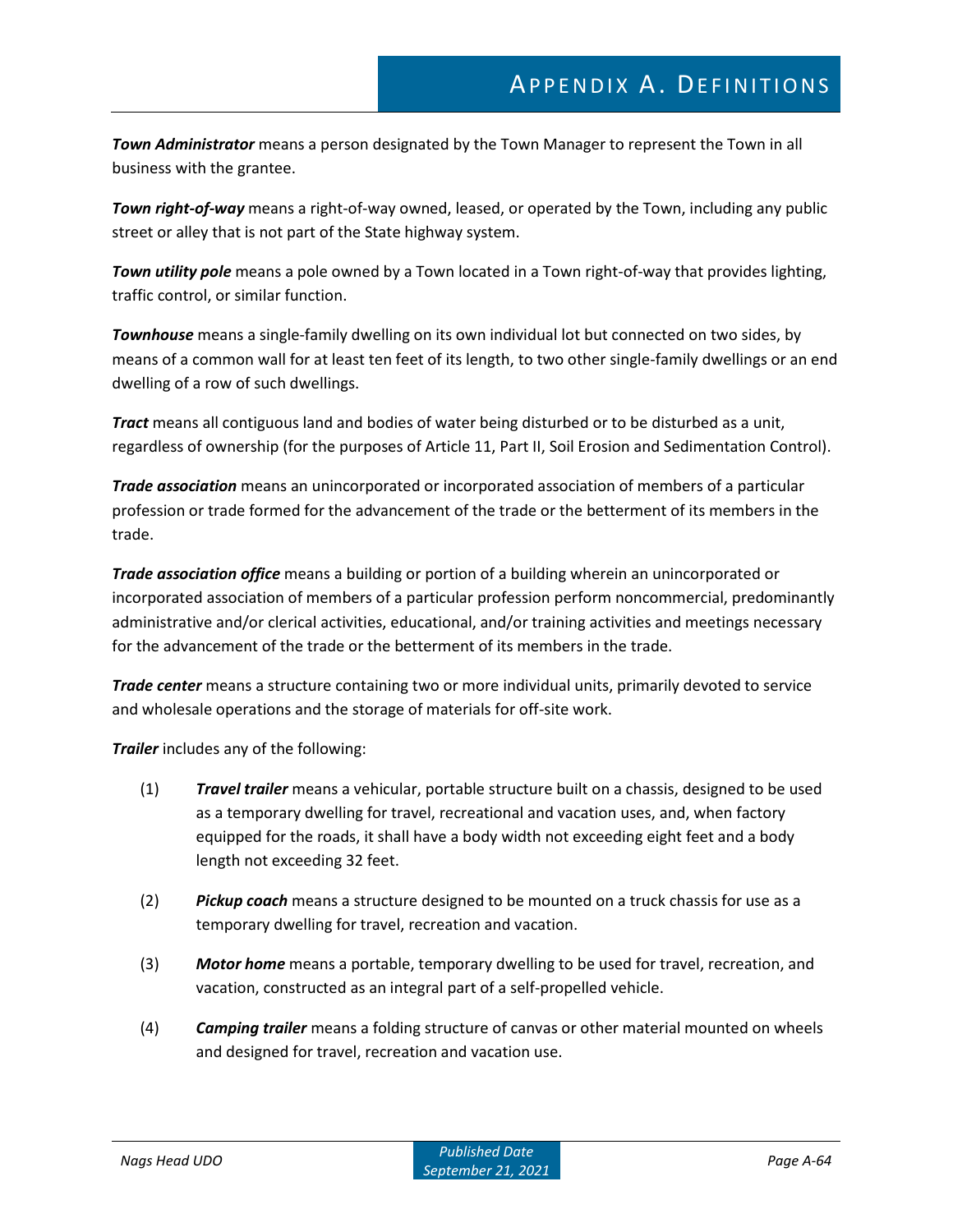*Trailer park* means a parcel or tract of land under single ownership which has been planned and improved for open-air camping or the temporary placement of trailers as a service to the traveling public.

*Transient occupancy* means occupancy by the same individual or owner for a combined period of no greater than 30 days in any single calendar year.

*Tree* means a woody perennial plant with one main stem or trunk which develops many branches, usually at some height above the ground.

*Tree removal* means removal of a tree or portion of a tree or any act which causes a tree to die within a period of two years including, but not limited to, damage inflicted upon the root system by machinery, storage of materials and soil compaction; changing the natural grade above the root system or around the trunk; damage inflicted on the tree permitting infection or pest infestation; excessive pruning; or paving with concrete, asphalt or other impervious material within such proximity as to be harmful to the tree.

*Tutoring Facility/Learning Center* means a private, for profit or non-profit, use for the instruction of students in subjects and materials commonly taught in primary and secondary schools, for testpreparation, or the teaching of music and visual arts.

*Twenty-five year storm* means the stormwater runoff resulting from a rainfall of an intensity expected to be equaled or exceeded, on the average, once in 25 years, and of a duration which will produce the maximum peak rate of runoff, from the watershed of interest under average antecedent wetness conditions (for the purposes of Article 11, Part II, Soil Erosion and Sedimentation Control).

### **\_\_\_U\_\_\_**

*Uncovered* means the removal of ground cover from, on or above the soil surface (for the purposes of Article 11, Part II, Soil Erosion and Sedimentation Control).

*Undertaken* means the initiating of any activity or phase of activity which results or will result in a change in the ground cover or topography of a tract of land (for the purposes of Article 11, Part II, Soil Erosion and Sedimentation Control).

*Use* means:

- (1) Any purpose for which a building or other structure or a tract of land may be designed, arranged, maintained or occupied; or
- (2) Any activity, occupation, business or operation carried on in a building or other structure or on a tract of land.

*Use, accessory* means a building, structure or use which meets all of the following criteria: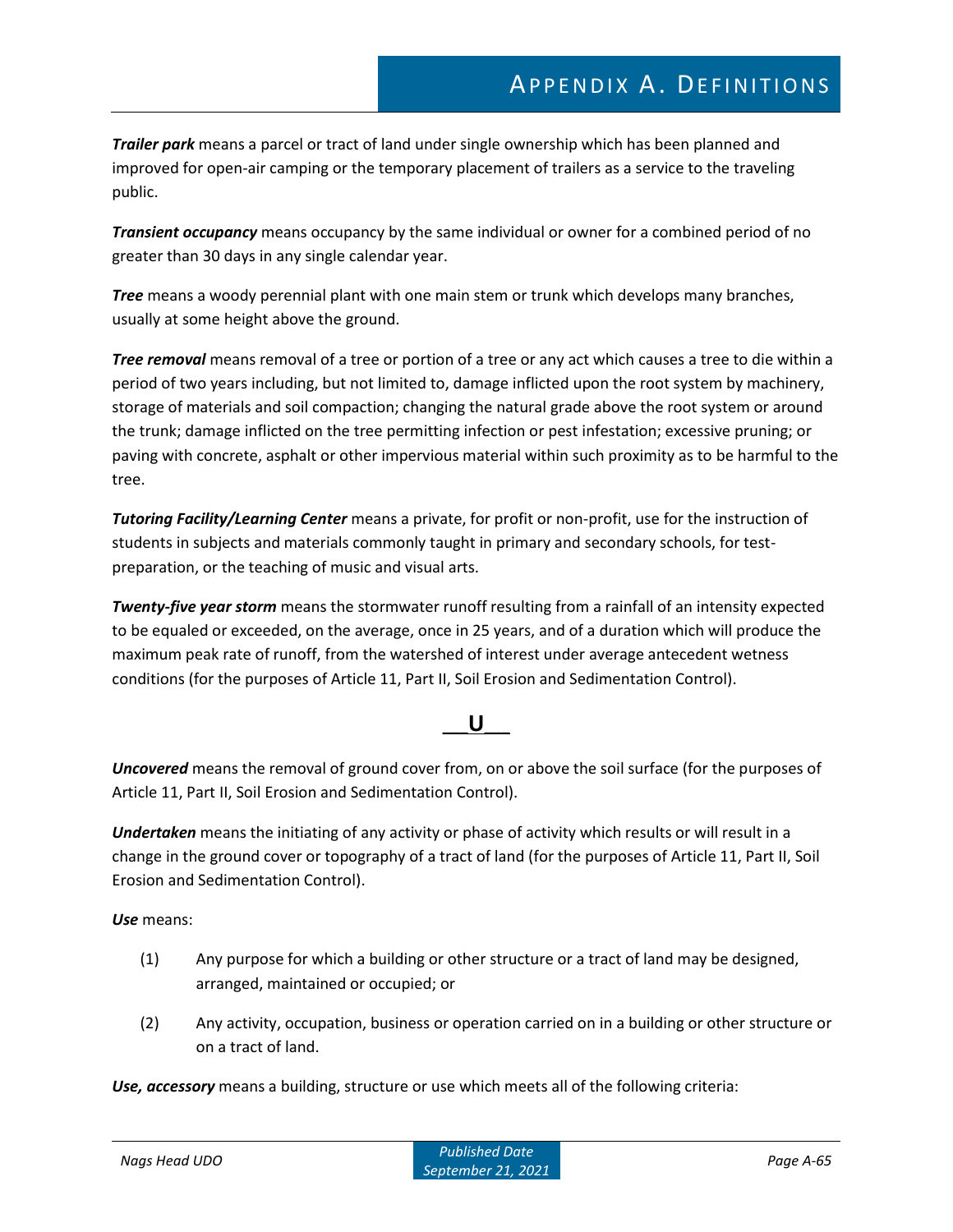- (1) It is clearly incidental to and customarily found in connection with a principal building or use;
- (2) It is subordinate to and serves a principal building or a principal use;
- (3) It is subordinate in area, extent or purpose to the principal building or principal use served;
- (4) It contributes to the comfort, convenience or needs of occupants, or business in the principal building or the principal use served;
- (5) It is located on the same lot as the principal building or use served; and
- (6) Is not a sexually oriented business or a sexually oriented business activity.

*Use, conditional* means a use that would not be appropriate generally or without restriction throughout a particular zoning district but which, if controlled as to number, area, location or relation to the neighborhood, would preserve the intent of this chapter to promote the public health, safety, morals and general welfare. Specific provisions are made for conditional uses which may be permitted in certain zones and the procedures for application are set out in Section 3.8, Conditional Use Permits of this UDO.

*Utility pole* means a structure that is designed for and used to carry lines, cables, wires, lighting facilities, or small wireless facilities for telephone, cable television, electricity, lighting, or wireless services.

## **\_\_\_V\_\_\_**

*Variance* means a relaxation of the terms of this UDO where such variance will not be contrary to the public interest and where, owing to conditions peculiar to the property and not the result of the actions of the applicant, a literal enforcement of this UDO would result in unnecessary and undue hardship.

*Vegetation line* means the first line of stable natural vegetation or the static line, as defined by CAMA, which shall be used as the reference point for measuring oceanfront setbacks. In cases where the static line is landward of the first line of stable natural vegetation, the static line shall be used for the measurement. In areas where there is no stable natural vegetation present and a static line has not been established, this line shall be established by connecting or extending the lines from the nearest adjacent vegetation on either side of the site and by extrapolating (by either on-ground observation or by aerial photographic interpretation) to establish the line.

*Velocity* means the average velocity of flow through the cross section of the main channel at the peak flow of the storm of interest. The cross section of the main channel shall be that area defined by the geometry of the channel plus the area of flow below the flood height defined by vertical lines at the main channel banks. Overload flows are not to be included for the purpose of computing velocity of flow (for the purposes of Article11, Part II, Soil Erosion and Sedimentation Control).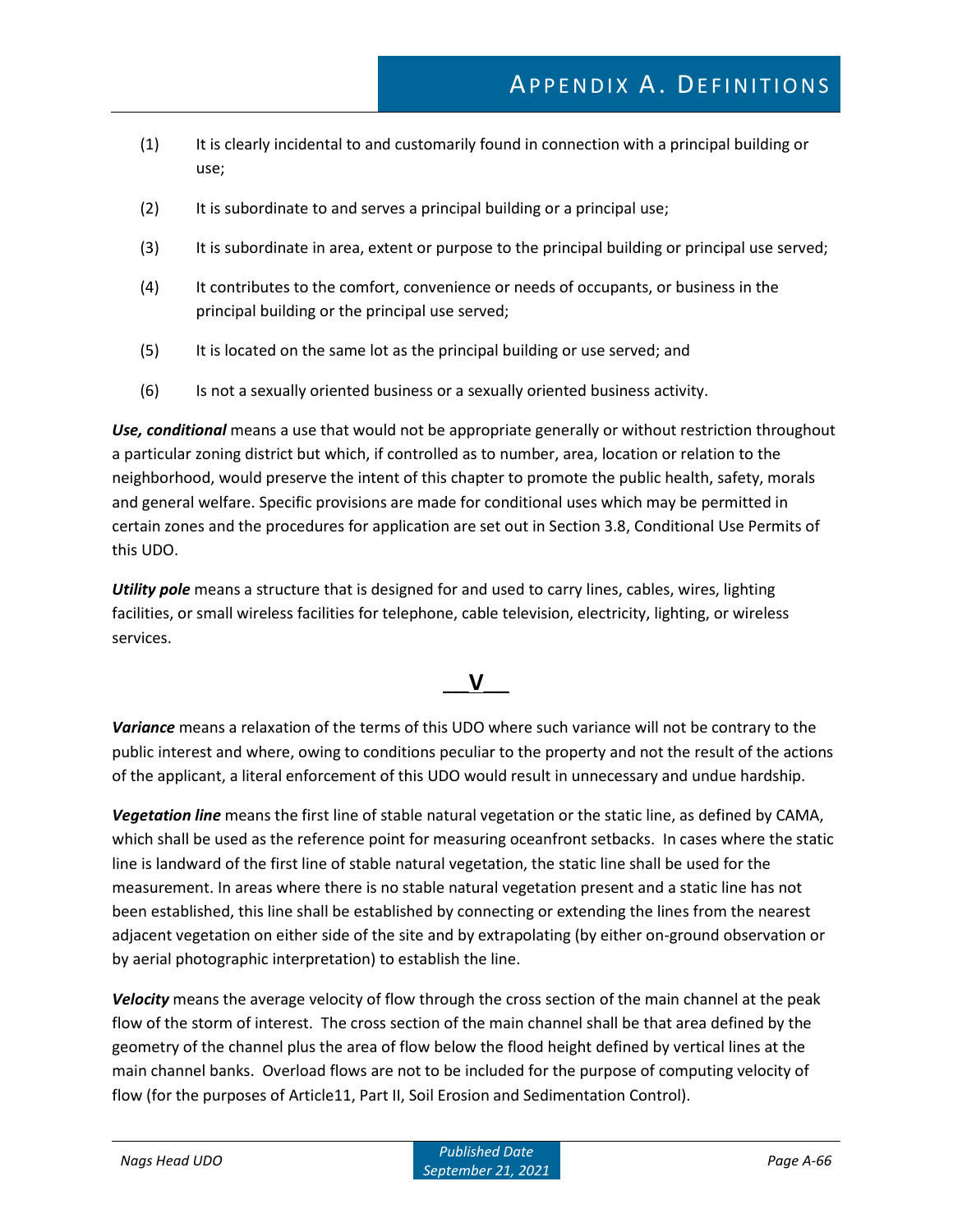*Vessel* means a vessel as defined in NCGS 76A-2.

*Violation* means the failure of a structure or other development to be fully compliant with the community's floodplain management regulations. A structure or other development without the elevation certificate, other certifications, or other evidence of compliance required Article 11, Part III is presumed to be in violation until such time as that documentation is provided (for the purposes of Article 11, Part III, Flood Damage Prevention).

#### **\_\_\_W\_\_\_**

*Water surface elevation (WSE)* means the height, in relation to NAVD 1988, of floods of various magnitudes and frequencies in coastal or riverine floodplains (for the purposes of Article 11, Part III, Flood Damage Prevention).

*Watercourse* means a lake, river, creek, stream, wash, channel or other topographic feature on or over which water flows at least periodically. Watercourse includes specifically designated areas in which substantial flood damage may occur (for the purposes of Article 11, Part III, Flood Damage Prevention).

*Watercraft, non-powered* means an apparatus including, but not limited to, sailboat, canoe, kayak, windsurfer, stand-up paddle board, pedal boat, which does not have a motor or engine designed to propel such craft or apparatus.

*Watercraft, personal* means a small vessel that uses an outboard or propeller-driven motor, or an inboard motor powering a water jet pump, as its primary source of motive power and which is designed to be operated by a person sitting, standing, or kneeling on, or being towed behind the vessel, rather than in the conventional manner of sitting or standing inside the vessel.

*Watercraft, powered* means an apparatus including, but not limited to, fishing skiff, fishing boat, guide boat, designed for use on water, including trailers therefor, and motors or engines designed to propel such craft or apparatus.

*Waste* means surplus materials resulting from onsite construction and disposed of at other locations (for the purposes of Article 11, Part II, Soil Erosion and Sedimentation Control).

*Wetlands* means areas that are inundated or saturated by an accumulation of surface or groundwater at a frequency and duration sufficient to support, and that under normal circumstances do support, a prevalence of vegetation typically adapted for life in saturated soil conditions.

*Wetland swales* means seasonally flooded or water-saturated depressions located between drier adjacent dune ridges. The vegetation cover includes a tree canopy. The general aspect of a swale greatly resembles that of a forested swamp, of which it may be considered a subunit. In the Nags Head Woods, dominant wetland swale vegetation includes sweet gum, black gum, red maple, buttonbush and cattails. Swales may become flooded seasonally or following heavy rainfall.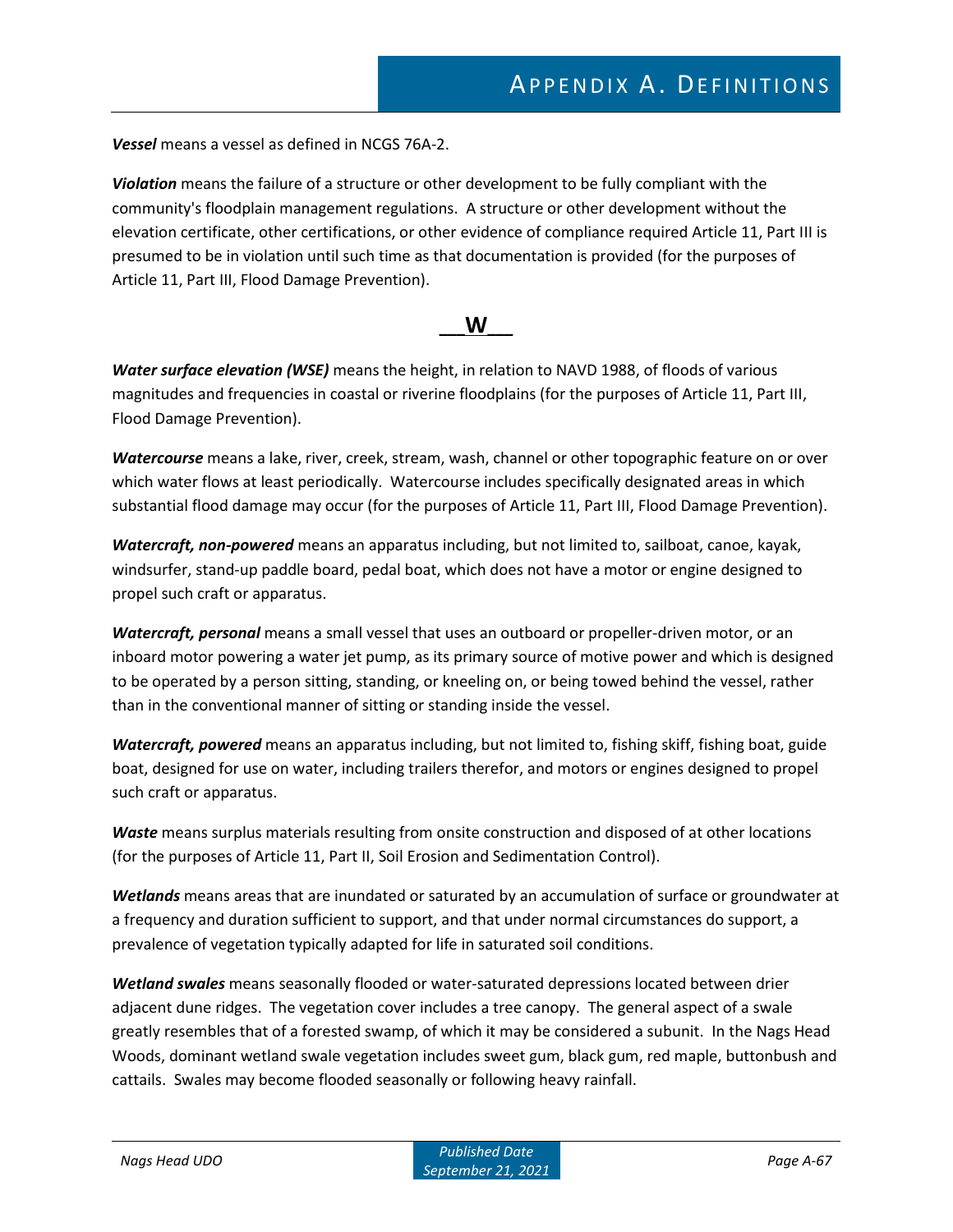*Wind energy* means kinetic energy present in wind motion that can be converted to mechanical energy for driving pumps, mills, and electric power generators.

*Wind energy facility, rooftop* means no more than two commercially manufactured roof-mounted systems per site, attached to either principal or accessory structures, designed to supplement other electricity sources as an accessory use to existing principal buildings or facilities, wherein the power generated is used primarily for on-site consumption having a total rated capacity of ten kW or less. The structural, mechanical, and electrical installation of such facilities shall conform to all applicable local, state and federal code and permitting requirements.

*Wind energy facility, small* means a single system designed to supplement other electricity sources as an accessory use to existing principal buildings or facilities, wherein the power generated is used primarily for on-site consumption. A small wind energy conversion system consists of a single wind turbine, a tower, and associated control or conversion electronics, which has a total rated capacity of 20 kW or less.

*Wind energy facility, vertical axis* means a system where the main rotor shaft is set vertically, and the main components are located at the base of the turbine. They are designed to supplement other electricity sources as an accessory use to existing principal buildings or facilities, wherein power generated is used primarily for on-site consumption. A vertical axis wind energy facility consists of a single wind turbine, a tower, and associated control or conversion electronics.

*Wireless facility* means equipment at a fixed location that enables wireless communications between use equipment and a communications network, including (i) equipment associated with wireless communications and (ii) radio transceivers, antennas, wires, coaxial or fiber optic cable, regular and backup power supplies, and comparable equipment, regardless of technological configuration. The term includes small wireless facilities. The term shall not include any of the following:

- (1) The structure of improvements on, under, within, or adjacent to which the equipment is collocated.
- (2) Wireline backhaul facilities.
- (3) Coaxial or fiber optic cable that is between wireless structures or utility poles or Town utility poles or that is otherwise not immediately adjacent to or directly associated with a particular antenna.

*Wireless infrastructure provider* means any person with a certificate to provide telecommunications service in the State who builds or installs wireless communication transmission equipment, wireless facilities, or wireless support structures for small wireless facilities but that does not provide wireless services.

*Wireless provider* means a wireless infrastructure provider or a wireless services provider.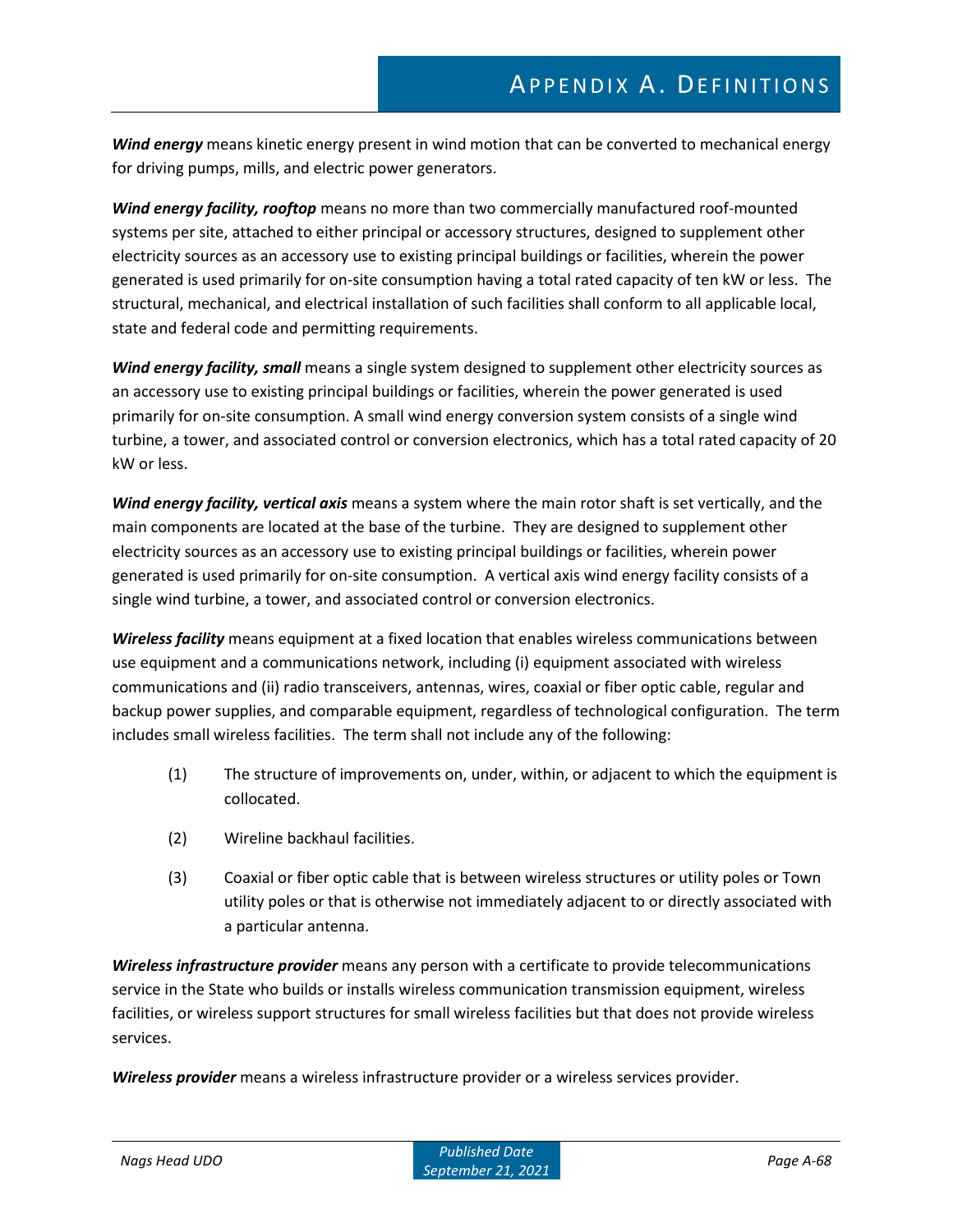*Wireless services* means any services, using licensed or unlicensed wireless spectrum, including the use of Wi-Fi, whether at a fixed location or mobile, provided to the public using wireless facilities.

*Wireless services provider* means a person who provides wireless services.

*Wireless services structure* means a new or existing structure, such as a monopole, lattice tower, or guyed tower that is designed to support or capable of supporting wireless facilities. A utility pole or a Town utility pole is not a wireless support structure.

*Working days (soil erosion and sedimentation control)* means days exclusive of Saturday and Sunday during which weather conditions or soil conditions permit land-disturbing activity to be undertaken (for the purposes of Article 11, Part II, Soil Erosion and Sedimentation Control).

### **\_\_\_X\_\_\_**

*X Zone* means the areas of minimal flood hazard shown on the FIRM which are areas outside of the Special Flood Hazards Areas and higher than the elevation of the 0.2% annual flood chance. Also referred to as Unshaded X zone.

# **\_\_\_Y\_\_\_**

*Yard* means a required open space, unoccupied and unobstructed by any structure or portion of a structure from 12 inches above the general ground level of the graded lot upward, provided that, fences, walls, poles, posts and other customary yard accessories, ornaments and furniture may be permitted in any yard subject to height limitations and requirements limiting obstruction of visibility or any other requirement of this UDO. Further, customary accessory buildings or structures, including pools and pool surrounds, may be located in any rear or side yard no closer than five feet to any property line and subject to other limitations of this UDO. For lots of record which front on access easements, yard and lot depth measurements shall be made from the edge of the easement rather than from the lot line.

- (1) *Yard, front* means a yard extending between side lot lines across the front of a lot adjoining the public street. Depth of required front yard shall be measured at right angles to a straight line joining the foremost points of the side lot lines. The foremost point of the side lot line, in the case of rounded property corners at street intersections, shall be assumed to be the point at which the side and front lot lines would have met without such rounding. Front and rear yard lines shall be essentially parallel.
- (2) *Yard, rear* means a yard extending across the rear of the lot between side lot lines. Depth of a required rear yard shall be measured in such a manner that the yard established is a strip of the minimum width required by district regulations with its inner edge parallel with the rear lot line.